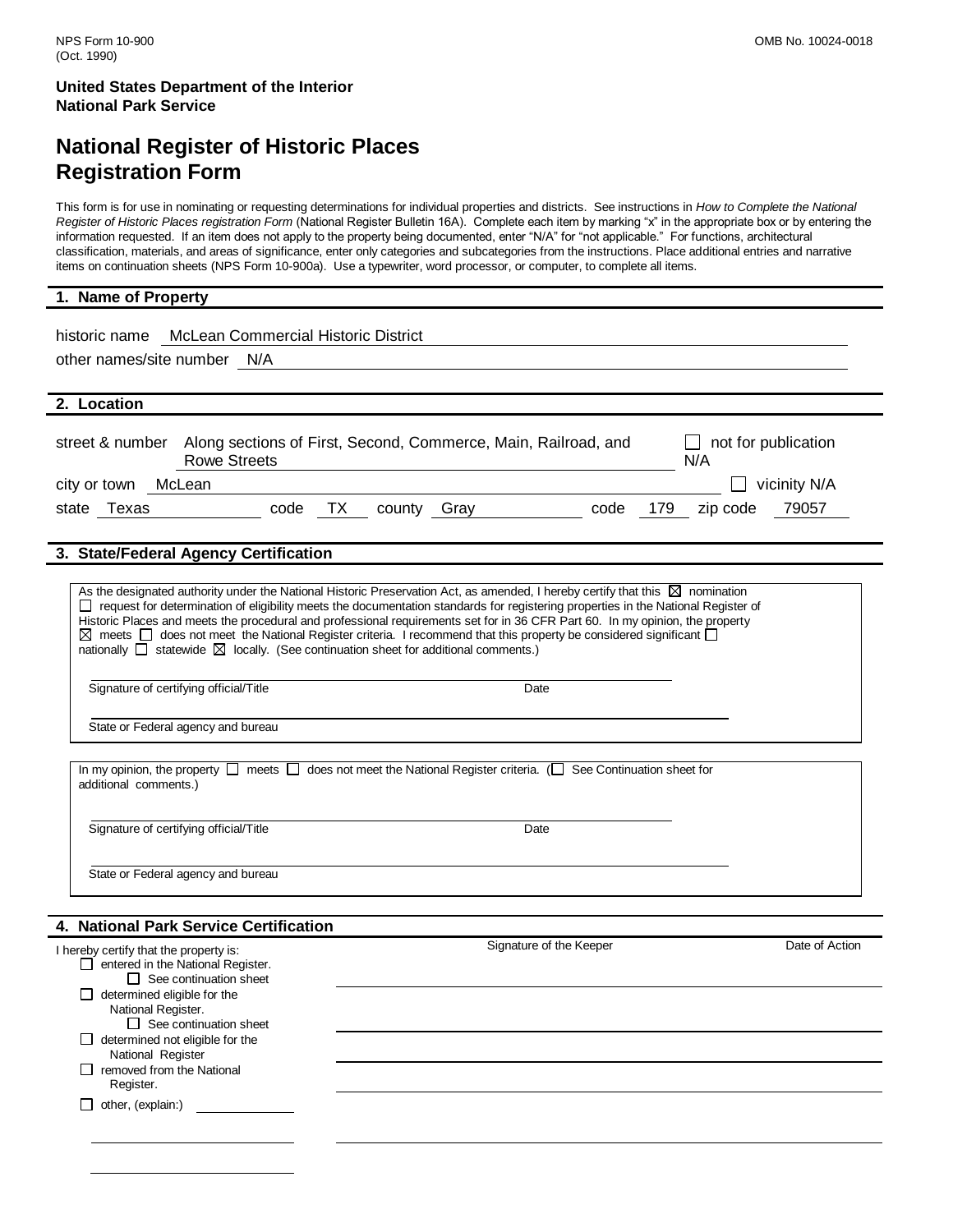Name of Property **County and State** 

**5. Classification**

| <b>Ownership of Property</b><br>(Check as many boxes as apply)                                                     | <b>Category of Property</b><br>(Check only one box) |                                                                  | <b>Number of Resources within Property</b><br>(Do not include previously listed resources in count) |            |
|--------------------------------------------------------------------------------------------------------------------|-----------------------------------------------------|------------------------------------------------------------------|-----------------------------------------------------------------------------------------------------|------------|
| ⊠<br>private<br>public-local                                                                                       | building(s)<br>district<br>$\boxtimes$              | Contributing                                                     | Noncontributing                                                                                     |            |
| public-State                                                                                                       | site                                                | 37                                                               | 4                                                                                                   | buildings  |
| public-Federal                                                                                                     | structure                                           | 0                                                                | 0                                                                                                   | sites      |
|                                                                                                                    | object                                              | 4                                                                | $\overline{2}$                                                                                      | structures |
|                                                                                                                    |                                                     | 0                                                                | 0                                                                                                   | objects    |
|                                                                                                                    |                                                     | 41                                                               | 6                                                                                                   | Total      |
| Name of related multiple property listing<br>(Enter "N/A" if property is not part of a multiple property listing.) |                                                     | in the National Register                                         | <b>Number of Contributing resources previously listed</b>                                           |            |
| Historic and Historic Archaeological<br>Resources of Route 66                                                      |                                                     | 0                                                                |                                                                                                     |            |
| 6. Function or Use                                                                                                 |                                                     |                                                                  |                                                                                                     |            |
| <b>Historic Functions</b><br>(Enter categories from instructions)                                                  |                                                     | <b>Current Functions</b><br>(Enter categories from instructions) |                                                                                                     |            |
| COMMERCE/TRADE; business, specialty store,<br>financial institution,                                               |                                                     | financial institution,                                           | COMMERCE/TRADE; business, specialty store,                                                          |            |
| <b>TRANSPORTATION; vehicular</b>                                                                                   |                                                     | TRANSPORTATION; vehicular                                        |                                                                                                     |            |
| <b>RECREATION AND CULTURE; theater</b>                                                                             |                                                     |                                                                  | <b>RECREATION AND CULTURE; theater</b>                                                              |            |
| DOMESTIC; single dwelling, multiple dwelling,<br>hotel                                                             |                                                     |                                                                  | DOMESTIC; single dwelling, multiple dwelling, hotel                                                 |            |
| GOVERNMENT; city hall, post office                                                                                 |                                                     |                                                                  |                                                                                                     |            |
|                                                                                                                    |                                                     |                                                                  |                                                                                                     |            |
|                                                                                                                    |                                                     |                                                                  |                                                                                                     |            |
| 7. Description                                                                                                     |                                                     |                                                                  |                                                                                                     |            |
| <b>Architectural Classification</b>                                                                                |                                                     | <b>Materials</b>                                                 |                                                                                                     |            |
| (Enter categories from instructions)<br>LATE 19TH AND 20TH CENTURY AMERICAN                                        |                                                     | (Enter categories from instructions)<br>foundation               | <b>CONCRETE</b>                                                                                     |            |
| MOVEMENTS: Commercial Style,                                                                                       |                                                     |                                                                  |                                                                                                     |            |
| Bungalow/Craftsman                                                                                                 |                                                     |                                                                  |                                                                                                     |            |
| LATE 19TH AND EARLY 20TH CENTURY<br>REVIVALS: Tudor Revival                                                        |                                                     | walls<br><b>STUCCO</b>                                           | BRICK, CONCRETE BLOCK, WOOD,                                                                        |            |
| MODERN MOVEMENT: Art Deco                                                                                          |                                                     |                                                                  |                                                                                                     |            |
| <b>OTHER: Tapestry Brick</b>                                                                                       |                                                     | <b>ASPHALT, METAL</b><br>roof                                    |                                                                                                     |            |
|                                                                                                                    |                                                     | <b>GLASS, METAL</b><br>other                                     |                                                                                                     |            |
|                                                                                                                    |                                                     |                                                                  |                                                                                                     |            |

#### **Narrative Description**

(Describe the historic and current condition of the property on one or more continuation sheets.)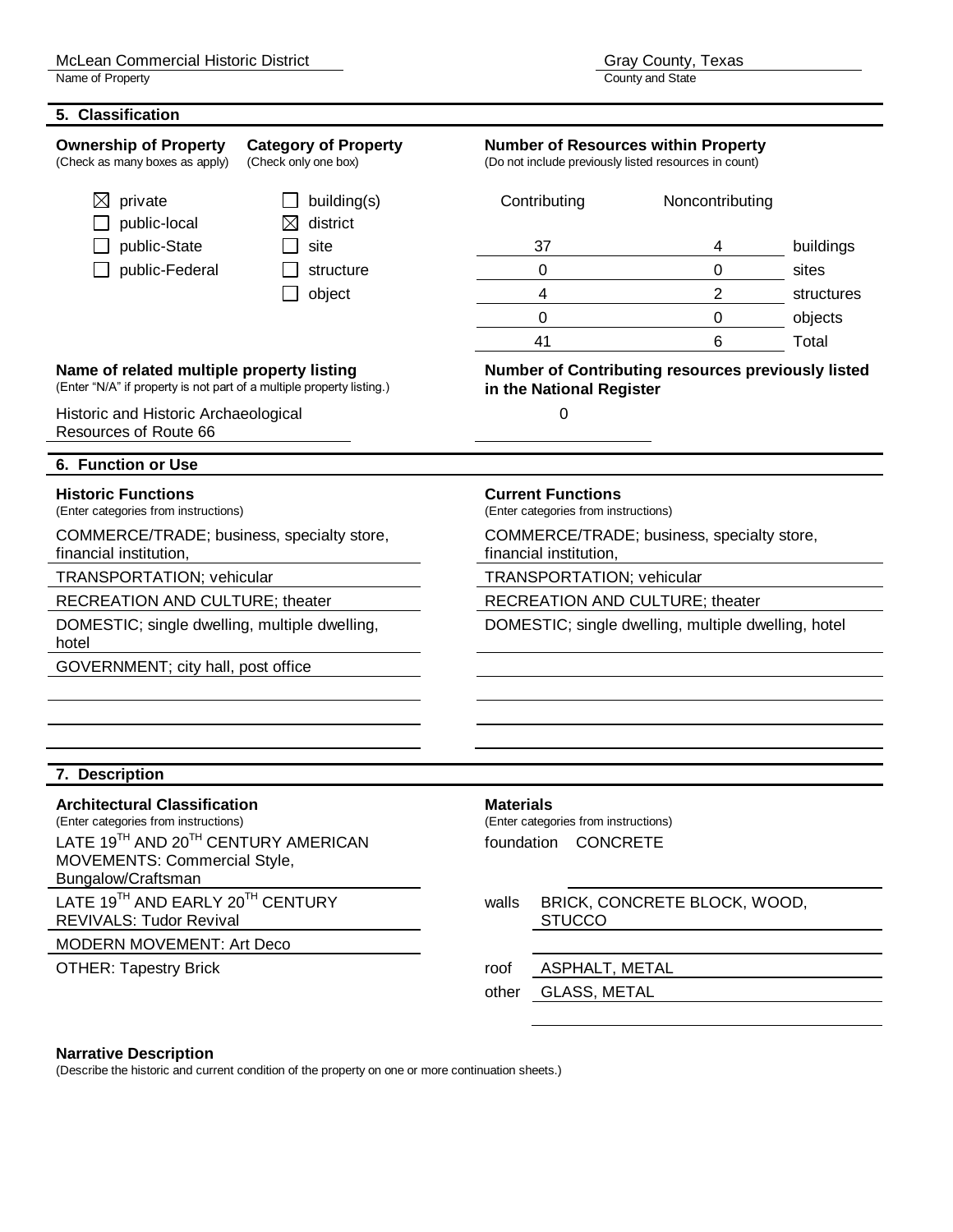| 8. Statement of Significance |  |
|------------------------------|--|
|------------------------------|--|

**Applicable National Register Criteria Ancas of Significance** *Meas* of Significance *(Mark "x" in one or more boxes for the criteria qualifying the property (Enter categories from instructions)* (Mark "x" in one or more boxes for the criteria qualifying the property for National Register listing.)

- $\boxtimes$  **A** Property is associated with events that have made ARCHITECTURE a significant contribution to the broad patterns of COMMERCE our history. TRANSPORTATION
- **B** Property is associated with the lives of persons significant in our past.

 $\boxtimes$  **C** Property embodies the distinctive characteristics of a type, period, or method of construction or represents the work of a master, or possesses high artistic values, or represents a significant and distinguishable entity who's components lack **Period of Significance** individual distinction. 1914-1956

**D** Property has yielded, or is likely to yield, information important in prehistory or history.

#### **Criteria Considerations** N/A **Significant Dates**

(Mark "x" in all boxes that apply.)  $N/\overline{A}$ 

#### Property is:

- □ **A** owned by a religious institution or used for religious purposes.
- $\Box$  **B** removed from its original location.
- **C** moved from its original location.
- **D** a cemetery.
- **E** a reconstructed building, object, or structure.
- **F** a commemorative property
- **G** less than 50 years of age or achieved significance Unknown within the past 50 years.

#### **Narrative Statement of Significance**

(Explain the significance of the property on one or more continuation sheets.)

#### **9. Major Bibliographical References**

#### **Bibliography**

(Cite the books, articles, and other sources used in preparing this form on one or more continuation sheets.)

| Previous documentation on file (NPS): N/A<br>preliminary determination of individual listing (36<br>CFR 67) has been requested<br>previously listed in the National Register<br>Previously determined eligible by the National<br>Register<br>designated a National Historic Landmark<br>recorded by Historic American Buildings Survey<br># | <b>Primary location of a</b><br><b>State Historic Pres</b><br>Other State Agenc<br>Federal Agency -<br>Local Government<br>University<br>Other<br>Name of repository: |
|----------------------------------------------------------------------------------------------------------------------------------------------------------------------------------------------------------------------------------------------------------------------------------------------------------------------------------------------|-----------------------------------------------------------------------------------------------------------------------------------------------------------------------|
| recorded by Historic American Engineering<br>Record #                                                                                                                                                                                                                                                                                        |                                                                                                                                                                       |
|                                                                                                                                                                                                                                                                                                                                              |                                                                                                                                                                       |

**Significant Person**<br>(complete if Criterion B is marked)

N/A

#### **Cultural Affiliation**

**Architect/Builder**

**Previous of additional data:** 

#### toric Preservation Office

- ate Agency
- **Agency National Park Service**
-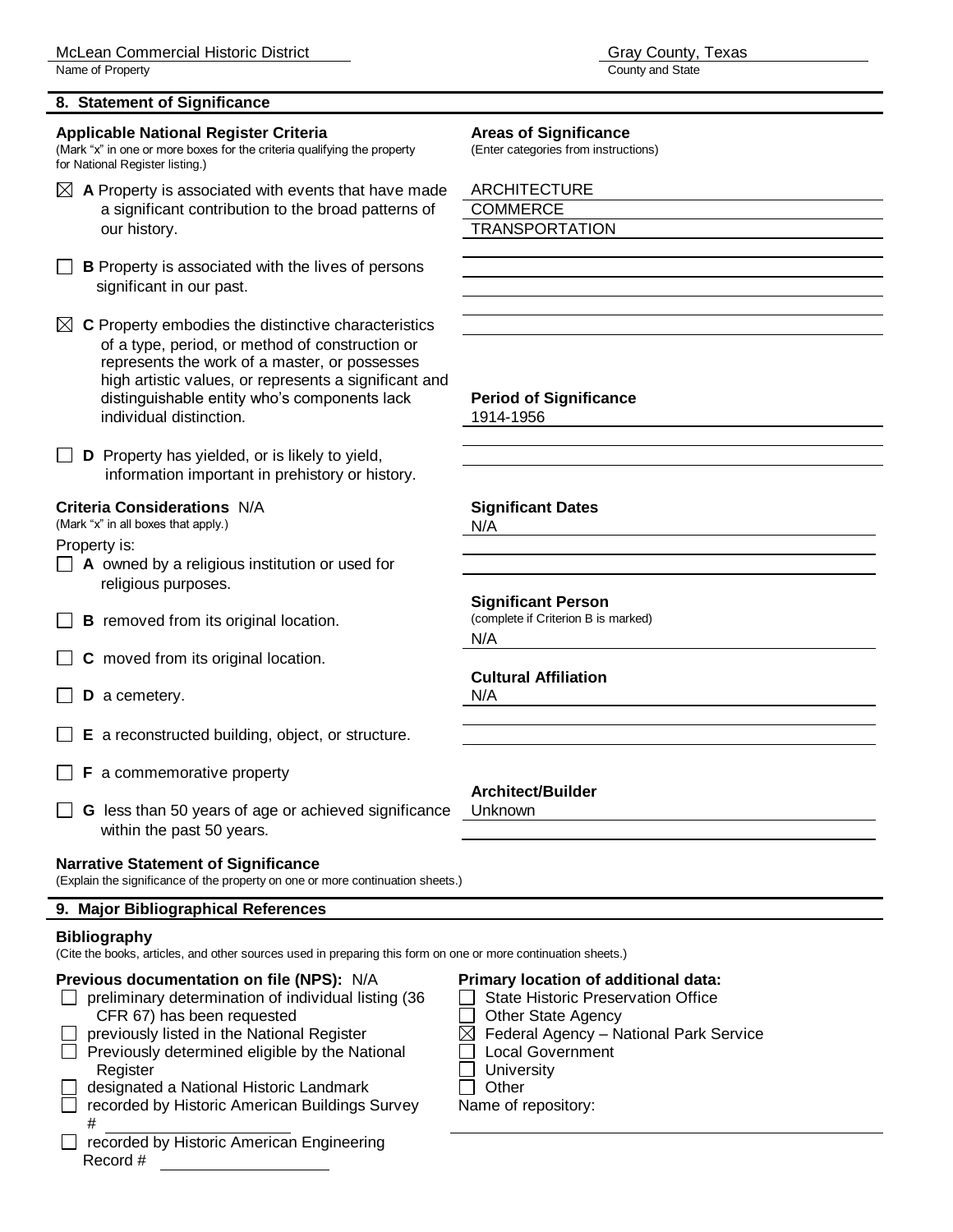| McLean Commercial Historic District | Gray County,     |
|-------------------------------------|------------------|
| Name of Property                    | County and State |

#### **10. Geographical Data**

**Acreage of Property** 9 acres

#### **UTM References**

(place additional UTM references on a continuation sheet.)

|   | Zone | Easting | Northing |  | Zone | Easting | Northing |
|---|------|---------|----------|--|------|---------|----------|
| - |      |         |          |  |      |         |          |
|   |      |         |          |  |      |         |          |

#### **Verbal Boundary Description**

(Describe the boundaries of the property on a continuation sheet.)

#### **Boundary Justification**

(Explain why the boundaries were selected on a continuation sheet.)

#### **11. Form Prepared By**

| name/title Philip Thomason/Teresa Douglass    |                               |
|-----------------------------------------------|-------------------------------|
| organization Thomason and Associates          | March 10, 2006<br>date        |
| street & number 1907 21 <sup>st</sup> Ave. S. | telephone 615-385-4960        |
| Nashville<br>city or town                     | TN<br>zip code 37212<br>state |

#### **Additional Documentation**

submit the following items with the completed form:

#### **Continuation Sheets**

#### **Maps**

A **USGS map** (7.5 0r 15 minute series) indicating the property's location

A **Sketch map** for historic districts and properties having large acreage or numerous resources.

#### **Photographs**

Representative **black and white photographs** of the property.

#### **Additional items**

(Check with the SHPO) or FPO for any additional items

#### **Property Owner**

(Complete this item at the request of SHPO or FPO.)

| See continuation sheets<br>name |       |           |
|---------------------------------|-------|-----------|
| street & number                 |       | telephone |
| city or town                    | state | zip code  |

**Paperwork Reduction Act Statement:** This information is being collected for applications to the National Register of Historic Places to nominate properties for listing or determine eligibility for listing, to list properties, and to amend existing listing. Response to this request is required to obtain a benefit in accordance with the National Historic Preservation Act, as amended (16 U.S.C. 470 *et seq.*)

**Estimated Burden Statement:** Public reporting burden for this form is estimated to average 18.1 hours per response including time for reviewing instructions, gathering and maintaining data, and completing and reviewing the form. Direct comments regarding this burden estimate or any aspect of this form to the Chief, Administrative Services Division, National Park Service, P. O. Box 37127, Washington, DC 20013-7127; and the Office of Management and Budget, Paperwork Reductions Projects (1024-0018), Washington, DC 20303.

Gray County, Texas

 $\boxtimes$  See continuation sheet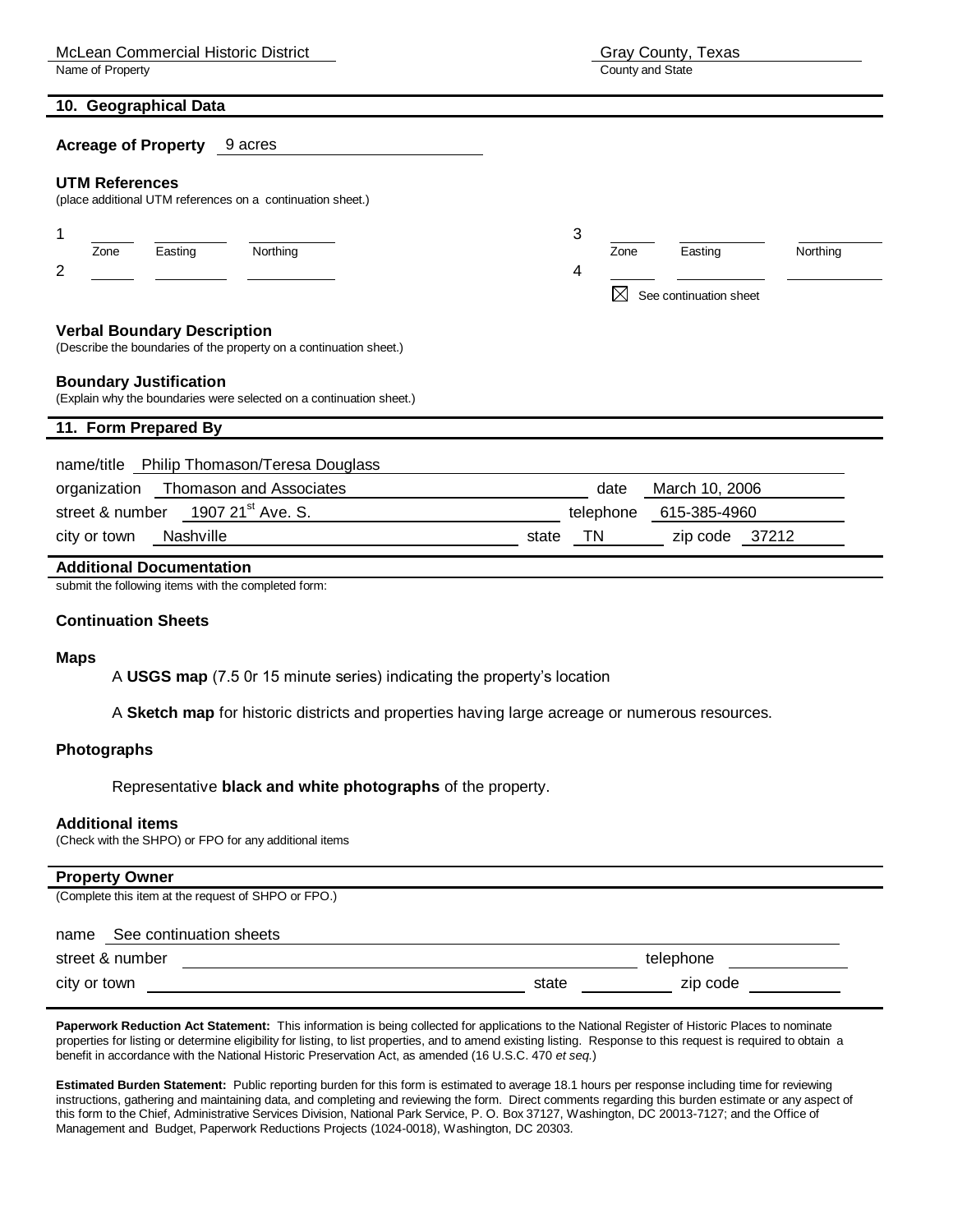# **National Register of Historic Places Continuation Sheet**

Section number 7 Page 1

McLean Commercial Historic District McLean, Gray County, Texas

### **DESCRIPTION**

 $\overline{a}$ 

The McLean Commercial Historic District is located in the Texas Panhandle community of McLean, a small town of approximately 830 residents. Located in the southeast corner of Gray County, McLean is 64 miles east of Amarillo off Interstate 40. McLean was formed along the tracks of the Rock Island Railroad during the early twentieth century as a center of cattle and agricultural production. By the early 1920s, the town contained two blocks of brick commercial buildings containing a variety of businesses. The designation of U.S. Route 66 through the town on First Street in 1926 spurred additional growth and development, and by the 1940s the town supported a number of gas stations, automobile repair shops, motels, and restaurants. The increase in traffic through the town in the early 1950s resulted in the widening of Railroad Street and U.S. Route 66 was realigned into two west-bound lanes on First Street and two east-bound lanes on Railroad Street. Traffic on U.S. Route 66 ran through the community until 1984 when it was bypassed by the construction of Interstate 40, approximately one-half mile south of the district boundary.

The McLean Commercial Historic District encompasses all or parts of eight blocks in the downtown commercial district of McLean along sections of First, Commerce, North Main, Railroad, and Rowe Streets. From 1926 to 1952, U.S. Route 66 was a two-lane, east-west highway along the alignment of First Street. This alignment of U.S. Route 66 was changed in 1952 when Railroad Street was converted into two, eastbound lanes and First Street changed to two, west-bound lanes.

The buildings within the historic district reflect two periods of construction. On North Main Street are predominately one-story brick commercial buildings constructed between 1914 and 1930. Along First and Railroad Streets are primarily one-story brick and concrete block buildings constructed between 1930 and 1954, most of which reflect automobile oriented businesses such as gas stations, automobile dealerships and repair shops. Almost all of the buildings were originally constructed for commercial uses but the district also includes three dwellings.

Most commercial buildings along North Main Street reflect the building form known as "Tapestry Brick" or "Brick Front."<sup>1</sup> These are buildings designed with traditional storefronts including large display windows, transoms, and entrances with single-light glass and wood doors (Photos 1-3 and 10-11). Upper façade decoration was generally confined to brick patterns outlined with varying textures and colors, and several buildings have corbelled brick cornices. The oldest building in the district is the two-story, O'Dell (Hindman) Hotel which was built in 1914. This building is of brick construction and was remodeled in the early 1950s with an exterior of permastone (Photo 9). Also on North Main Street is the Avalon Theater built in 1936 (Photo 12). The Avalon Theater was designed in the Art Deco style and retains its original marquee and ticket booth.

Along First and Railroad Streets are eleven buildings constructed to serve as gas stations, automobile repair shops, and car dealerships. The gas stations are particularly noteworthy as displaying the changing designs and

<sup>1</sup> Herbert Gottfried and Jan Jennings, *American Vernacular Design, 1870-1940*, (New York: Van Nostrand Reinhold Company, 1985), 240.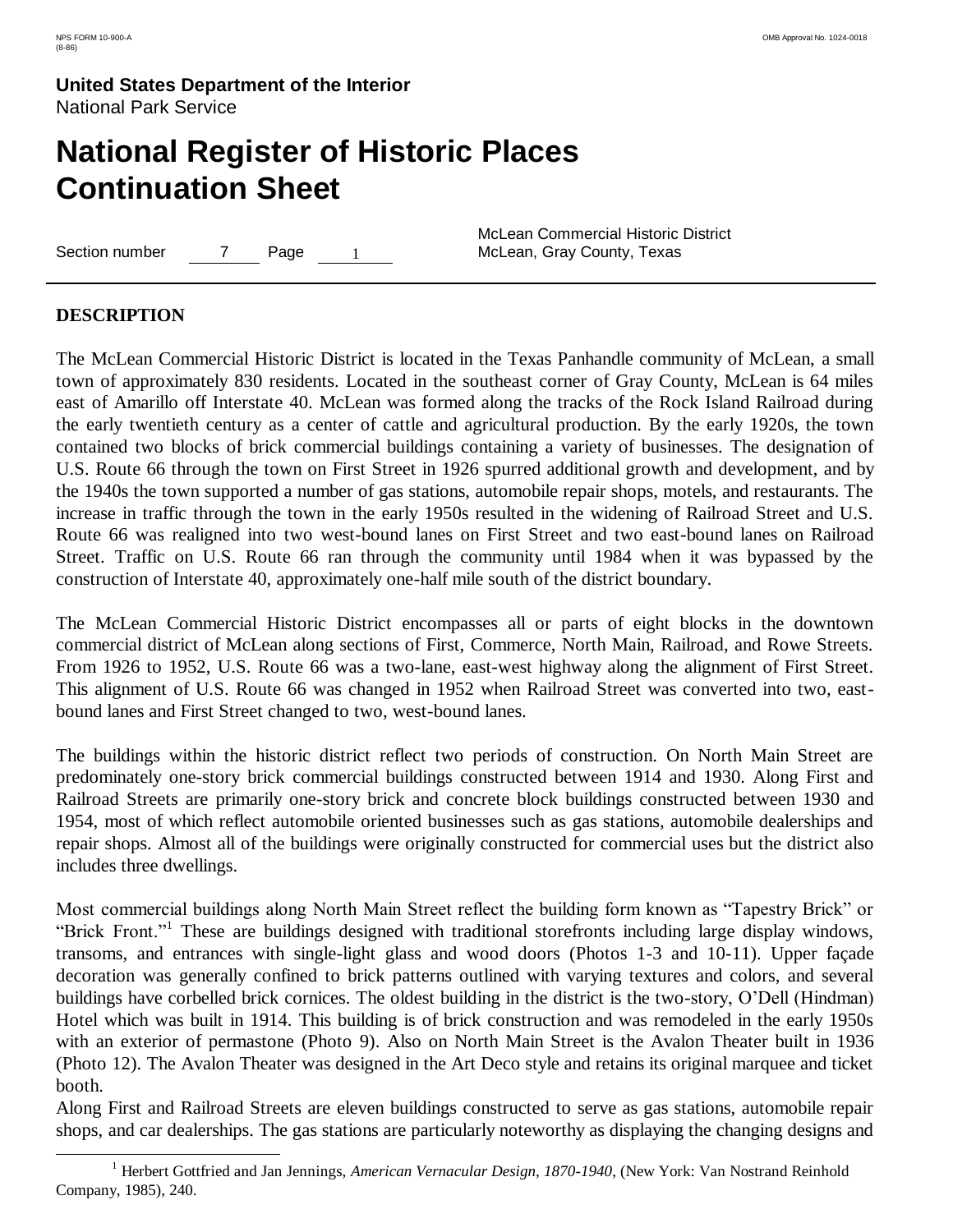# **National Register of Historic Places Continuation Sheet**

Section number 7 Page 2

McLean Commercial Historic District McLean, Gray County, Texas

forms of this property type from the 1920s to the 1950s. The oldest of these is the curbside gas station with a chamfered corner bay built ca. 1925 at 120 E. First Street (Photo 13). This gas station has an original frame canopy and the building retains much of its original character. Curbside gas stations were the first buildings known as "filling stations" and evolved out of traditional downtown businesses supplying gasoline in front of their stores.<sup>2</sup> The second oldest gas station in McLean is the Phillips 66 Gas Station at 218 W. First Street built in 1929 (Photo 14). The Phillips Oil Company began operations in 1927 and the gas station in McLean is thought to be the oldest Phillips Gas Station existing in Texas.<sup>3</sup> The building was designed in a "House" plan to resemble an English Cottage, and this form was used by both Phillips 66 and the Pure Oil Company in the early  $20<sup>th</sup>$  century.<sup>4</sup> Most gas stations in McLean built in the 1930s to the early 1950s are forms known as "Oblong Box."<sup>5</sup> Built of concrete block or brick with stuccoed exteriors, these gas stations were built with flat roofs, offices with large amounts of plate glass windows, and generally incorporated one or more garage bays. The gas stations at 215 and 302 W. First Street and 201 W. Railroad Street are reflective of this gas station building form (Photos 7, 18, and 20). Oblong Box forms were also built with projecting canopies and are present at Mantooth's Chevron Station at 119 E. First Street and 101 W. Railroad Street (Photos 4 and 19). The gas stations and other automobile oriented buildings constitute over one-fourth of the properties in the McLean Commercial Historic District.

The McLean Commercial Historic District contains forty-one buildings, of which thirty-seven or ninety percent are considered to be contributing to the character of the district. While many of the original storefronts have been altered with added doors and display windows, most buildings in the district retain their upper façade decoration and detailing. The non-contributing buildings include a ca. 1925 bank building at 201-205 North Main Street which was remodeled in 1975 with a mansard roof and an added brick façade. The only post-1955 building in the district is the ca. 1960 grocery store at 115 North Commerce Street. The district includes the historic roadbeds of U.S. Route 66 on First and Railroad Streets which are included as two contributing structures. The district also contains four vacant lots. Altogether, the downtown area of McLean retains a strong sense of time and place from the mid- $20<sup>th</sup>$  century and its automobile heritage along U.S. Route 66.

 $\overline{\phantom{a}}$ 

<sup>2</sup> John A. Jakle and Kieth Sculle, *The Gas Station in America*, (Baltimore: John Hopkins University Press, 1994), 135.

<sup>&</sup>lt;sup>3</sup> Delbert Trew, Personal Interview, McLean, Texas, 1 February 2006.

<sup>4</sup> John Margolies, *Pump and Circumstance, Glory Days of the Gas Station*, (New York: Bulfinch Press, 1993), 56.

<sup>&</sup>lt;sup>5</sup> Jakle and Sculle, 144.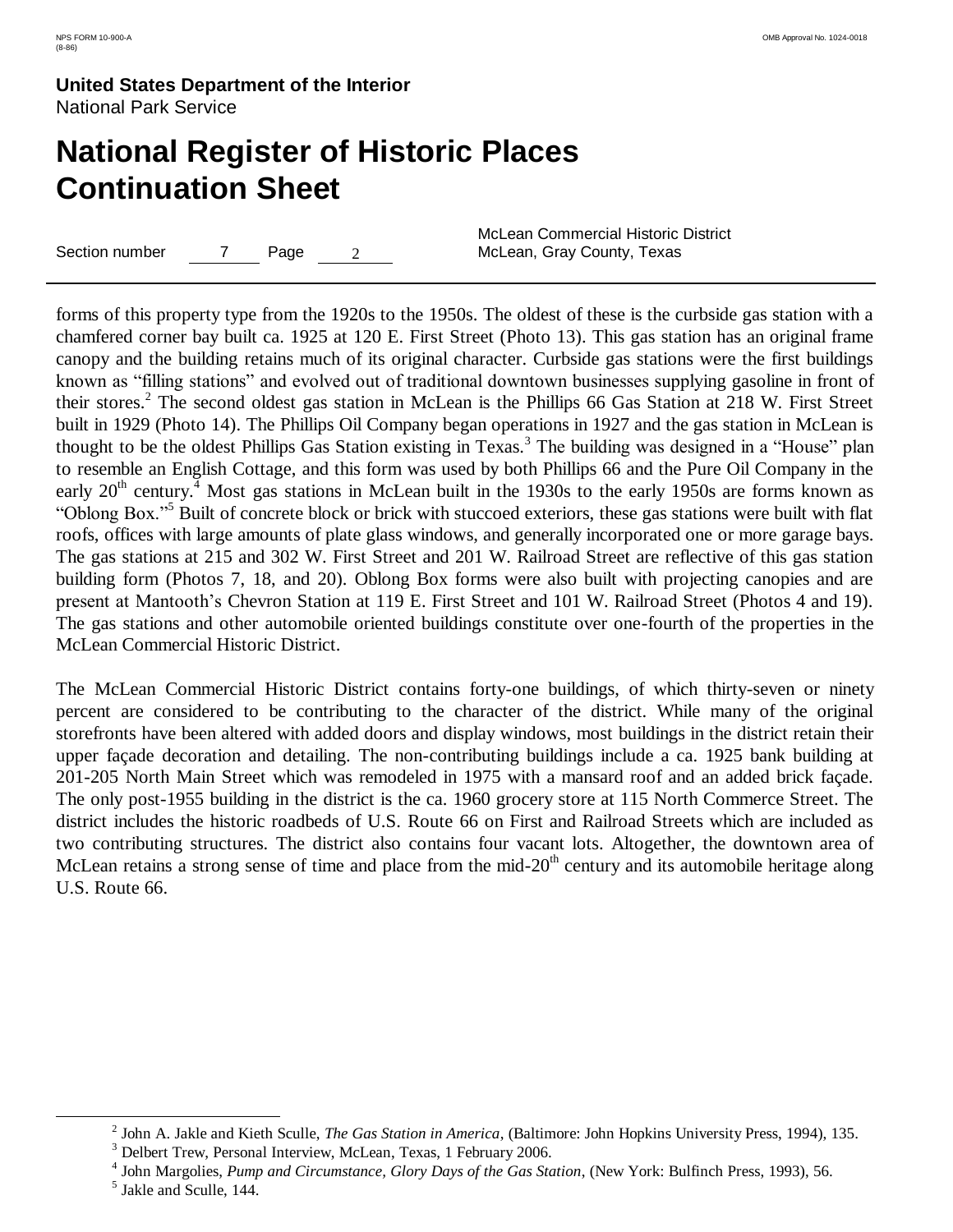# **National Register of Historic Places Continuation Sheet**

Section number 7 Page 3

McLean Commercial Historic District McLean, Gray County, Texas

### **INDIVIDUAL PROPERTY DESCRIPTIONS**

Properties in the inventory are organized by street name and numerically by address. Entries list the address of the property, approximate construction date, and known historic names where applicable.

Key:  $C =$  Contributing  $NC = Non-contribution$  $ca = Circa$ 

### **COMMERCE STREET**

#### **1. 115 N. Commerce Street, ca. 1960, (NC)**

At this location is a one-story ca. 1960 commercial building. The building has a concrete foundation, barrel vault asphalt roof and an exterior of irregular course brick. In front of the building is a ca. 1960 steel sign pole.

#### **E. FIRST STREET**

#### **2. 113 E. First Street, ca. 1925 (Barr Auto Service and Supply) (C)**

At this location is a one-story brick and concrete block building constructed ca. 1925. For many years the building housed the Barr Auto Service and Supply Store operated by Lee Barr. The building has a shed roof of metal panels, and a poured concrete foundation. The main (S) façade has an exterior of stretcher bond wire brick while the west and north façades have exteriors of ashlar faced concrete block. The storefront was remodeled ca. 1980 and has an exterior of vertical metal panels. Above the storefront is a ca. 1980 metal canopy. The upper façade has a rectangular sign panel outlined in brick. At the roofline is a corbelled brick cornice. On the west façade is an entrance with original paired five-panel wood doors. At the rear is a ca. 1940 shed roof stucco wing.

#### **3. 114 E. First Street, ca. 1925 (Consumer's Supply Company) (C)**

At this location is a one-story brick building constructed ca. 1925. In the 1940s and 1950s the building housed the Consumer's Supply Company. The building has a storefront added ca. 1970 with an aluminum and glass door, single-light sidelights and a three-light transom. Dividing the entrance and display windows are brick and stucco piers. The display windows were added ca. 1970 and are four-light aluminum and glass design. The upper façade has a stucco exterior and stepped parapet wall. The interior has a linoleum floor, plaster walls and acoustical tile ceiling.

#### **4. 115 E. First Street, ca. 1920 (C)**

At this location is a one-story brick building constructed ca. 1920. The building has a poured concrete foundation, a flat roof of asphalt and an exterior of stretcher bond wire brick. The storefront was altered ca. 1970 with a paneled wood door. The display windows have been covered with wood panels. In the upper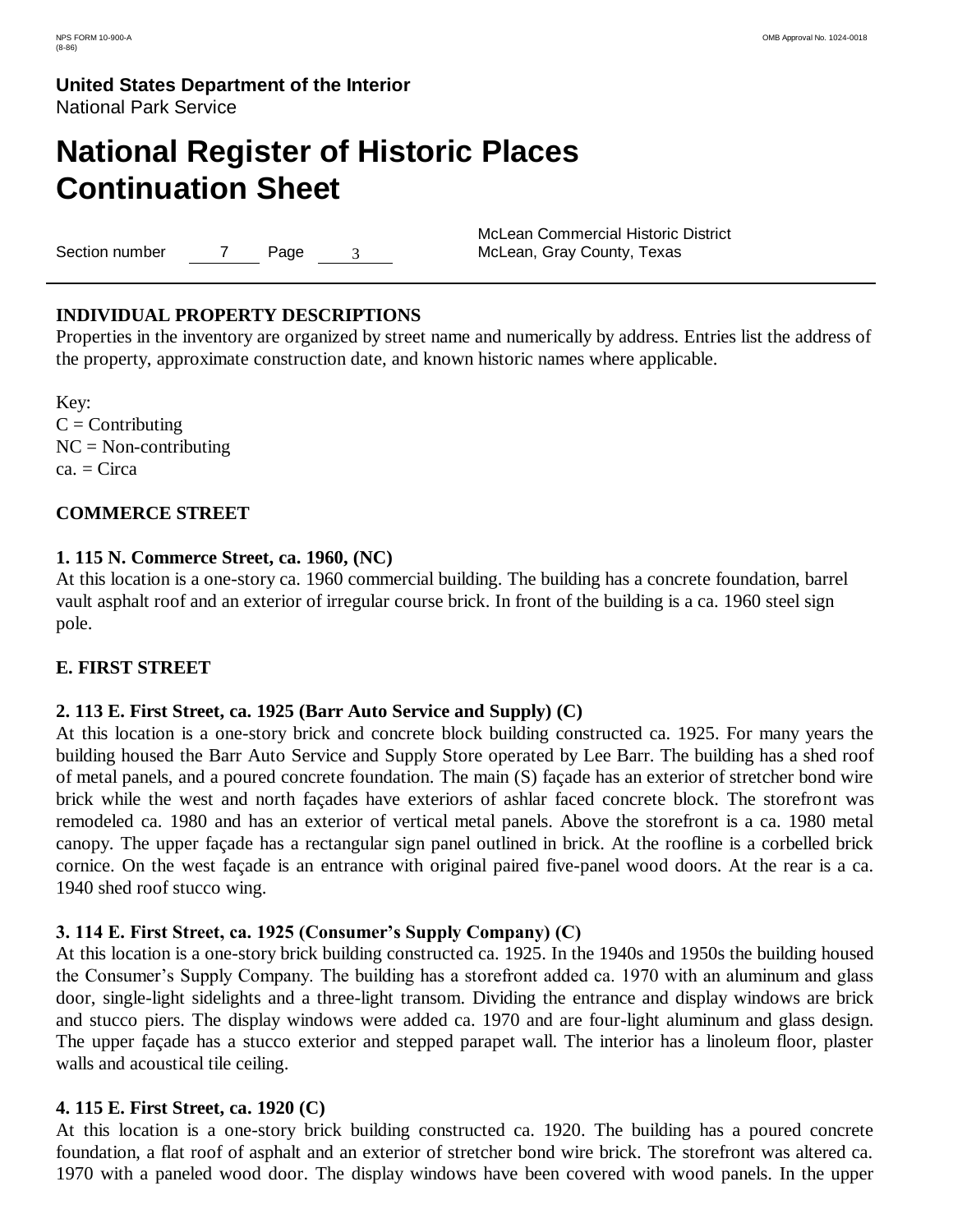# **National Register of Historic Places Continuation Sheet**

Section number 7 Page 4

McLean Commercial Historic District McLean, Gray County, Texas

façade are decorative inset brick panels, which create a rectangular design. At the corners are soldier and sailor brick courses. At the roofline is a parapet wall of stretcher bond brick. This building shares a shed roof canopy with 117 E. First Street.

### **5. 116 E. First Street, ca. 1930 (B&B Café) (C)**

This is a one-story ca. 1930 concrete block building with a stucco exterior. During the 1940s and 1950s the building housed several restaurants including the B&B Café. The building has a storefront with an original Craftsman door of four vertical lights and single-panel design. Above the entrance is a rectangular transom enclosed with a wood panel. Flanking the entrance are original single-light glass and wood display windows, which rest on stuccoed bulkheads. Above the display windows are original six-light transoms. The upper façade has a stucco exterior. The interior has original concrete floors, plaster walls and a dropped acoustical tile ceiling.

#### **6. 117 E. First Street, ca. 1925 (C)**

At this location is a one-story brick commercial building built ca. 1925. The building has a poured concrete foundation, a flat roof of asphalt and an exterior of stretcher course wire brick. The storefront has an original single-light glass and wood door. Over the door, the transom has been enclosed with ca. 1980 wood panels. The storefront has three ca. 1980 display windows, which rest on vertical board panels. Above the storefront is a soldier course lintel. At the roofline is a parapet wall of soldier course brick. Extending across both the 115 and 117 storefronts is a ca. 1960 wood canopy with a wood shingle roof and supported by steel tie rods. The interior has remnants of a pressed metal ceiling, an added floor and wall surfaces.

### **7. 119 E. First Street (Mantooth's Chevron Station), 1945 (C)**

At this location is a one-story, concrete block, brick and stucco gas station built in 1945. The gas station was built for Odell Mantooth and the building replaced an earlier gas station at this location. Mantooth operated a Chevron Gas Station here from 1945 to 1981. The building has a poured concrete foundation, a flat roof of rolled asphalt and stucco exterior. The building has an office at the southeast corner and two garage bays. The office has a ca. 1981 solid wood door flanked by ca. 1981 single-light display windows. Extending on the south façade is an original flat roof wood canopy. This canopy has an exterior and ceiling of ca. 1970 wood panels. The canopy rests on two steel posts. In front of the office is an oval concrete pump island with the foundations of two gas pumps. The east façade of the building has a ca. 1981 single-light display windows and two entrances into the bathrooms. These entrance bays have ca. 1981 solid wood doors. The garage wing has two original, twenty-light glass and wood overhead track doors. The interior of the office has an original concrete floor, plaster walls and wood ceiling. The remains of a stove flue are visible. The garage bays have original wood ceilings, brick and concrete block walls and concrete floors.

### **8. 118-120 E. First Street, ca. 1925 (Panhandle Service Station) (C)**

At this location is a one-story concrete block and stuccoed gas station built ca. 1925. The building was originally constructed as a gas station and in the 1940s and early 1950s it housed the Panhandle Service Station. The building has a poured concrete foundation, a flat roof of metal panels, and an exterior of concrete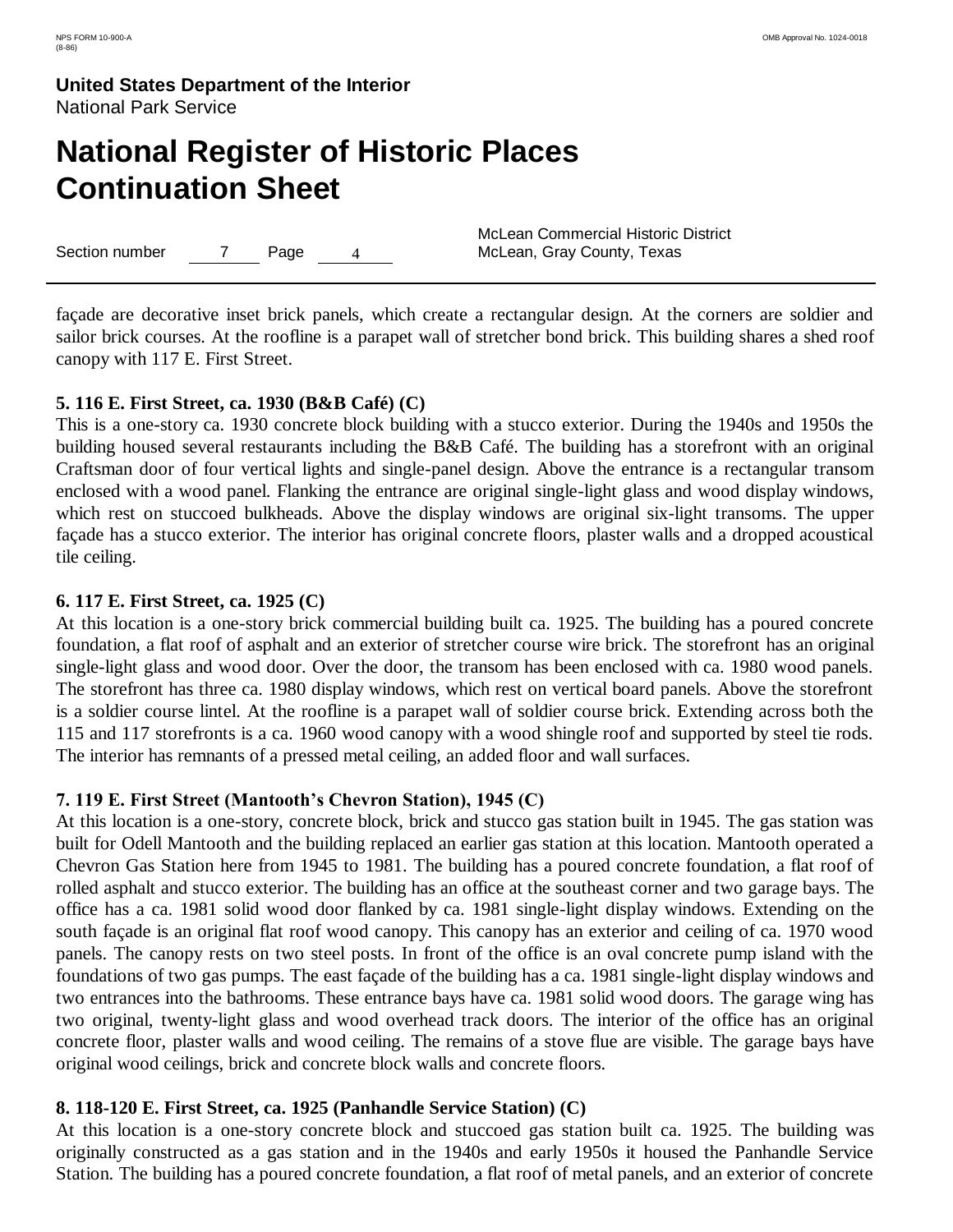# **National Register of Historic Places Continuation Sheet**

Section number 7 Page 5

McLean Commercial Historic District McLean, Gray County, Texas

block and stucco. The building has a chamfered corner with an original gable roof canopy over a drive-thru bay. This canopy is supported by an original brick and stucco pier and large wood brackets. In the gable field of the canopy is an original stucco surface. The main entrance has a wood door added 2005. Flanking the doors are original four-light glass and wood display windows. The east bay window has been partially enclosed with stucco and displays a one-over-one wood sash window. The façade of the chamfered bay has an exterior surface of stucco. The east façade has an original garage bay, which has been enclosed with ca. 1990 wood panels. The north façade of the building has an entrance with a ca. 2005 wood door. This door has original two-light sidelights, a two-light transom, and above the entrance is a large rectangular transom. The west bay of the north façade has an original four-light display window and a rectangular transom. Above the entrance and window is a stuccoed concrete lintel. The interior has an original concrete floor, dropped acoustical tile ceiling and plaster walls. A small section of original pressed metal ceiling is visible at the north wall.

### **W. FIRST STREET**

### **9. 111 W. First Street, ca. 1925 (C)**

At this location is a one-story brick commercial building built ca. 1925. The building has a poured concrete foundation, a flat roof of asphalt, and an exterior of tan stretcher bond brick. The storefront has a ca. 1970 aluminum and glass door with aluminum and glass display windows resting on brick bulkheads. Above the storefront is a belt course of header bond brick. Above this belt course is another belt course of soldier bond brick. In the upper façade is a rectangular sign panel outlined in brick with a stucco surface. At the roofline is a flat wall of header bond brick.

#### **10. 113-115 W. First Street, ca. 1930 (C)**

At this location is a one-story ca. 1930 brick building with a stucco exterior. The building has a flat roof of asphalt, a concrete foundation, and an exterior of stucco. The building has two storefronts. The east (113) storefront has a ca. 1990 glass and wood door. Above the door is an original nine-light rectangular transom. The display window has been covered with wood panels. Above the display window is an original twenty-four light transom. The west (115) storefront has added wood panels over the display window and entrance. The transoms above the entrance and display window are original and match those on the 113 storefront. The upper façade has a stucco exterior and at the roofline is a stucco parapet wall. The interior has an original concrete floor, plaster walls and tile ceiling.

### **11. 110-114 W. First Street – Vacant Lot**

### **12. 116 W. First Street, ca. 1925 (City Hall) (C)**

This building was originally double its present size, but the 110-114 section was demolished following a fire. During the 1930s the building housed the McLean City Hall. The building was constructed ca. 1925 and has a flat roof, concrete foundation, and an exterior of stretcher bond textured brick. The building has a garage bay on the main façade with a ca. 1950 twenty-light overhead track glass and wood door. The pedestrian entrance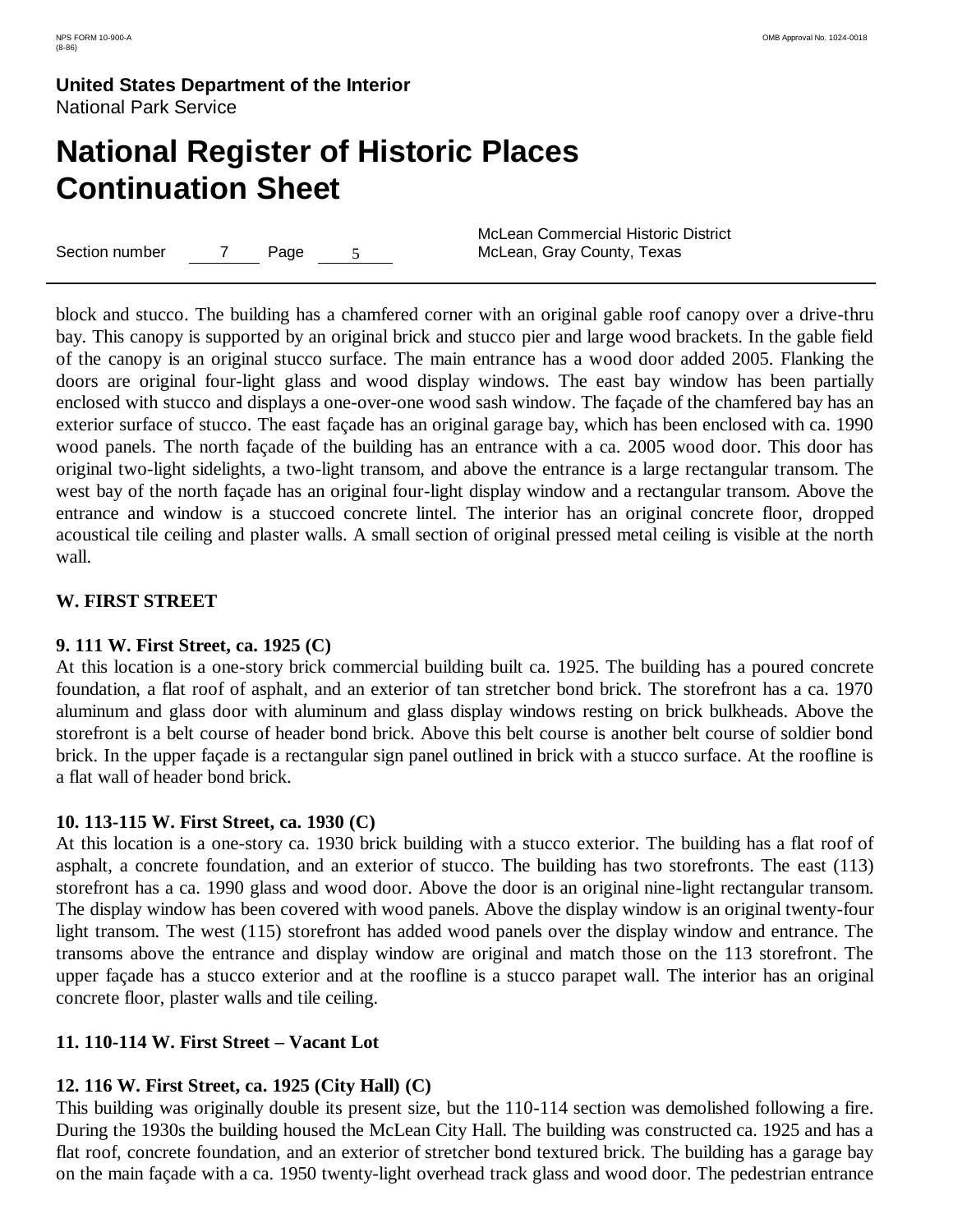# **National Register of Historic Places Continuation Sheet**

Section number 7 Page 6

McLean Commercial Historic District McLean, Gray County, Texas

on this façade has a ca. 1950 single-light and three-panel glass and wood door. Above the storefront is a soldier course lintel. In the upper façade are two window openings with ca. 1970 horizontal sash metal windows. Above the windows is a rectangular panel outlined in header course brick. Within this brickwork are diamond shaped concrete panels. At the roofline is a stepped parapet with header course brick. On the east façade of the building is a ca. 1970 wood staircase, which leads to a second story entrance. At the rear are two ca. 1970-80 frame additions with vinyl siding.

### **13. 119 W. First Street, ca. 1930 (Texas Service Station) (C)**

At this location is a one-story gas station and garage built ca. 1930. For many years it was known as the Texas Service Station and operated by Emery Crockett. The building has a recessed drive-thru bay on the main façade divided by brick piers on concrete foundations. The building has a flat roof of asphalt, a concrete foundation and exterior of textured stretcher bond brick. The office has an original storefront with a singlelight glass and wood door, two-light display windows and brick bulkheads. Above the door is a rectangular transom. The drive-thru bay has a concrete deck and ceiling of corrugated metal panels. The west bay next to the office has an original three-light Craftsman door, which leads to a restroom. The central bay of the building has a garage entrance with a ca. 1980 overhead metal track door. The east bay of the building has a storefront which was used for a period as a restaurant and tavern. This storefront has an original single-light glass and wood door with an original single-light transom. This storefront also retains original two-light display windows and brick bulkheads. The exterior walls of this recessed bay are of stucco. The interior of the building has original concrete floors, wood ceilings and plaster walls. The business here had three pumps and sold gas into the late 1990's. On the west façade are windows of structural glass blocks for the bathrooms. This façade has a garage bay with a ca. 1980 garage door. Windows on this façade are ca. 1970 two-over-two horizontal sash design.

#### **14. 120 W First Street, (Dysart Motor Co./Ellison Motor Co.), 1946 (C)**

At this location is a one-story concrete and stucco building built in 1946. The building originally housed the Dysart Motor Company which was an authorized Ford Dealership. It was later the home to the Ellison Motor Company. The building has a barrel vault roof of asphalt, a concrete foundation and an exterior of stucco. The storefront on the north façade has ca. 1990 single-light windows and metal panels resting on concrete bulkheads. The entrance has ca. 1970 aluminum and glass doors. In the upper façade is a stucco exterior. Signage remains visible and is "Ellison Motor Co." On the west façade facing Commerce Street are three garage bays. Two have ca. 1990 overhead metal track doors, while the north bay has an original fifty-six light glass and wood overhead track door. A pedestrian entrance on this façade has a ca. 1990 metal paneled door. This façade also has an original thirty-light steel and glass awning window. The window and doors on this façade have concrete lintels. At the rear (S) façade is an original fifty-six light glass and wood overhead track door and one-story wing with ca. 1970 metal garage doors. The interior has original plaster walls, wood truss ceiling and concrete floor.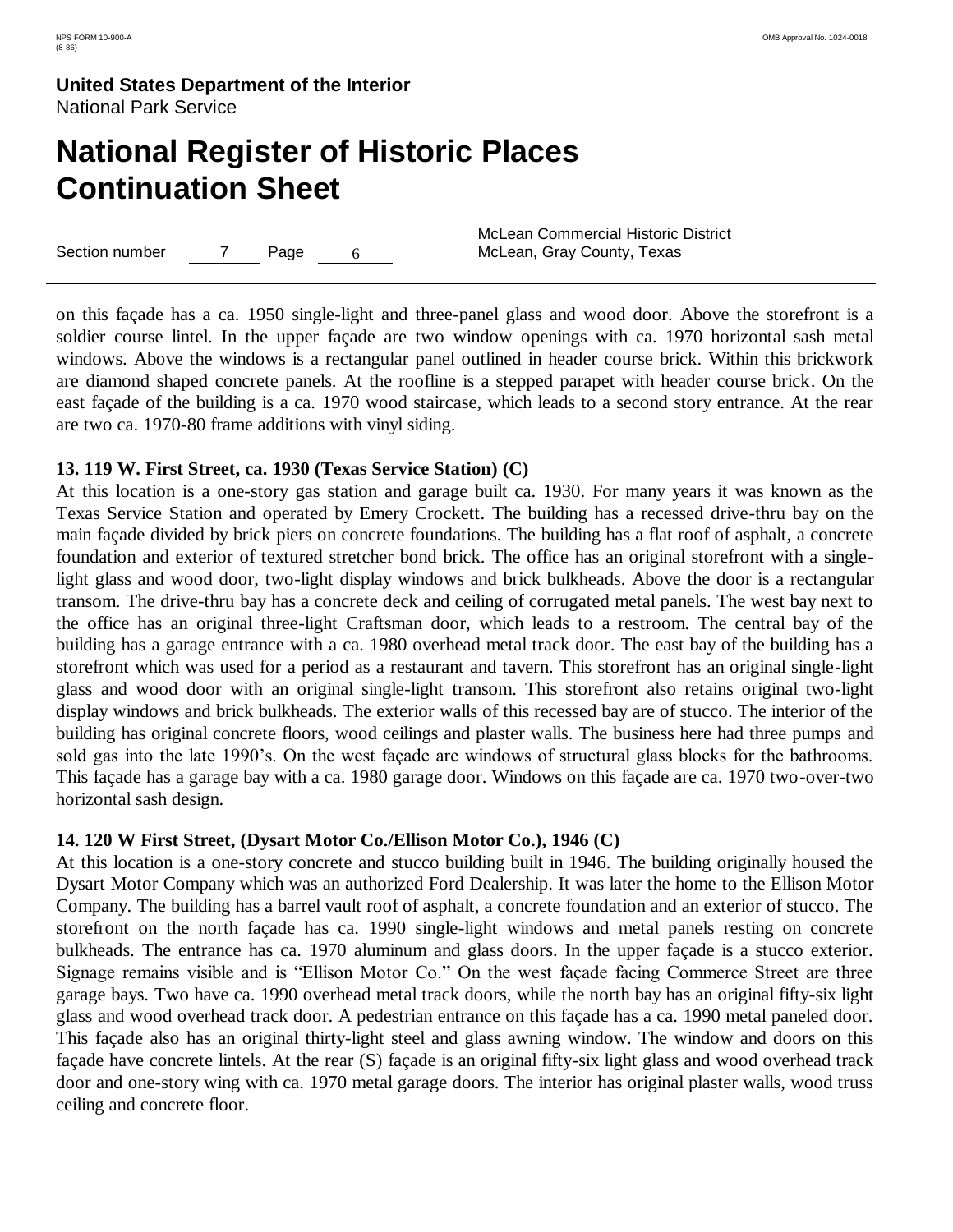# **National Register of Historic Places Continuation Sheet**

Section number 7 Page 7

McLean Commercial Historic District McLean, Gray County, Texas

#### **15. 207 W. First Street, ca. 1950 (C)**

At this location is a one-story ca. 1950 concrete block building originally built as a gas station. The building has a flat asphalt roof, concrete foundation and stucco exterior. The office wing at the southeast corner has a canted bay on the main façade. The office has two entrances with ca. 1960 aluminum and glass doors. Display windows are also aluminum and glass design. The display windows rest on original stuccoed concrete bulkheads. The transom panels above the display windows were enclosed with wood panels. The garage wing has two garage bays. The east bay has a ca. 1970 overhead metal track door while the west bay has an original forty-eight light glass and wood overhead track door. Two pedestrian entrances on this façade have been covered with wood panels. Above the entrances are original rectangular transoms. Display windows adjacent to the doors are original single-light glass and wood design and rest on concrete bulkheads. A third pedestrian entrance has a ca. 1960 aluminum and glass door with an original display window, transom and concrete bulkheads. Attached to the garage wing is an original wood and metal canopy supported by steel posts. This drive-thru bay has a concrete deck and the posts are embedded into a concrete pump island. This island has remnant of three gas pumps. The west façade of the building has four pairs of original six-over-six wood sash windows, which rest on concrete sills. The rear façade has four pairs of six-over-six wood sash windows and a garage bay with a ca. 1970 overhead track door. The east façade has two garage bays; the north bay has an original glass and wood sliding track door and the south bay has an original two-light glass and wood sliding track door. The interior of the office has a concrete floor, paneled walls and metal ceiling. The garage has a steel roof added ca. 1995, a concrete floor and plaster walls. The upper façade of the office wing has added dentil molding.

#### **16. 212 W. First Street, ca. 1935 (C) Garage, ca. 1935 (C)**

At this location is a one-story frame duplex built ca. 1935. The house has a gable roof of asphalt shingles, a concrete foundation and stucco exterior. The main (N) façade has a ca. 1970 shed roof canopy supported by wood posts. The two entrances on the main façade have original three vertical light Craftsman doors. On the west and east façades are secondary entrances with similar doors. Windows are original one-over-one wood sash. At the eaves are knee brace brackets and eave rafters. At the rear is an original frame and stucco twobay garage with original hinged doors and a gable roof.

#### **17. 213 W. First Street, ca. 1925 (C)**

At this location is a one-story frame and stucco gable front Bungalow built ca. 1925. The house has a gable roof of asphalt shingles, a concrete foundation and stucco exterior. On the main (S) façade is a partial-width porch with tapered wood posts on concrete piers. The porch has a concrete railing and exposed rafters at the eaves. The east bay of the porch has been enclosed with wood panels. The main entrance has an original three-vertical light Craftsman door. Windows are original one-over-one rectangular wood sash. At the eaves are knee brace brackets.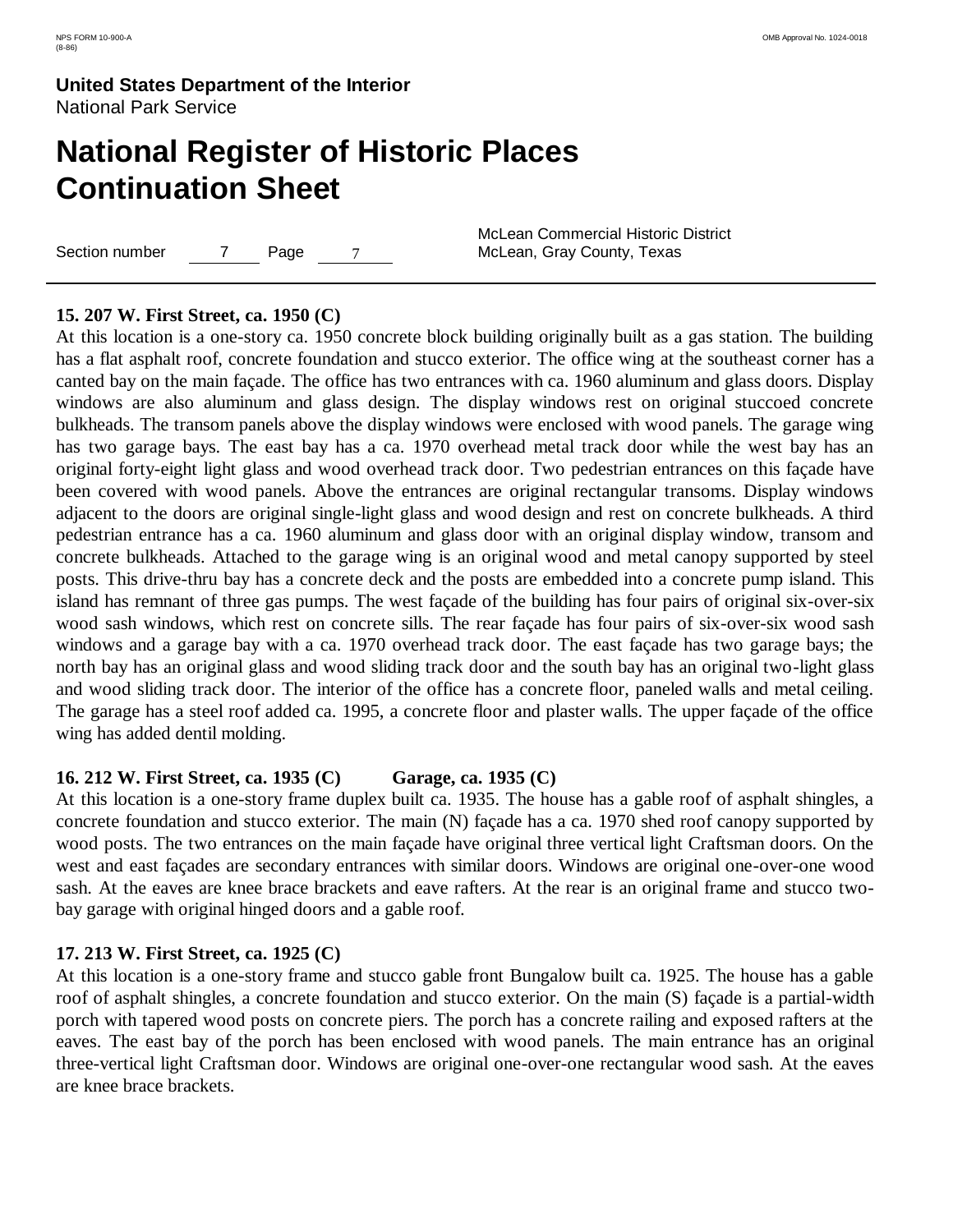# **National Register of Historic Places Continuation Sheet**

Section number 7 Page 8

McLean Commercial Historic District McLean, Gray County, Texas

### **18. 218 W. First Street (Phillips 66 Gas Station), 1929 (C) Sign, (NC)**

At this location is one-story brick gas station built in 1929 as the first Phillips Gas Station in Texas. The original operator of the gas station is not known but by the 1940s it was managed by W.L. Copeland. In 1959, the gas station was acquired by Charles Weaver who operated the station until it closed in 1977. The building was remodeled in 1991 to commemorate its heritage on U.S. Route 66. The building was constructed in the Tudor Revival style and has a gable roof of wood shingles, a concrete foundation, an exterior wall brick chimney and an exterior of stretcher bond brick. The entrance has a rounded arch and a 1991 solid wood door with painted lights. The original windows have been removed and replaced with wood panels with painted lights. The chimney on the main façade has an original metal "P" attached and a round stuccoed panel. At the rear is an entrance with a 1991 solid wood door. In front of the building are two early 20<sup>th</sup> century gas pumps and oil pump moved to this location. In front of the building is an historic Phillips 66 sign moved to this location in 1991. Because this sign was moved to this location it is included as non-contributing.

#### **19. 215 W. First Street, ca. 1950 (C)**

At this location is a one-story concrete and stucco gas station built ca. 1950. The building has a concrete foundation, a flat roof of asphalt and a stucco exterior. The office section at the SW corner has a ca. 1970 single-light steel and glass door. The display windows are original aluminum and glass design and rest on concrete bulkheads. The transoms above the display windows have been painted. The garage wing has two original twenty-four light paneled glass and wood overhead track doors. The west façade has three entrances, which have been enclosed with wood and stucco panels. One entrance led to the office and the others led to the bathrooms. The rear façade has original twenty-four light aluminum and glass windows and concrete sills. The office retains its original plaster walls, concrete floor and dropped ceiling. The garages have concrete floors, plaster walls and ceilings.

#### **20. 302 W. First Street (Guyton Motor Co.), 1950 (C)**

At this location is a one-story concrete and stucco gas station built in 1950. This building was constructed for Raymond Guyton who operated a well-known gas station and tow truck operation here until 1995. This building replaced an earlier Magnolia Service Station on the property. The building has a flat asphalt roof, concrete foundation, and stucco exterior. On the main (N) façade is an office section, which has an original single-light glass and wood door. The storefront retains three original wood, copper and glass display windows. The display windows rest on concrete bulkheads. Above the storefront is a wood canopy added ca. 1970. The garage wing has two garage bays. The east bay has an original thirty-light glass and wood overhead track door. The west bay has a ca. 1970 overhead metal door. On the west façade is a shed roof wing. The east, west and south façades have original one-over-one wood sash windows. On the rear façade is a garage bay with an original thirty-light glass and wood overhead track door. The interior of the office has an original concrete floor, plaster walls and dropped acoustical tile ceiling. Interior doors are original five-panel wood design. The garage interior has a concrete floor, plaster walls and a wood ceiling. On the main and rear façades is painted "Guyton Motor Co."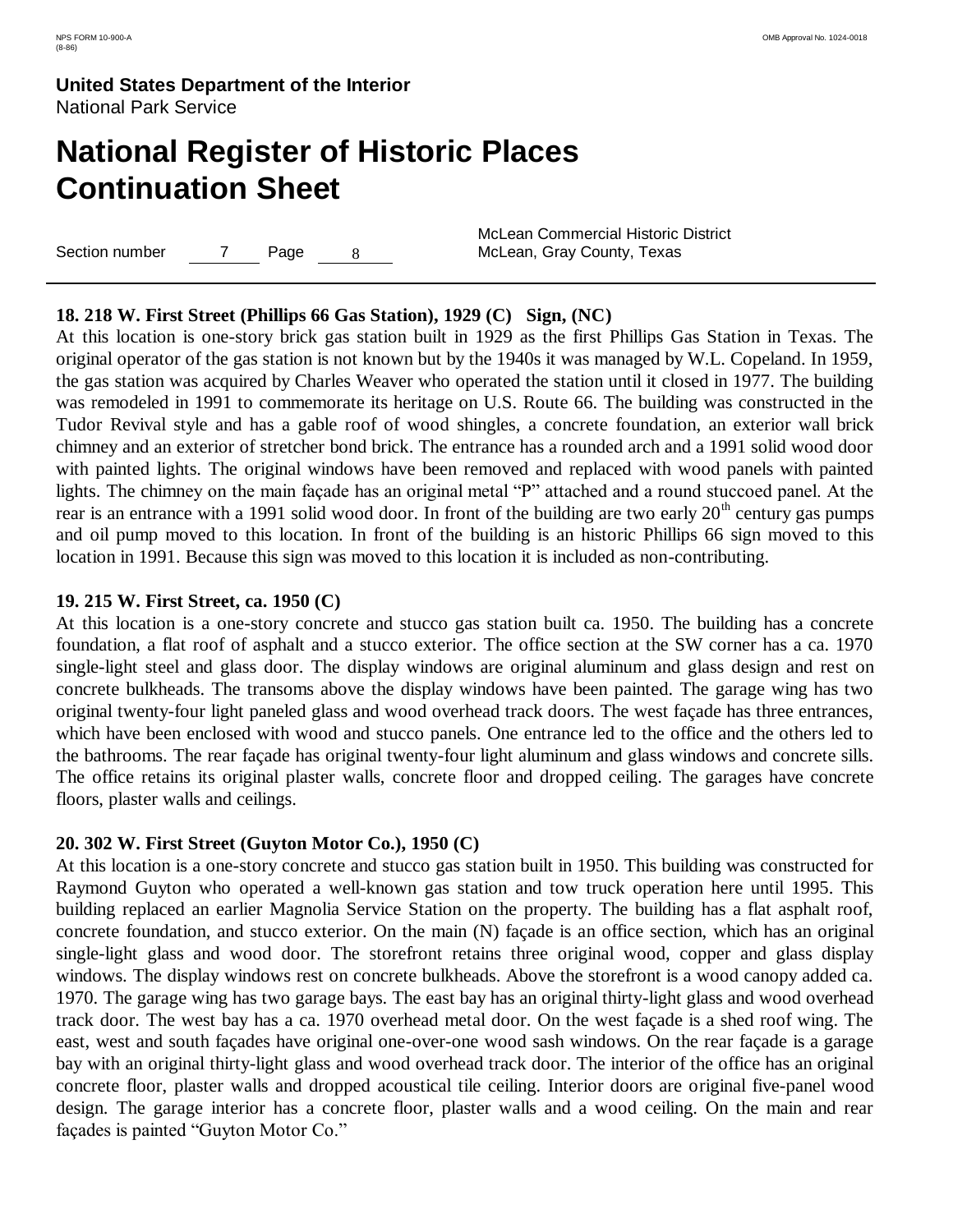# **National Register of Historic Places Continuation Sheet**

Section number 7 Page 9

McLean Commercial Historic District McLean, Gray County, Texas

#### **NORTH MAIN STREET**

**21. 100-104 N. Main Street – Vacant Lot**

#### **22. 101-103 N. Main Street (Hindman Hotel), 1914 (C)**

At this location is a two-story brick hotel building constructed in 1914. The building was constructed by Fred O'Dell in 1914 and originally known as the O-Dell Hotel. It was purchased in 1916 by the Hindman family and has since been known as the Hindman Hotel. The building is presently used for storage. The building has a flat asphalt roof, a concrete foundation and an exterior of ca. 1955 permastone over the brick façade. The main (E) façade has two entrance bays. The south bay has a recessed entrance with an original single-light glass and wood door and single-light sidelights. The sidelights rest on original frame bulkheads. The north bay entrance has an original single-light glass and wood door at the sidewalk level. The display windows on the storefront are intact but covered with wood panels. The display windows rest on bulkheads of permastone. Windows on the second story of the main façade have been covered with wood panels. The central bay of the upper façade has an entrance opening which has been enclosed with a wood panel. This entrance led to a balcony. Windows on the south façade are original one-over-one wood sash design. There are five entrances on the south façade that are original single-light, three-panel glass and wood design with rectangular transoms. At the rear is a two-story wing with a stucco exterior.

#### **23. 105 N. Main Street, ca. 1920 (C)**

At this location is a one-story brick commercial building constructed ca. 1920. The building has a flat roof of asphalt and a concrete foundation. The storefront is original and has a single-light glass and wood door, frame bulkheads and two-light glass and wood display windows. Over the entrance is a two-light transom and above the windows are four-light transoms. The upper façade is concealed beneath added metal panels.

#### **24. 106 N. Main Street, ca. 1940/1980 (NC)**

At this location is a one-story frame and stucco building built ca. 1940. The building was remodeled extensively ca. 1980 and has an exterior of stucco, metal panels and vinyl siding.

#### **25. 107 N. Main Street (Avalon Theater), 1936 (C)**

At this location is a two-story brick theater building built in 1936. The theater ceased operating in the 1980s and it is presently vacant. The building has a concrete foundation, sloping roof of wood and asphalt and the main façade has a stucco exterior. The building has an original recessed first story and ticket booth. The ticket booth is of wood construction and has chamfered corners. The booth's original glass windows remain intact. The booth and main façade of the first floor has original marble wainscoting. Above the wainscoting on the walls is a stucco exterior and below the ceiling is a fascia board with original stenciling. The floor of the recessed first story is of concrete. The building has two entrances with original paired single-light glass and wood doors and the ceiling of the recessed first story is of plaster. The building has its original marquee of wood and metal construction. The marquee has a stepped roofline with vertical fluting. At the corners are round metal panels with angular chevrons. The second floor of the theater has two rectangular window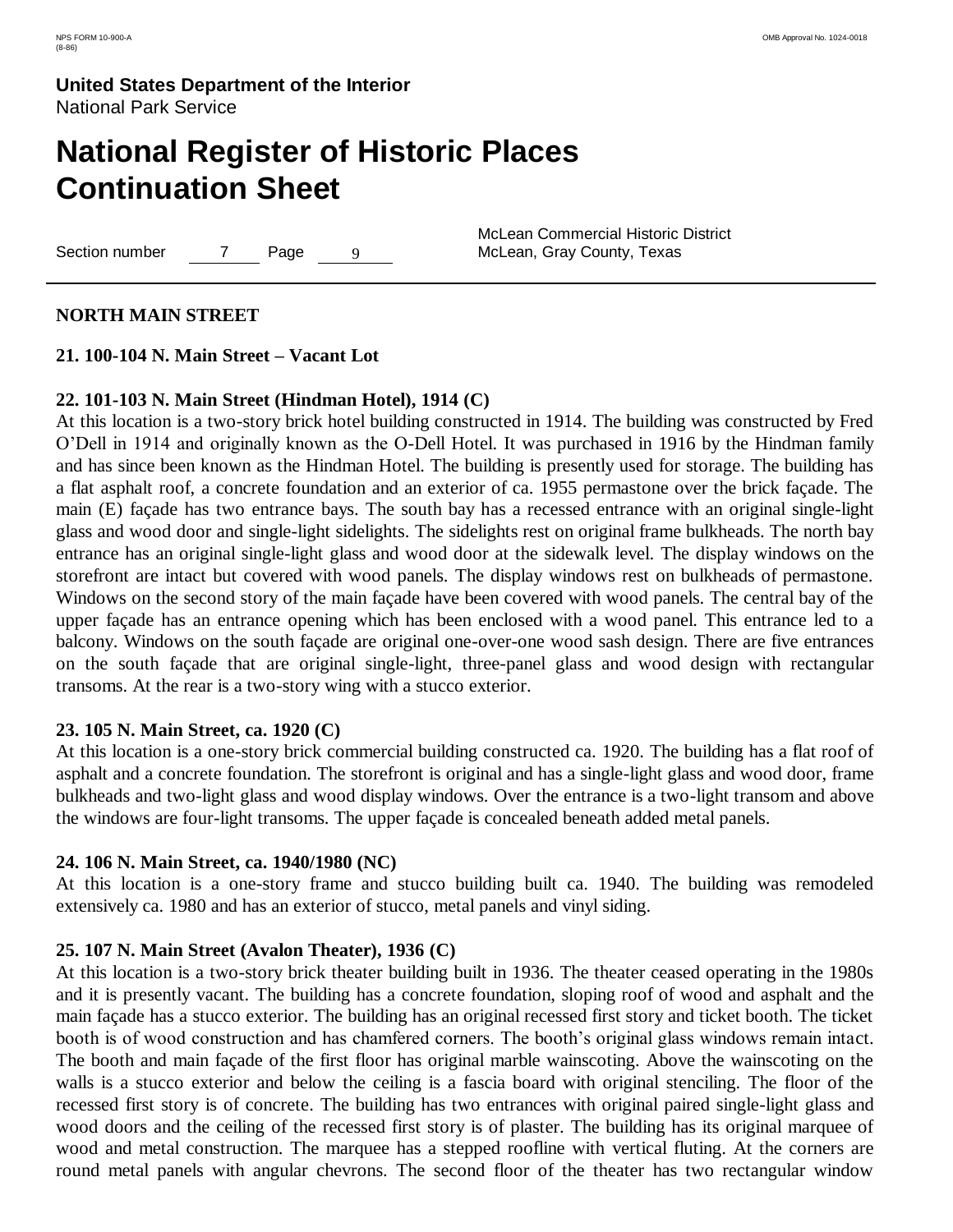# **National Register of Historic Places Continuation Sheet**

Section number 7 Page 10

McLean Commercial Historic District McLean, Gray County, Texas

openings with added wood panels. This upper façade has a stucco exterior with a large central panel of concrete with Art Deco angular chevrons painted red, white and blue. The interior of the Avalon has a plaster ceiling, plaster and stencil wainscoting in the theater section and stenciled plaster walls.

### **26. 108 N. Main Street, ca. 1930 (Brooks Dry Goods) (C)**

At this location is a one-story brick commercial building built ca. 1930. In the 1940s and early 1950s it housed the Brooks Dry Goods Company. The building has a flat asphalt roof, concrete foundation and exterior of stretcher bond brick. The building has a storefront with two entrances. The north entrance has an original single-light glass and wood door. The south entrance has a ca. 1970 glass and wood door. Above this door is an original transom of structural glass block. Both storefronts have original canted wood and glass display windows on brick bulkheads. Over the storefronts are wood lintels. The upper façade has stretcher bond brick with soldier and sailor coursing at the roofline. The interior of 108 N. Main Street has plaster walls, a floor of wood and concrete and a dropped ceiling.

### **27. 109 N. Main Street – Vacant Lot**

#### **28. 110 N. Main Street, ca. 1925 (C)**

At this location is a one-story brick commercial building built ca. 1925. The building has a flat asphalt roof, concrete foundation and an exterior of multi-colored textured stretcher bond brick. The storefront is recessed and has an original single-light glass and wood door and two-light transom. The storefront has original copper and glass display windows resting on stuccoed brick bulkheads. Above the storefront is an original twelvelight transom. Across the storefront is a metal awning. The upper façade has stretcher bond brick and inset concrete panels. At the roofline is a stepped parapet with header bond brick. The interior has an original pressed metal ceiling above a dropped ceiling, a concrete floor and plaster walls.

### **29. 112-118 N. Main Street, ca. 1920 (White Auto Store) (C)**

At this location is a one-story brick commercial building constructed ca. 1920. The building has housed numerous businesses including the White Auto Store which occupied the 112 storefront in the 1940s. The building has a concrete foundation, flat asphalt roof and an exterior of stretcher bond wire brick. The building was original built with four storefronts. The 112 storefront was remodeled ca. 1960 with an aluminum and glass display window. The storefront retains an original single-light glass and wood door and rectangular transom. The display windows rest on original brick bulkheads. Above the storefront is a transom bar and twelve-light transom. The interior has ca. 1970 floor, wall and ceiling finishes. Across the width of the storefront is a ca. 1970 wood awning supported by knee brace brackets. The 114 storefront is subdivided into two sections. The south section has a ca. 1980 glass and wood door and display windows. The north section has an original recessed entrance with a single-light glass and wood door, copper and glass display windows and brick bulkheads. Over the storefront is a ca. 1980 wood awning supported by tie rods. The interior has an original pressed metal ceiling, plaster walls and carpeted floor. The 116 storefront has a recessed entrance with a ca. 1970 paneled metal door. The storefront has ca. 1970 display windows on added brick bulkheads. Across the storefront is a ca. 1980 wood awning. The interior has plaster walls, concrete floor and original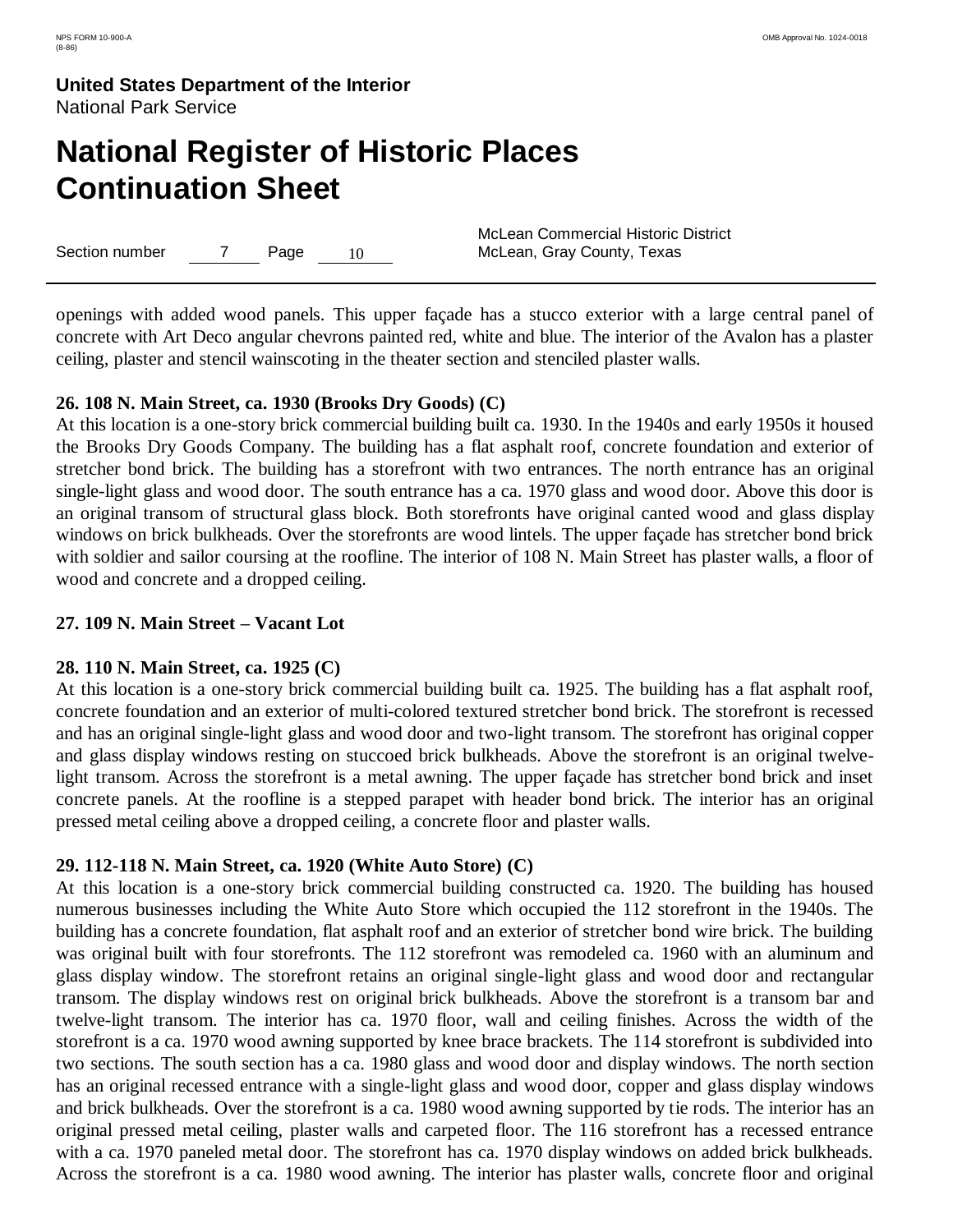# **National Register of Historic Places Continuation Sheet**

Section number 7 Page 11

McLean Commercial Historic District McLean, Gray County, Texas

pressed metal ceiling. The entrance in the north bay (118) was enclosed ca. 1970 with brick and this section is now part of the museum. The upper façade of the building has an exterior of wire brick and a stepped parapet with header course brick.

### **30. 113 N. Main Street, (McLean Hardware) ca. 1920/ca. 2000 (NC)**

At this location is a one-story brick commercial building constructed ca. 1920. The building was remodeled ca. 2000 into its present form with a stucco and brick façade, new doors and awning.

### **31. 115 N. Main Street, ca. 1915 (Stubblefield Department Store) (C)**

At this location is a one-story brick commercial building constructed ca. 1915. During the 1940s and 1950s it housed the Stubblefield Department Store. The building has a flat roof of asphalt, a concrete foundation, and an exterior of stretcher bond brick. The storefront was remodeled ca. 1960 and has a glass and aluminum door, aluminum and glass display windows and bulkheads of Formica. Across the width of the storefront is a metal awning. The transom area above the storefront has been enclosed with wood panels. The upper façade has a recessed brick, rectangular panel. At the roofline is a corbelled brick cornice. Projecting from the upper façade is a large metal sign with "Route 66 Antiques" painted on the surface. The interior has a wood floor, plaster walls and pressed metal ceiling.

### **32. 117-119 N. Main Street, ca. 1925 (McLean Food Store) (C)**

At this location is a one-story brick commercial building built ca. 1925. During the 1940s and 1950s the 119 storefront was occupied by the McLean Food Store. The building has a flat asphalt roof, concrete foundation and an exterior of multi-colored stretcher bond brick. The south (117) storefront has an original single-light glass and wood door and rectangular transom. Display windows are original and rest on concrete stuccoed bulkheads. The north (119) storefront was altered ca. 1970 and has aluminum and glass doors, display windows and brick bulkheads. The transom area above the storefront has been enclosed with stucco. Above both storefronts are metal awnings. The upper façade of the building has rectangular panels outlined in header course brick above both storefronts. At the roofline is a parapet wall of header course brick. Windows on the north façade of the building have been enclosed with brick. An entrance on this facade has a ca. 1970 steel and glass door. At the rear of the building is a stuccoed wing with an entrance on the north façade. At the corner is a sign for Brown Rexall Drugs. The interior of 117 has a wood floor, plaster walls and added tile ceiling. The interior of 119 has a carpeted floor, plaster walls and tile ceiling.

### **33. 120 N. Main Street, ca. 1930 (McLean Auto Supply) (C)**

At this location is a one-story brick commercial building built ca. 1930. The building originally contained storefronts facing both N. Main Street and E. First Street. At 112 E. First Street the building contained the McLean Auto Supply Store for many years. The building has a flat asphalt roof, concrete foundation and an exterior of multi-colored wire brick. The storefront on Main Street has a ca. 1970 aluminum and glass door, original copper, glass and wood display windows and original brick bulkheads. Above the storefront and extending onto the First Street façade is a ca. 1980 wood awning supported by knee brace brackets and tie rods. The First Street façade has three original display windows resting on brick bulkheads. This façade has a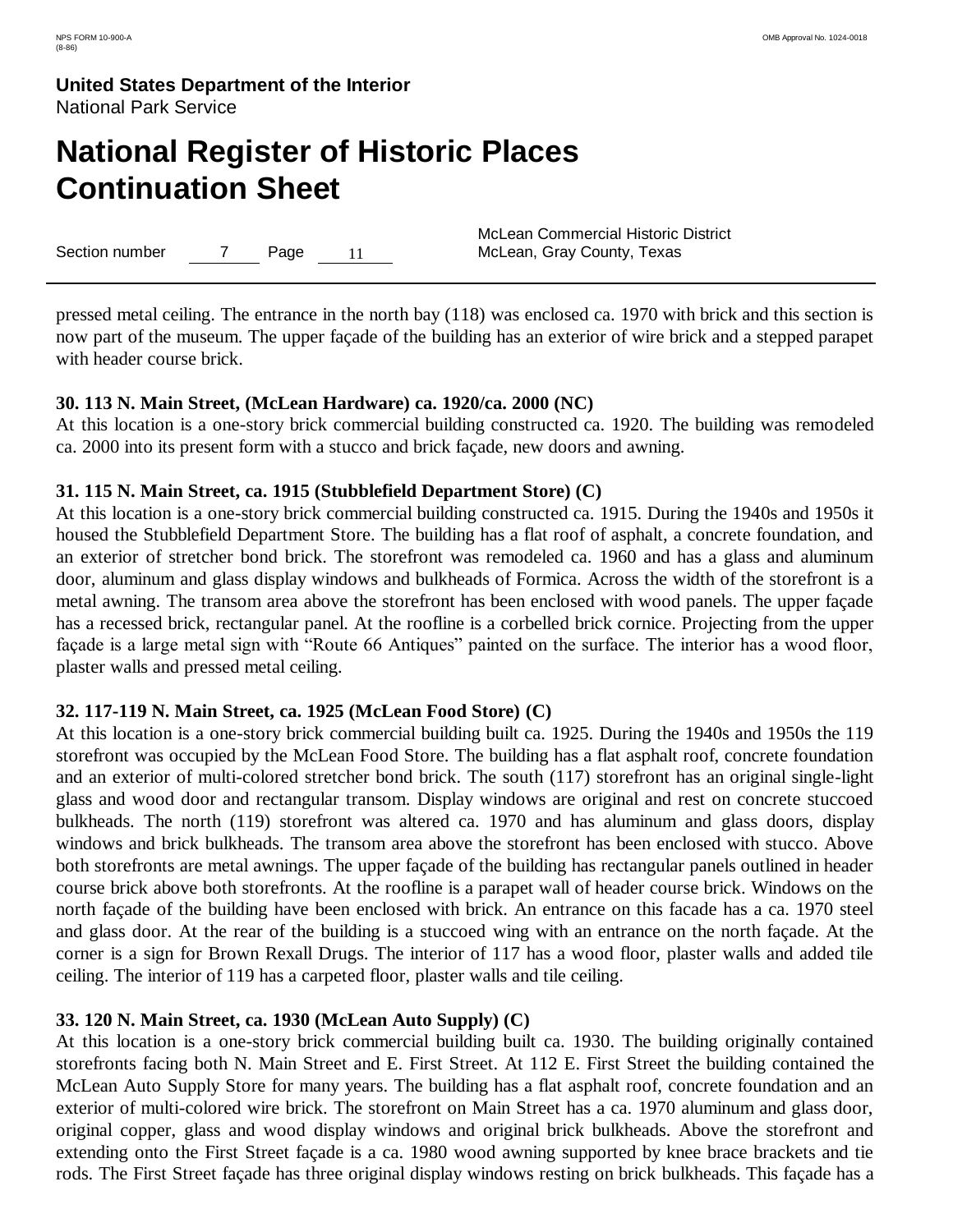# **National Register of Historic Places Continuation Sheet**

Section number 7 Page 12

McLean Commercial Historic District McLean, Gray County, Texas

pedestrian entrance with ca. 1990 steel double doors. The east two bays on this façade have garage openings. The east garage bay has a ca. 1990 overhead track metal door. The west garage bay has been enclosed with wood panels. The interior has been remodeled with added carpet, wall paneling and partitions. One area retains its original pressed metal ceiling; most has been concealed above a new dropped ceiling.

### **34. 201-205 N. Main Street, ca. 1925 (American National Bank) (NC)**

At this location is a ca. 1925 one- and two-story brick building extensively remodeled ca. 1975. The building originally housed the American National Bank. The ca. 1975 remodeling includes the addition of stone veneer and stucco, a mansard roof of clay tile and aluminum and glass windows and doors. The building now houses the Bank of Commerce.

### **35. 207-209 N. Main Street, ca. 1920 (C)**

At this location is a one-story brick commercial building constructed ca. 1920. The building has a flat asphalt roof, concrete foundation, and exterior of multi-colored stretcher bond brick. The building has two storefronts. The south (207) storefront has a ca. 1970 aluminum and glass door and aluminum and glass display windows. The display windows rest on Formica and aluminum bulkheads. The north (209) storefront has ca. 1970 aluminum and glass door and the display windows have been covered with metal panels. Beneath the display windows are original brick bulkheads. In front of this storefront is a ca. 1980 handicapped access ramp with a metal rail. The transoms above both storefronts are concealed beneath a ca. 1980 wood canopy supported by metal tie rods. Above both transom areas are soldier course lintels. The upper façade has rectangular panels above each storefront outlined in header course brick. At the roofline is a stepped parapet with header course brick.

#### **36. 211-213 N. Main Street, ca. 1920 (C)**

At this location is a one-story brick commercial building constructed ca. 1920 with two storefronts. The north (213) storefront has ca. 1970 aluminum and glass door and three aluminum and glass display windows. The display windows rest on a bulkhead of ca. 1970 brick. The transom has aluminum and glass painted panels. Across the storefront is a ca. 1980 metal awning supported by metal tie rods. The south (211) storefront has a ca. 1970 aluminum and glass door, aluminum and glass display windows and brick bulkheads. Above the storefront is an aluminum and glass five-panel transom with painted lights. This storefront has a ca. 1990, metal canopy supported by tie rods. The upper façades above both storefronts have soldier course lintels over the transoms. Both upper facades have rectangular brick panels outlined in header course brick. Within the panels are soldier and sailor brick course. At the roofline is a stepped parapet with header course brick. The building has a flat asphalt roof, concrete foundation, and an exterior of tan and orange stretcher bond brick. The interior of 211 has added floor, wall and ceiling surfaces. The 213 interior has original plaster walls, a concrete floor and dropped tile ceiling.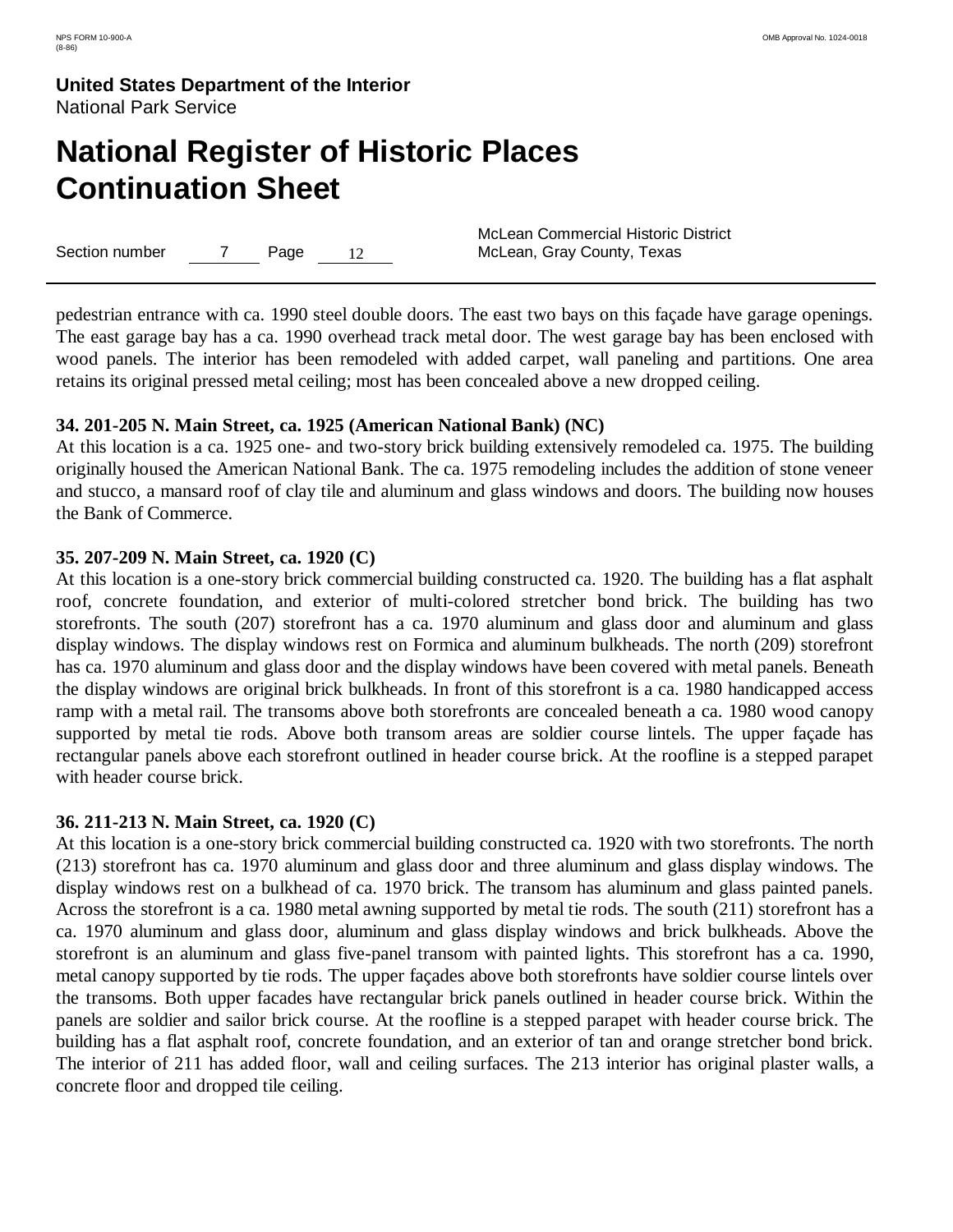# **National Register of Historic Places Continuation Sheet**

Section number 7 Page 13

McLean Commercial Historic District McLean, Gray County, Texas

#### **37. 215 N. Main Street, ca. 1925 (C)**

At this location is a one-story brick building constructed ca. 1925. The building has a concrete foundation, a flat roof of asphalt and an exterior of tan textured stretcher bond brick. The storefront has a ca. 1990 aluminum and glass door with sidelights. Above the entrance is a rectangular transom covered with a wood panel. The display windows were added ca. 1990 and are fixed three-light design with added wood panels above. The storefront retains original brick bulkheads. At the roofline is a stepped parapet with header course brick. The interior has added carpet, wall paneling and an acoustical tile ceiling.

#### **38. 217 N. Main Street, ca. 1935 (Post Office) (C)**

At this location is a one-story brick commercial building constructed ca. 1935. The building housed the McLean Post Office during the 1940s and 1950s. The building has a flat roof of asphalt, a concrete foundation, and an exterior of tan textured stretcher bond brick. The storefront was remodeled ca. 1980 and has two entrance bays. The south bay has a ca. 2000 metal door and the north bay has plywood panels over the opening. The display window is aluminum and glass design and rests on original brick bulkheads. Above the south bay entrance is a transom enclosed with a wood panel. Above the storefront is a soldier course brick lintel. At the roofline is a header course parapet wall. The interior has a carpeted floor, plaster walls and plaster ceiling.

#### **39. 219 N. Main Street, ca. 1920 (C)**

At this location is a one-story brick building constructed ca. 1920. The building has a flat roof of asphalt, a poured concrete foundation, and an exterior of six-course common bond brick. The main façade has a storefront with brick bulkheads and three original display windows. The display windows have been covered with plywood panels. The main entrance is missing its door and the opening has a plywood panel. Above the door opening is an original single-light rectangular transom. Above the storefront is a transom covered with plywood panels. The upper façade features irregular courses of common bond brick. At the roofline is a parapet wall of header bond brick. The north façade of the building has two entrances with added metal and wood panels. One window bay has been covered with wood panels while another has original paired fourover-four wood sash windows. The interior has the remnants of a pressed metal ceiling, concrete floor and plaster walls.

### **E. RAILROAD STREET**

### **40. 115 E. Railroad Street – Vacant Lot**

### **41. 119 E. Railroad Street, ca. 1955 (Consumer's Supply Company) (C)**

At this location is a one-story concrete block gas station built ca. 1955. The gas station was constructed for owners Ted Glass and Arthur Dwyer who moved their business to this location from Main Street after Railroad Street was designated as the east-bound lanes of U.S. Route 66. Known as the Consumer's Supply Company, this business sold gas and automobile products. The rear wing housed a small grocery store for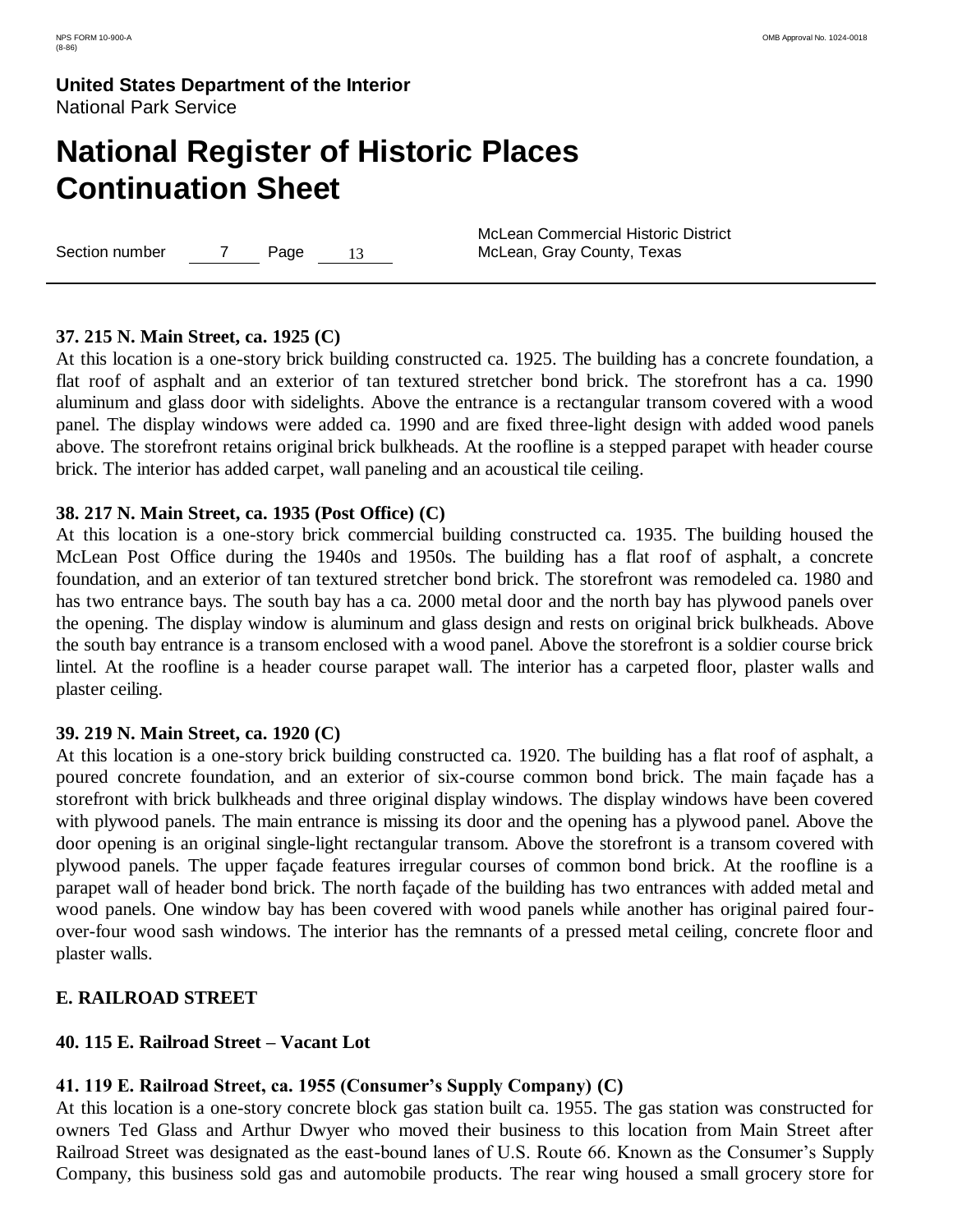# **National Register of Historic Places Continuation Sheet**

Section number 7 Page 14

McLean Commercial Historic District McLean, Gray County, Texas

travelers. The building has a poured concrete foundation, a gable roof of crimped metal panels and an exterior of concrete block. The main (S) façade of the building has an office at the SE corner of the building and a lateral wing with two garage bays. The main entrance has a ca. 1970 paneled wood door. Flanking the entrance are original thirty-light aluminum and glass windows. The windows are fixed-light design except for the four-light jalousie panels at the corners. The windows have concrete sills. The two garage bays have original twenty-light glass and wood overhead track doors. Attached on the west façade is an original onestory concrete block lateral wing. This wing has a ca. 1970 solid wood pedestrian door and an original thirtysix light glass and wood overhead track garage door. Windows in this wing are original thirty-light aluminum and glass design. In the front of the building is a concrete pad and a concrete pump island with three gas pumps. The east façade of the building has a twenty-light aluminum and glass window with corner panels of three-light jalousie design. Also on this façade are two entrances to bathrooms, which have been enclosed with wood panels.

Attached on the rear façade is an original one-story concrete block wing which contained a grocery store. This wing has a storefront facing east and the entrance has an original two-light glass and wood door. The storefront windows have been enclosed with wood panels. Across the storefront is an original shed roof canopy supported by steel posts. The north façade of this wing has a twelve-light glass and wood garage door.

### **W. RAILROAD STREET**

### **42. 101 W. Railroad Street, ca. 1952 (C) Sign (C)**

At this location is a one-story concrete block gas station built ca. 1952. The building has a concrete foundation, flat asphalt roof and an exterior of painted concrete block. The office section has an original twolight steel and glass door. The display windows are original aluminum and glass design and rest on concrete block bulkheads. The garage section has two original twenty-light glass and wood overhead track doors. On the west façade are two bathroom entrances enclosed with stucco. At the north and east façades are three original eight-light steel and glass awning windows. In front of the building is a ca. 1965 metal canopy, which rests on two steel posts. The original pump island beneath the canopy has been removed but the foundation is visible. In addition, in front of the building is a steel hoist and pulley for automotive and truck service. At the SW corner of the property is an original steel signpost.

### **43. 201 W. Railroad Street, 1952 (Crockett Service Station) (C) Signs (NC and C)**

At this location is a one-story concrete block gas station built in 1952. The gas station was constructed for Emery Crockett who also operated the Texas Gas Station on W. First Street. The building has a flat asphalt roof, concrete foundation, and stucco exterior. The office section has an original single-light glass and wood door. Above the door is an original transom. The display windows were rebuilt ca. 1960 with wood and glass windows resting on concrete bulkheads. The garage section has two original fifteen-light glass and wood overhead track doors. The east façade has two bathroom entrances with original panel and wood doors. The bathrooms have tiled and plaster walls. The north façade has an original one-over-one wood sash window.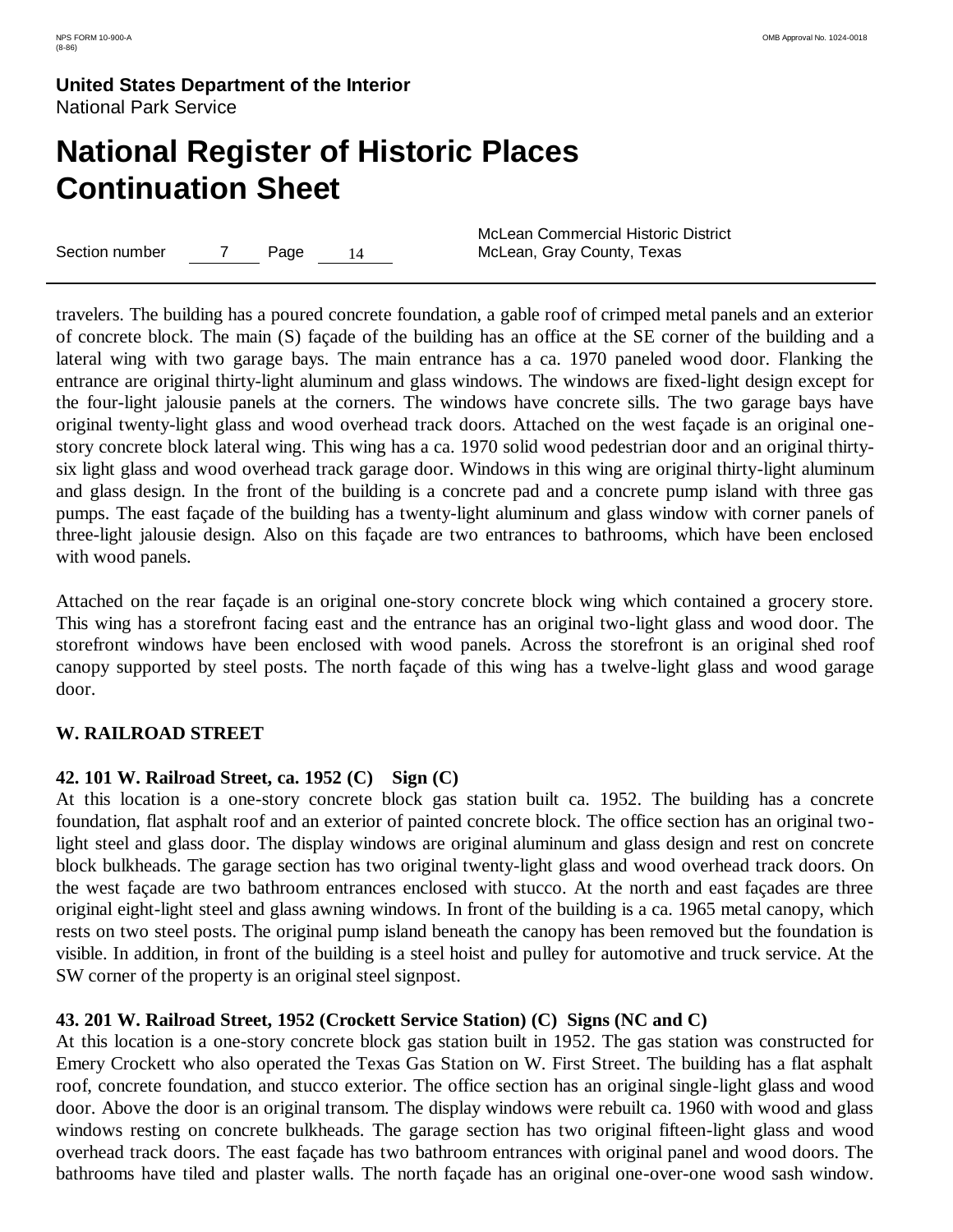# **National Register of Historic Places Continuation Sheet**

Section number 7 Page 15

McLean Commercial Historic District McLean, Gray County, Texas

The west façade has two original one-over-one wood sash windows. In front of the building is an original oval shaped concrete pump island. The office interior has a concrete floor, drywall ceiling and added paneling on the walls. The garage interior has a concrete floor, walls of corrugated metal and a wood ceiling. In front of the building is a ca. 1970 Texaco sign and a ca. 1940 steel sign pole.

### **44. 203 W. Railroad Street, ca. 1940 (C)**

At this location is a one-story frame dwelling built ca. 1940 in the Pyramid Square plan. The house has a hipped roof of crimped metal, a concrete foundation and stucco exterior. On the main (S) façade is a fullwidth shed roof porch with ca. 1960 wrought iron posts. The main entrance has a ca. 1980 solid wood door. Windows are original one-over-one wood sash design. At the eaves are exposed rafters. On the east façade is an entrance with a ca. 1980 solid wood door.

### **45. and 46. Historic U.S. Route 66 on First and Railroad Streets, 1926 and 1952 (C)**

The historic alignments of U.S. Route 66 on First and Railroad Streets are included as two contributing structures to the character of the district.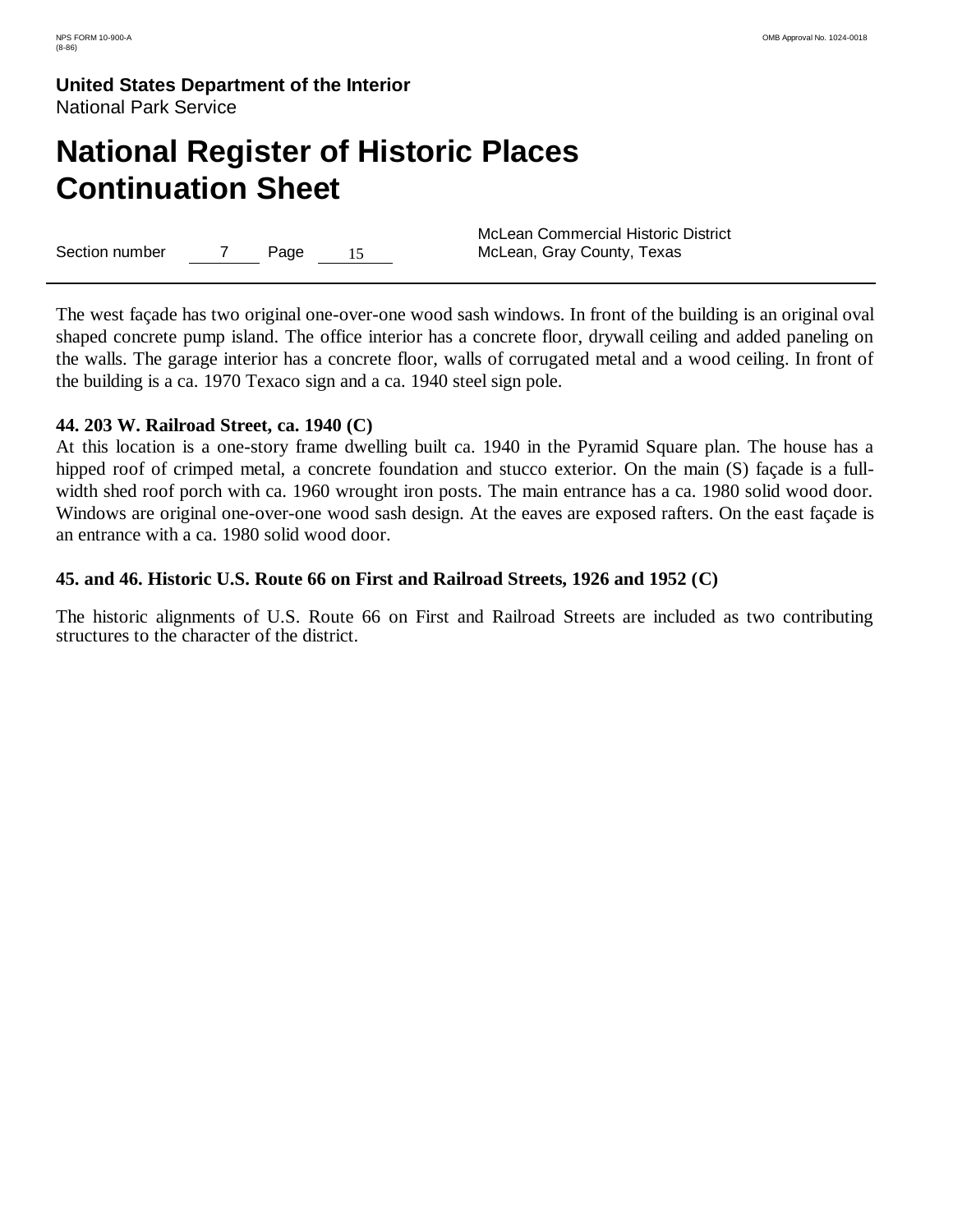$\overline{a}$ 

**United States Department of the Interior** National Park Service

# **National Register of Historic Places Continuation Sheet**

Section number 8 Page 16

McLean Commercial Historic District McLean, Gray County, Texas

### **STATEMENT OF SIGNIFICANCE - SUMMARY**

The McLean Commercial Historic District is located in McLean, Texas (2000 population approximately 830). The district is primarily commercial in character and is located in the town's historic business area along what was formerly U.S. Route 66. The McLean Commercial Historic District is eligible for the National Register of Historic Places under Criteria A and C for its significance in architecture, commerce, and transportation. Under Criterion A, the district is significant as the historic commercial area of the community for over one hundred years. The downtown area served as the commercial center of the town and surrounding region and contained a wide variety of grocery stores, hardware stores, and many other businesses. The district is also significant in transportation for its historic association with U.S. Route 66 which increased the commercial activity in McLean. The designation of U.S. Route 66 through McLean in 1926 resulted in the construction of numerous new buildings such as gas stations and automobile repair shops which catered to travelers along the highway. The district is also eligible under Criterion C for its architectural significance. The district contains forty-one buildings, of which thirty-seven, or ninety percent would be considered contributing to the character of the district. Buildings within the district date from 1914 to ca. 1952 and reflect vernacular commercial building forms as well as several examples of gas station designs of the mid-20th century. The district also contains the Avalon Theater which is a notable example of the Art Deco style of the 1930s. Of all the small towns along U.S. Route 66 in Texas, the McLean Commercial Historic District contains the largest and most notable collection of buildings associated with this highway.

### **STATEMENT OF SIGNIFICANCE - DISCUSSION**

The town of McLean, Texas emerged along the line of the newly completed Rock Island Railroad in the Texas Panhandle during the early twentieth century. In 1901, the site was little more than a cattle loading spot along the tracks where the railroad company had dug a water well and constructed a switch and section house. In November of 1902, local rancher Alfred Rowe donated 640 acres of his land near the switching station for the development of a town. The town was named McLean in honor of Texas legislator and Railroad Commissioner W.P. McLean, and it soon developed as a center of agricultural production, with watermelons, swine, and cattle being the principle products.<sup>6</sup>

Over the next few years, McLean grew into a substantial railroad town and by 1909 it contained two banks, two stables, two wagon yards, a lumber yard, post office, grocery stores, a furniture store, and a drug store. Residents obtained their water supply from a well in the middle of Main Street and the large windmill which pumped the water was a community landmark for many years. The first building constructed on the townsite was a hotel constructed by J.R. and Mary Hindman. The Hindmans came to Gray County in 1902 and J.R. worked for the railroad while Mary cooked for local ranch hands. They purchased property along the railroad tracks in McLean for \$400 and in 1904 began to operate a hotel there. A few years later they erected a two-

<sup>6</sup> *Gray County Heritage* (Dallas: Taylor Publishing, 1985), 66; "McLean, Texas – Where Time Stands Still," Legends of America, [www.legendsofamerica.com/TX-McLEan.html.](http://www.legendsofamerica.com/TX-McLEan.html)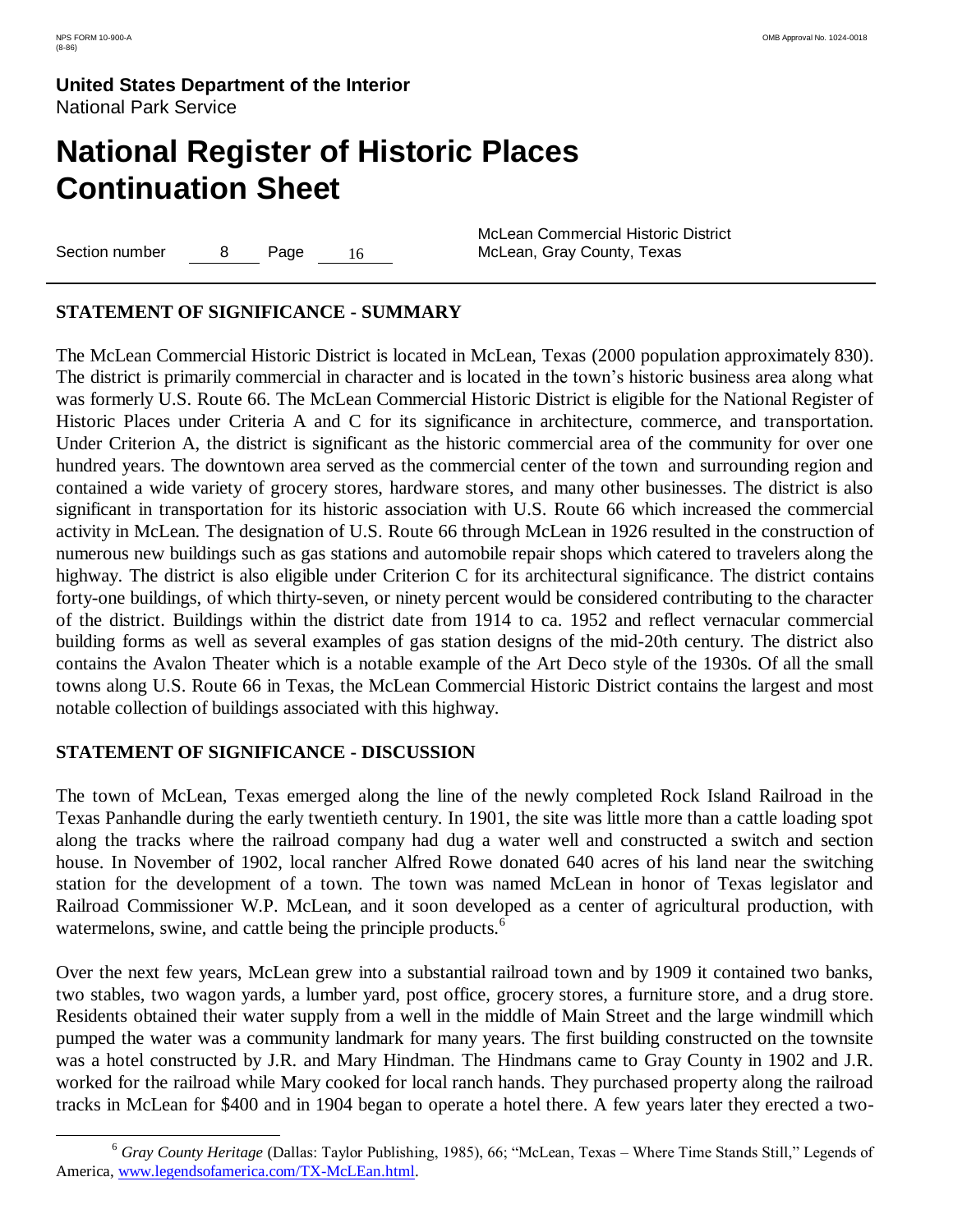$\overline{\phantom{a}}$ 

**United States Department of the Interior** National Park Service

## **National Register of Historic Places Continuation Sheet**

Section number 8 Page 17

McLean Commercial Historic District McLean, Gray County, Texas

story hotel on the site. In 1914, Fred O'Dell built a second hotel in McLean at 101-103 N. Main Street. Known as the O'Dell Hotel, the two-story, brick structure contained sixteen bedrooms and two bathrooms and featured upholstered chairs in the lobby and oak tables in the dining room. In 1916, the Hindmans purchased O'Dell's hotel and renamed it the Hindman Hotel. The establishment became well-known throughout the region for its hospitality and good food. The Hindmans later added an additional fourteen rooms at the rear of the hotel, which remains on North Main Street as the oldest building in the McLean Commercial Historic District.<sup>7</sup>

When McLean incorporated in 1909 it was the first incorporated community in Gray County and the largest town as well with a population of 663. The number of McLean residents had risen to 741 by 1920, but by this time the county seat of Pampa to the north had surpassed McLean in population.<sup>8</sup> During the 1920s, the oil industry emerged as a new business source in the region, and McLean profited by becoming a major shipping point for gas and oil in addition to livestock and agricultural products. The oil boom stimulated new construction in the town and most of the downtown area's frame commercial buildings were replaced by new one-story brick buildings during this decade.

In 1926, U.S. Route 66 was selected to follow the alignment of State Highway 75 through the Texas Panhandle. This highway was along the general alignment of what was once the Postal Highway that extended through New Mexico and Texas to Oklahoma City. U.S. Route 66 followed this alignment in an east-west direction through the Panhandle passing through a series of small towns such as Shamrock, Alanreed, Conway, Vega, and Glenrio in addition to McLean.<sup>9</sup> Centrally located Amarillo, approximately sixty-four miles west of McLean, was the only city through which U.S. Highway 66 was aligned in Texas.

One of the last portions of the state to be settled, the Texas Panhandle was a sparsely populated and arid region in the 1920s. Roads in this section of Texas were little more than dirt paths in the early twentieth century. The main east-west route was very crooked and had sharp turns that followed section lines. As agriculture boomed and the oil industry emerged during the 1920s, the demand for improved roadways increased substantially. The oil industry generated substantial growth in Amarillo, which became a commercial and corporate center of the region, and led to significant highway development in the panhandle.<sup>10</sup> An overview of the region written in 1940 for the Works Projects Administration, describes the area as follows:

US 66 slices through the center of the Texas Panhandle, east to west, crossing the High Plains through a region once occupied by great herds of buffalo and bands of Kiowas and

<sup>7</sup> *Gray County Heritage* (Dallas: Taylor Publishing, 1985),321-322, 67.

<sup>8</sup> Ibid., 66; Eloise Lane, "McLean Was Once the Largest Town in Gray County," *Pampa(Texas) News* 3 September 1990; *McLean News*, Historical Edition, 14 June 1979.

<sup>&</sup>lt;sup>9</sup> Michael Cassity, "Route 66 Corridor National Historic Context Study." (Route 66 Corridor Preservation Program, National Trails System Office – Intermountain Region, National Park Service, Santa Fe, New Mexico, December 15, 2004), 76- 78.

<sup>&</sup>lt;sup>10</sup> "Kiwanians Told How '66' Paving Helps," *Amarillo Daily News*, 13 July 1928; "Texas Historic Route 66," <http://www.captiveimage.us/Route66/>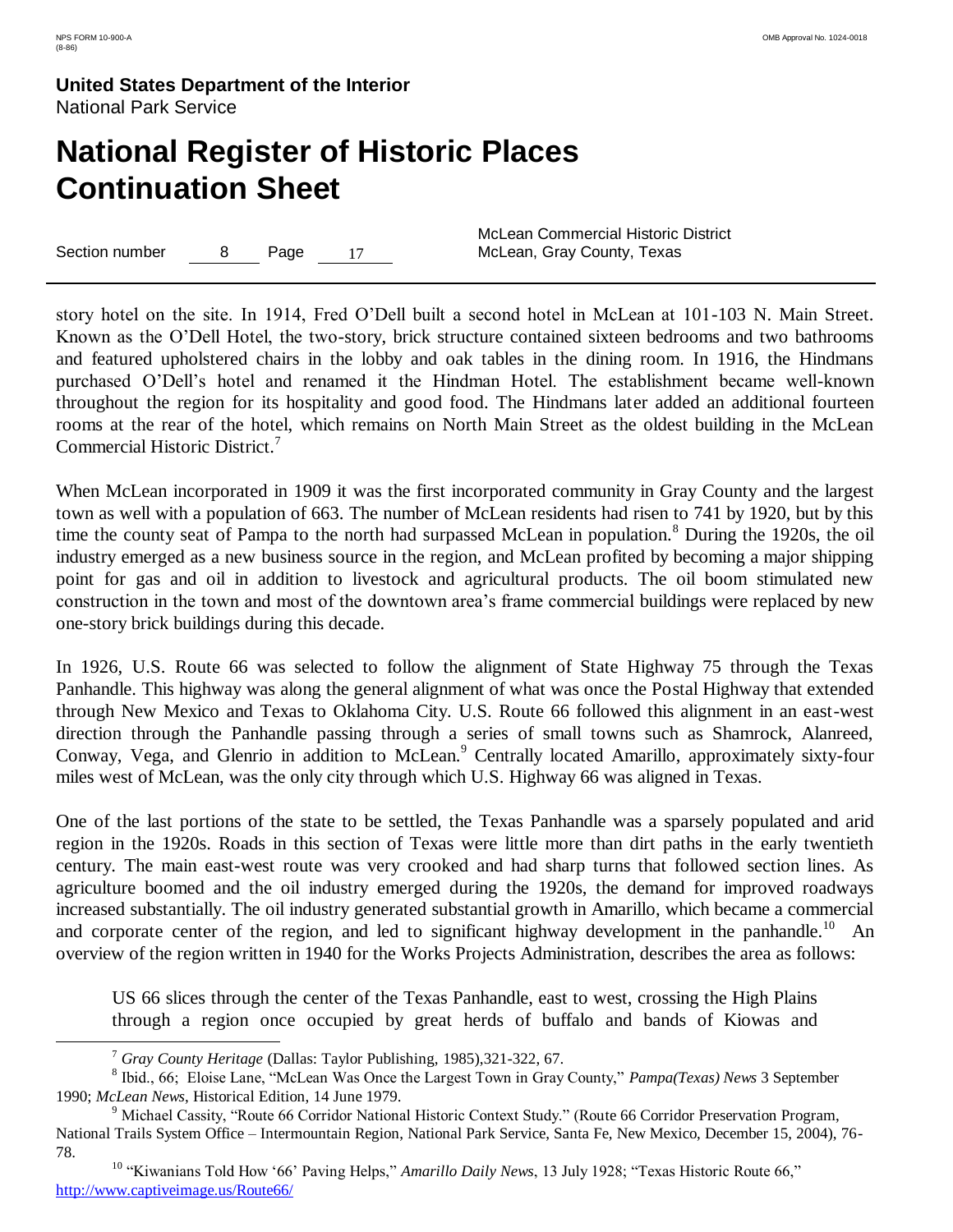$\overline{\phantom{a}}$ 

**United States Department of the Interior** National Park Service

# **National Register of Historic Places Continuation Sheet**

Section number 8 Page 18

McLean Commercial Historic District McLean, Gray County, Texas

Comanches. . . .Today this level expanse is rich, producing oil, gas, wheat, small grain crops, and fine Herefords. At intervals the countryside is covered with a pall of smoke from factories and refineries. . . . The population of the region is predominantly native-born white. Since settlement is comparatively new, any  $25$ -year resident is considered an old-timer.<sup>11</sup>

U.S. Route 66 was the primary road in the highway development through the Texas Panhandle in the early twentieth century. Its alignment through Texas included First Street in McLean. As it did in several small towns throughout the country, the road helped to boost McLean's economy by bringing thousands of travelers to the town. Many businesses sprang up along the route to take advantage of the passing motorists including gas stations, motels, and cafés. This prosperity led to a doubling of the town's population during the 1920s and by 1930 McLean contained 1,521 residents.

McLean was mapped in 1932 by the Sanborn Insurance Company and the downtown area along Main Street shows an almost solid row of brick commercial buildings (Figures 1 and 2). The alignment of U.S. Route 66 followed First Street and the 1932 map shows a number of gas stations, repair shops, garages, and tourist courts along this street. To the east of Rowe Street were two tourist courts which are no longer extant (Figure 3). The 1932 map shows eight gas stations located directly on First Street while a ninth is at the northeast corner of Main and Railroad Streets. Three of these gas stations remain standing; the Phillips 66 Gas Station at 218 W. First Street, the Texas Service Station at 119 W. First Street and the Panhandle Service Station at 118-120 E. First Street. The gas stations shown at 302 W. First Street and 119 E. First Street were later replaced with new gas stations. During the 1930s and 1940s, U.S. Route 66 continued to generate a number of businesses in downtown McLean. The alignment through McLean was paved in 1933 and all of U.S. Route 66 was paved through the panhandle during this decade.

The substantial traffic through McLean during the mid- $20<sup>th</sup>$  century resulted in the eventual construction of nineteen gas stations along First and Railroad Streets and these gas stations reflect the evolution of this property type. From the 1920s to the 1950s, gasoline stations evolved from small curbside filling stations to elaborate service stations that offered a wide range of supplies, services, and repairs. The first filling stations were often an additional service offered at a grocery, hardware, or other store and consisted simply of one or two gasoline pumps situated along the curb. Safety concerns led to the development of off-street, drive-in gasoline stations. The first of these were simple utilitarian sheds of metal, clapboard or tarpaper which sat off the road and were accessed via a dirt or gravel driveway. In addition to gasoline they typically sold oils, greases and other equipment. By the 1930s, gas stations had evolved into service stations with many situated on large corner lots in neighborhoods.

Automobile use in the United States rose rapidly in the 1920s and 1930s and the number of gas stations multiplied in turn. In his book, *Pump and Circumstance, Glory Days of the Gas Station*, author John

<sup>&</sup>lt;sup>11</sup> "Route 66: Across 1930s Texas," from *Texas: A Guide to the Lone Star State*, compiled and written by the Federal Writers' Project of the Works Projects Administration for the State of Texas, 1940. Available online at [http://members.aol.com/hsauertieg/rt66/wpa\\_tx.htm.](http://members.aol.com/hsauertieg/rt66/wpa_tx.htm)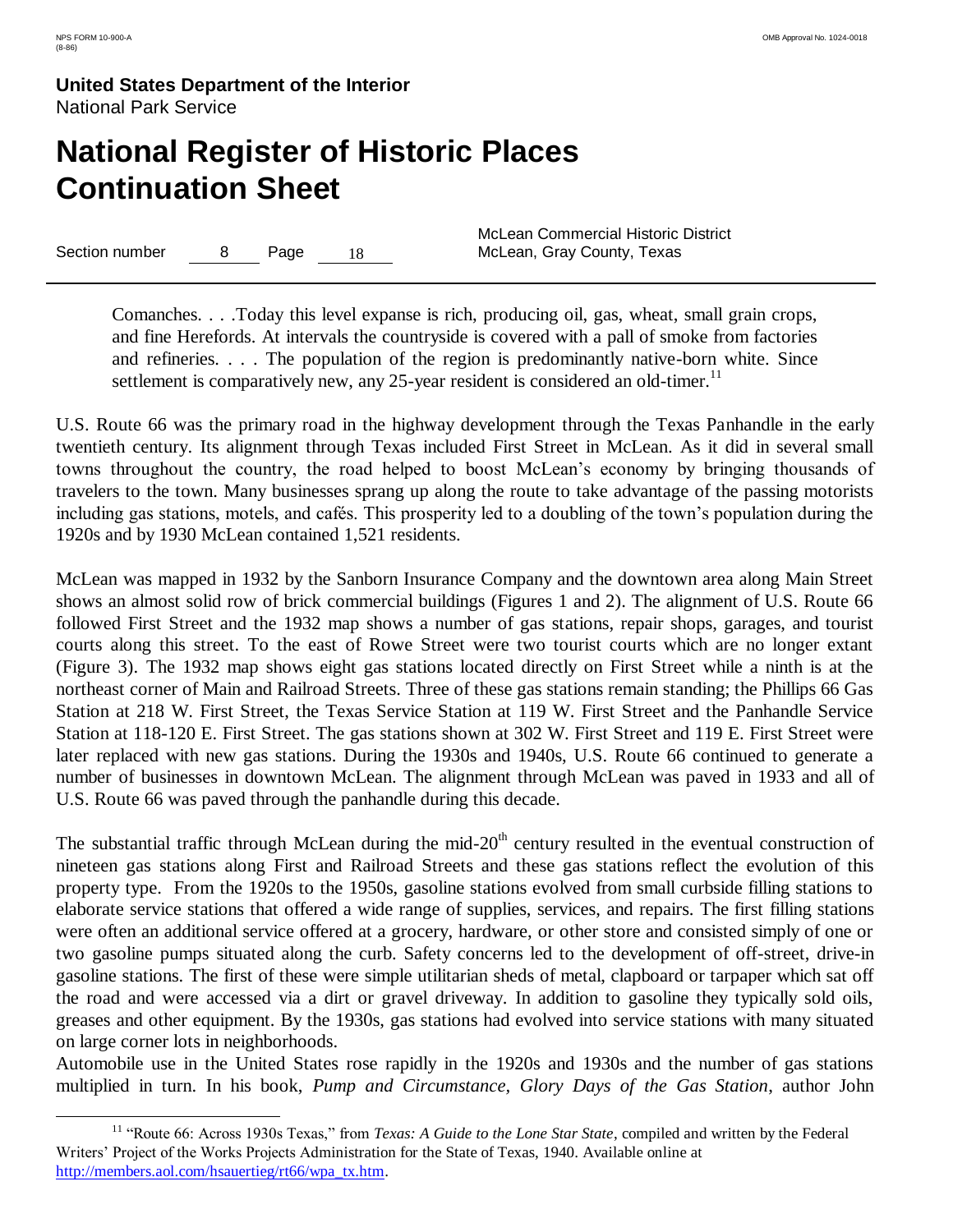# **National Register of Historic Places Continuation Sheet**

Section number 8 Page 19

McLean Commercial Historic District McLean, Gray County, Texas

Margolies states "The overbuilding of gas stations in the 1920s was exceeded only by the building boom of the 1930s. There were 143,000 retail outlets for gas in 1929, 170,000 by 1933, and this number ballooned to a staggering 231,000 in 1940."<sup>12</sup> Gasoline consumption shot up as well. In 1909, gasoline consumption accounted for 25% of the petroleum market. A short ten years later, it was  $85\%$ .<sup>13</sup>

The initial wave of roadside gas stations were privately owned and operated. The rapidly expanding industry along with increasing development and improvements to roads presented individual entrepreneurs with an opportunity to begin their own business, often with little initial investment. Like motels, restaurants, and other roadside businesses, gas stations were often family run enterprises. As such, their styles and designs varied and reflected the individual tastes and personalities of the owners. But perhaps due to the nature of their product, gas stations quickly made the transition to corporate chains well before their counterparts. The trend for petroleum companies to own and operate their own stations began in the 1930s. These companies had a competitive advantage over the independent owners, and an increasing amount of the privately owned gas stations were forced out of business.<sup>14</sup>

The large companies employed successful marketing plans, which included standard architectural designs for their stations. In order to draw business, oil companies often fashioned their stations as small cottages or houses. These typically had a high pitched gable roof and contained an office area, storage room, and public restrooms. The "House" style gas stations reflected common designs such as English Cottages, Colonial, or Tudor influences. As the industry progressed, canopies were added to the front of the building to provide a protective roof over the pumps. Service bays were often added for washing and repairing vehicles. Flat roofs became more common as gas stations began to drop the house image and took on the form of an "Oblong Box." During the 1940s and 1950s porcelain enamel exteriors dominated gasoline station styles, which displayed a more streamlined modern design.<sup>15</sup>

The first corporate gas station to appear in McLean was the Phillips 66 station at 218 W. First Street. The building's Tudor Revival (also called "English Cottage") design complete with shutters and exterior brick chimney reflected the common trend of gas stations built to reflect cottages or homes. Built in 1929, this particular station was the first Phillips 66 gas station established in Texas. The station operated in McLean for several decades with the last proprietor being Charles Weaver, who owned the station from 1959 until it closed in 1977. Although no longer in use, the station remains intact and has been interpreted for travelers along U.S. Route 66.

A total of twenty-two auto-related businesses were in operation in McLean in 1948 with the vast majority being gas stations. In addition to the three previously mentioned businesses, the city directory for that year

 $\overline{\phantom{a}}$ 

<sup>12</sup> Margolies, *Pump and Circumstance: Glory Days of the Gas Station*, 58.

<sup>13</sup> Jakle and Sculle, *The Gas Station in America*, 50.

<sup>&</sup>lt;sup>14</sup> Cassity, "Route 66 Corridor National Historic Context Study," 171-173.

<sup>15</sup> Jakle and Sculle*, The Gas Station in America,* 133-152.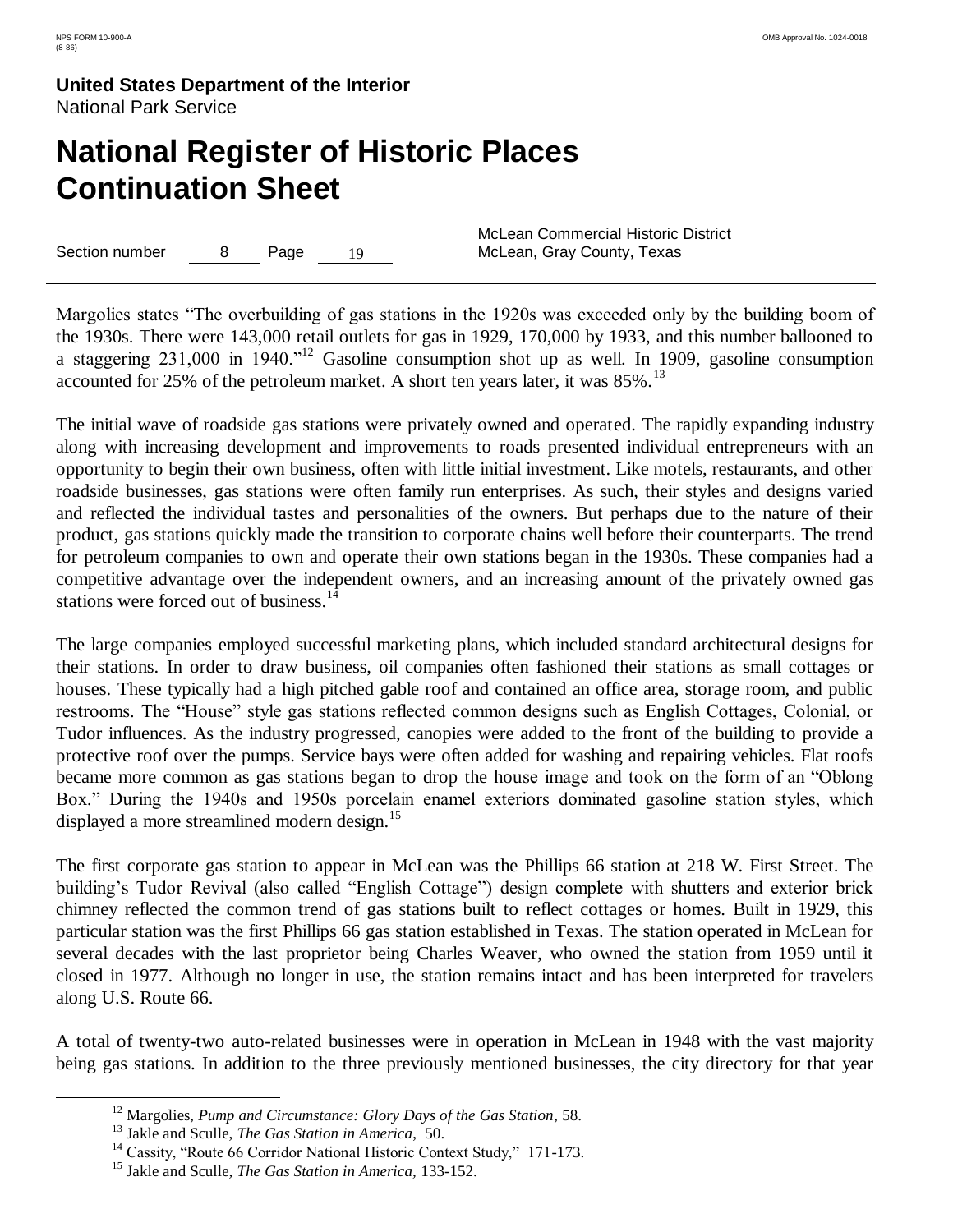$\overline{a}$ 

**United States Department of the Interior** National Park Service

# **National Register of Historic Places Continuation Sheet**

Section number 8 Page 20

McLean Commercial Historic District McLean, Gray County, Texas

lists: Barr Auto Service and Supply, Dysart Motor Company, Graham's Conoco Service Station, Gulf Service Station, Kelly Walter Service Station, McLean Auto Supply, Midway Motors, Modern Cabins & Service Station, Panhandle Service Station, Patterson Magnolia Service Station, PK Wholesale Oil Co., Shelly Service Station, 66 Service Station, Texaco Gasoline, Texas Service Station, Warren Petroleum Co., White Auto Store, Williams Service Station, and Windom Service Station & Courts.<sup>16</sup> All but five of these twenty-two businesses were located on First Street (U.S. Route 66) or Main Street.

McLean's gas stations reflect the typical evolution of the industry during the early twentieth century. Early stations, such as the D'Spain Service Station located at 212 N. Main Street from 1926 to 1935 had pumps at the street and a garage in the rear (no longer extant). Many stations were individually owned and operated, but several became affiliated with a corporate oil company such as Phillips, Texaco, Gulf, or Chevron. However, most remained family operated businesses, such as the station at 201 W. Railroad Street, which was operated by Emery and Marye Crockett. Over time, stations began to offer more products and services, as a 1950 ad for the local Chevron gas station demonstrates. It asserts the station is a "Complete One-Stop Service For Your Car" and notes that in addition to gas, tires, and batteries, services such as washing and lubrication are available, and the station serves as an agent for Lee Way and Motor Way Freight Lines.<sup>17</sup> The Guyton Motor Company, which opened in 1950 and operated until the mid-1990s, offered a twenty-four hour wrecker and mechanic service. The style of gas stations also began to change as drive-thru bays, canopies, and garage wings became more common.

Additional gas stations and other auto-related businesses in McLean included Consumer's Supply Company at 114 E. First Street. Here proprietors Ted Glass and Arthur Dwyer sold tires, kerosene, and other related products. In the mid-1950s, Glass and Dwyer had a new building constructed at the corner of Railroad and Rowe Streets (119 E. Railroad Street) to house their business. In addition to the auto supply store, a small grocery operated in the back of the building. Also during the 1940s, Odell Mantooth operated a gas station at the corner of Rowe and First Streets (119 E. First St.). In 1945, he sold the station to Plains Lubricating Company of Amarillo and leased the station as Mantooth's Chevron Station. Mantooth continued to operate the gas station until his death in 1981. For his thirty-six years of service at the station from 1945 to 1981, he received an honorary recognition from the Standard Oil Company.

Numerous other types of businesses also flourished in McLean during the heyday of U.S. Route 66, some of which like the gas stations catered to the tourists who traveled the busy highway. These included motels and tourist courts as well as cafés and restaurants. During the 1930s and 1940s, overnight accommodations were available at the Modern Courts at 305 E. First Street, the Modern Cabins at 209 E. First Street, and the Windom Courts on W. First Street at the edge of town. Lodging was also available at the Hindman Hotel on Main Street. All of these tourist cabins were later razed. Several motel buildings on the eastern and western edges of town remain extant although only one, the Cactus Motel, remains in operation.

<sup>16</sup> *McLean City Directory*, (The Southwestern States Telephone Company, 1948.)

<sup>&</sup>lt;sup>17</sup> *McLean City Directory*, (The Southwestern States Telephone Company, 1950).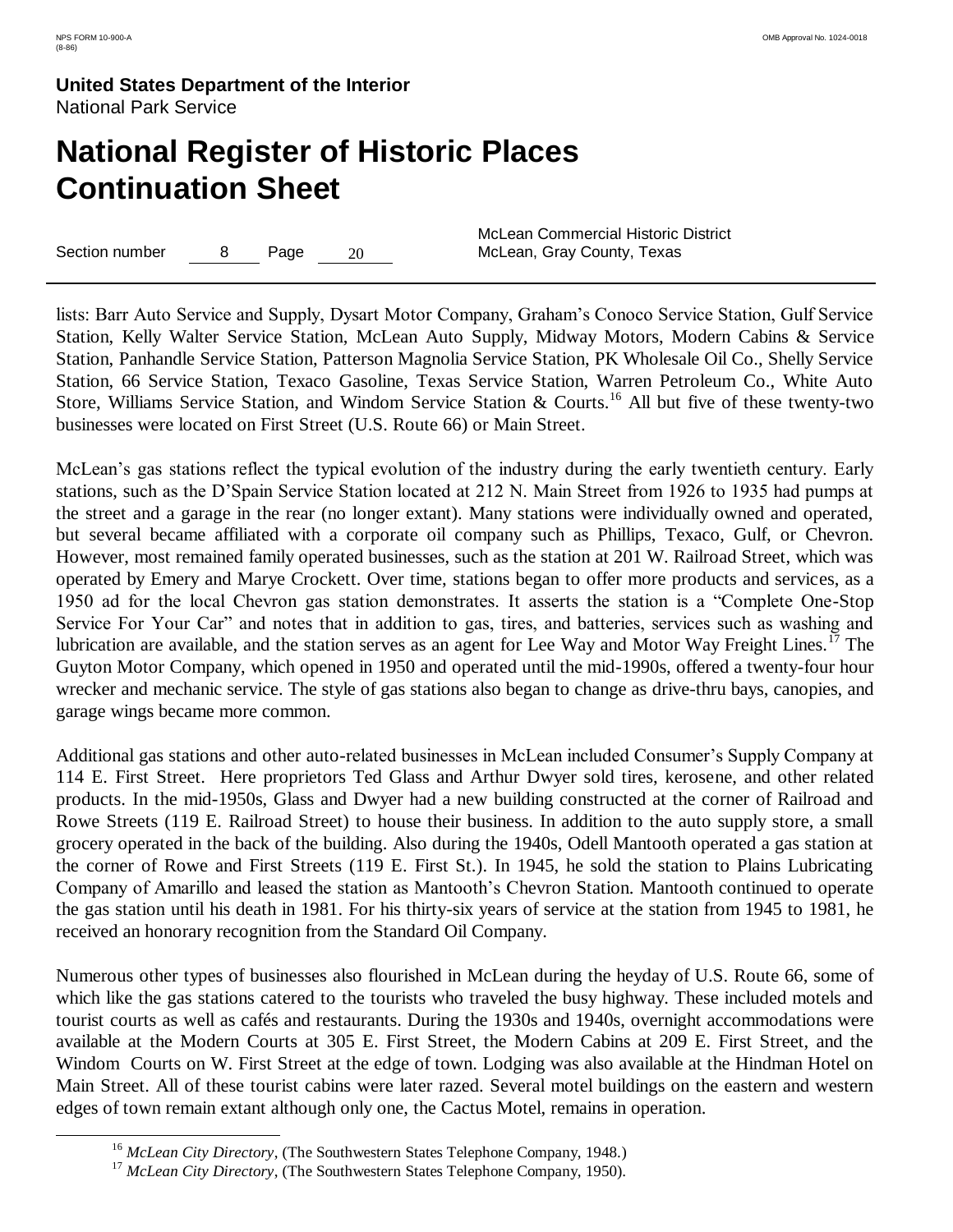# **National Register of Historic Places Continuation Sheet**

Section number 8 Page 21

McLean Commercial Historic District McLean, Gray County, Texas

Most businesses along Main Street provided typical small town services such as barber shops, clothing stores, insurance companies, and hardware stores. One of the most notable buildings constructed in the downtown area during these years was the Avalon Theater at 107 N. Main Street. This two-story, brick building was constructed in 1936 in the Art Deco style with a recessed entrance and ticket booth. Mr. and Mrs. Edgar Adams owned and operated the Avalon, which opened its doors on March 26, 1936 with the movie "Follow the Fleet" starring Fred Astaire and Ginger Rogers. The *McLean News* covered the opening and found the building's modern design and decorative detail impressive: "The foyer of the building is decorated in marble and the modernistic front gives a beautiful touch to that part of Main Street."<sup>18</sup> In 1940, the Adams family also leased the Lone Star Theatre which opened at 110 W. First Street in July of 1936 (razed).

These varied businesses provided McLean with a thriving economy for many years and made it a favorite stopping point for U.S. Route 66 travelers. To alleviate the traffic congestion through town, the Texas Highway Department rebuilt U.S. Route 66 into a four-lane highway through McLean in 1951. This construction included turning First Street into a two-lane westbound lane and turning Railroad Street into a two-lane eastbound lane. As a result of this new alignment, several new gas stations were built on the north side of Railroad Street from 1952 to 1955, three of which remain extant in the district at 101 and 201 W. Railroad Street and 101 E. Railroad Street.

Around this time McLean had some fifty to sixty retail establishments in its downtown business district. McLean's population remained around 1,500 throughout the 1930s and 1940s, but began to taper off during the following decades. In 1950 it had dropped to 1,439 and was down to 1,330 in 1960.<sup>19</sup> McLean retained a steady economy that relied largely on tourist traffic but this livelihood was threatened with the construction of Interstate 40 through the Texas Panhandle in the late 1970s. The path of the interstate bypassed many of the small towns that had come to depend on the business of U.S. Route 66 motorists. McLean was the last town along U.S. Route 66 in Texas to be bypassed by the new highway, which was completed through the area in July of 1984.<sup>20</sup> Businesses in McLean suffered and its population dwindled. Although some businesses managed to remain open, many stores, restaurants, and gas stations closed as a result of the decrease in traffic through the town.

McLean currently has a population of around 830 residents and its downtown area appears much as it did during the busy years of U.S. Route 66. The notable exception is the loss of buildings at the northeast corner of Main and First Streets which were lost to both fire and demolition. This corner is now occupied by a small

 $\overline{\phantom{a}}$ 

<sup>18</sup> *McLean News* 26 March 1936, page 1.

<sup>19</sup> *The Daily Spokesman, 50th Anniversary of Gray County*, 1952; *McLean News*, 14 June, 1979.

<sup>&</sup>lt;sup>20</sup> *Pampa News* 29 July 1984, page 2; "McLean, Texas – Where Time Stands Still on Route 66", Legends of America, [www.legendsofamerica.com/TX-McLean.html.](http://www.legendsofamerica.com/TX-McLean.html)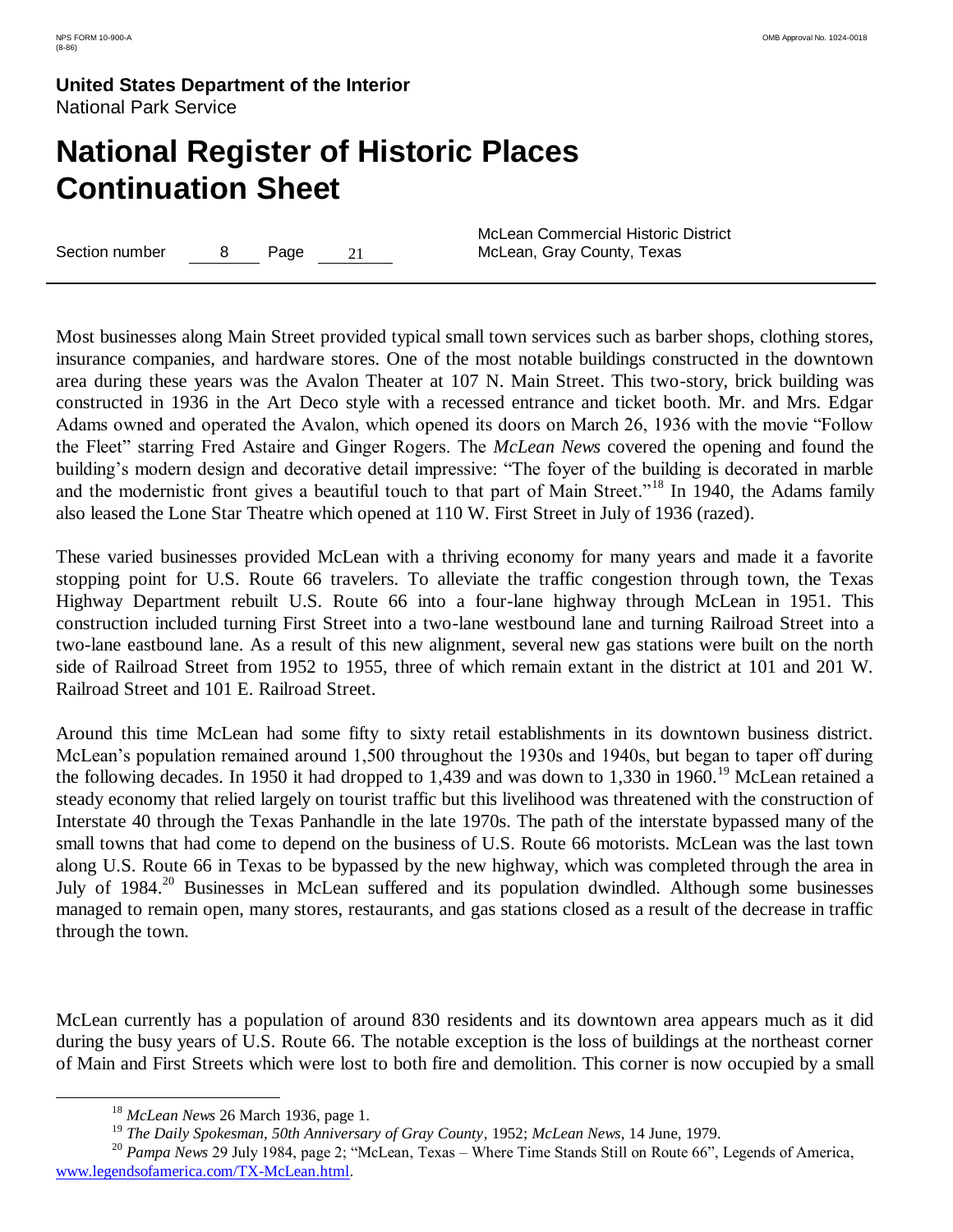## **National Register of Historic Places Continuation Sheet**

Section number 8 Page 22

McLean Commercial Historic District McLean, Gray County, Texas

park. With this exception, the downtown area of McLean retains much of its mid-twentieth century appearance. The town's collection of early-twentieth century commercial buildings along with eleven gas stations in the immediate downtown area provides a strong sense of time and place of the community's transportation heritage on U.S. Route 66. The Hindman Hotel, the Avalon Theater, and many of the gas stations are currently vacant but there is renewed interest in restoration efforts by property owners.

For additional information, see the Multiple Property Documentation Form, "The Historic and Historic Archaeological Resources of Route 66."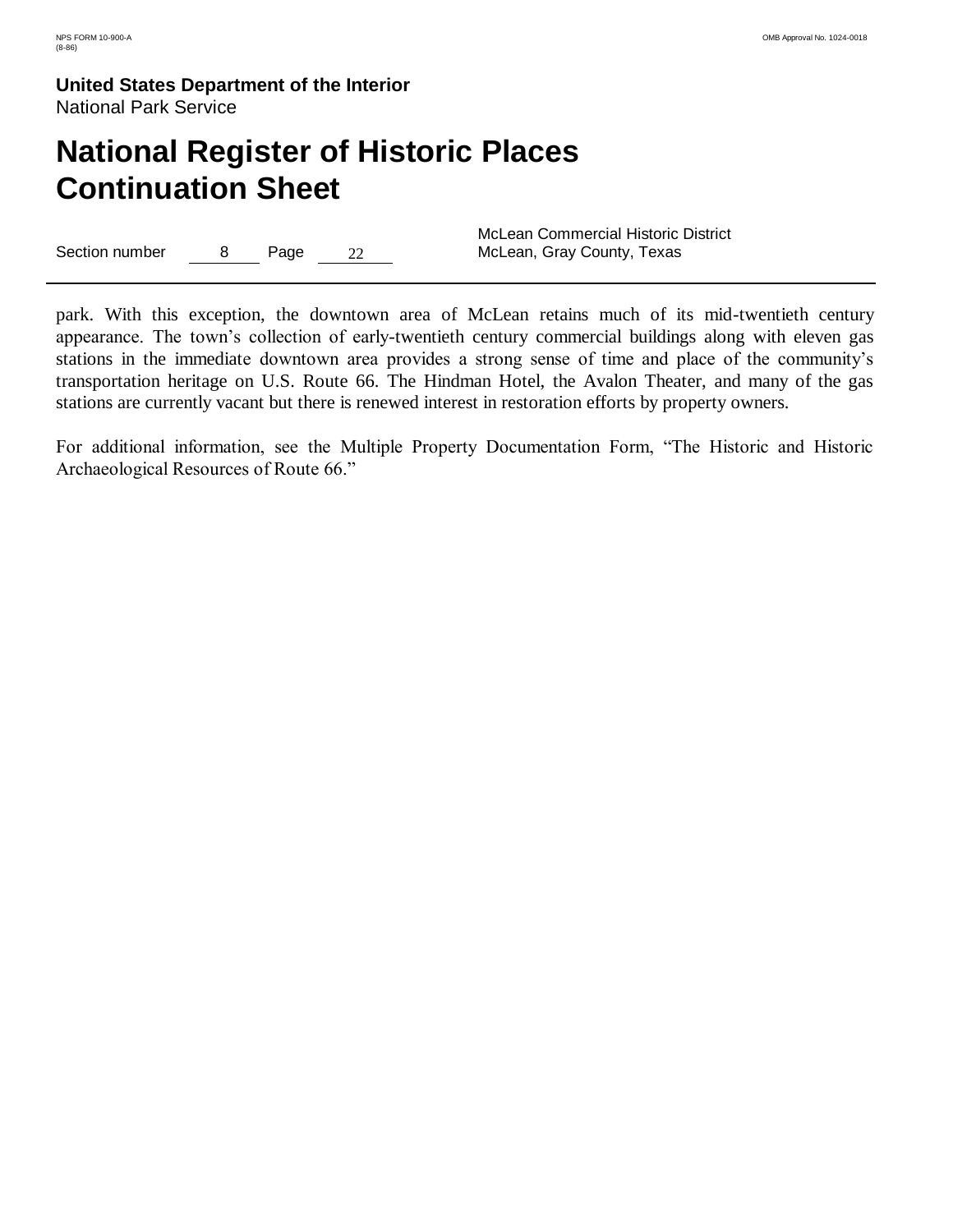### **National Register of Historic Places Continuation Sheet**

Section number 9 Page 23

McLean Commercial Historic District McLean, Gray County, Texas

### **BIBLIOGRAPHY**

- Cassity, Michael. "Route 66 Corridor National Historic Context Study." Route 66 Corridor Preservation Program, National Trails System Office – Intermountain Region, National Park Service, Santa Fe, New Mexico, December 15, 2004.
- *The Daily Spokesman*, 50<sup>th</sup> Anniversary of Gray County, 1952.
- Gottfried, Herbert and Jan Jennings. *American Vernacular Design, 1870-1940.* New York: Van Nostrand Reinhold Company, 1985.
- *Gray County Heritage*. Dallas: Taylor Publishing, 1986.
- Jakle, John A., and Keith A. Sculle. *The Gas Station in America*. Baltimore: The Johns Hopkins University Press, 1994.
- Margolies John. *Pump and Circumstance: Glory Days of the Gas Station.* Boston: Bullfinch Press, 1993.
- *McLean City Directory*. The Southwestern States Telephone Company, 1948.
- "McLean, Texas Where Time Stands Still on Route 66." Legends of America Website, [www.legendsofamerica.com/TX-McLean.html.](http://www.legendsofamerica.com/TX-McLean.html)
- *Rural Directories of Gray, Hemphill, Lipscomb, Roberts and Wheeler Counties, 1948-1949*. Amarillo: W.J. Winter Publications, 1949.
- Trew, Delbert. Personal Interview, McLean, Texas, 1 February 2006.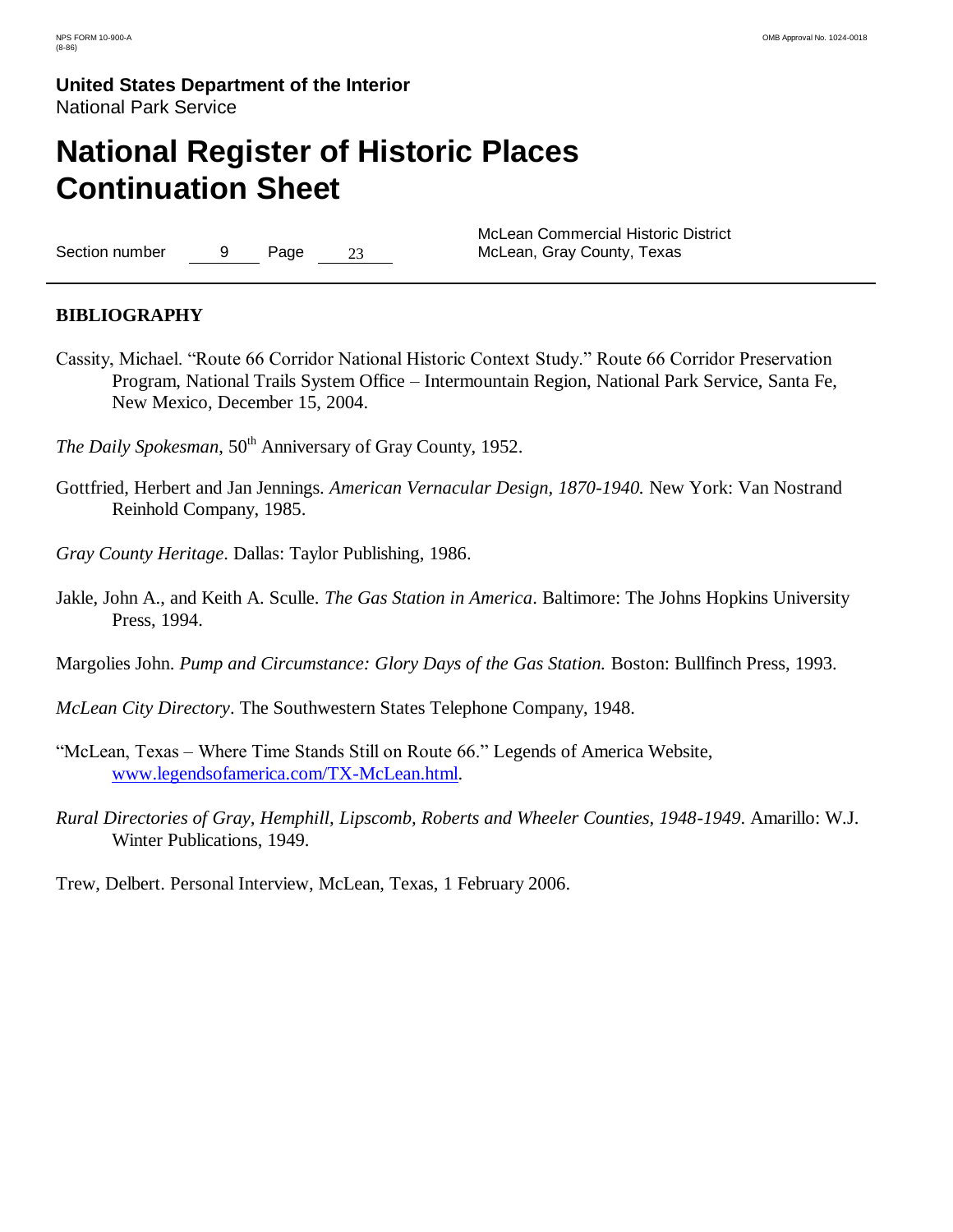# **National Register of Historic Places Continuation Sheet**

Section number 10 Page 24

McLean Commercial Historic District McLean, Gray County, Texas

### **UTM REFERENCES**

1. 14/354226/3900074 2. 14/354242/3899951 3. 14/354451/3899990 4. 14/354501/3899985 5. 14/354419/3900077

### **VERBAL BOUNDARY DESCRIPTION**

The boundary for the McLean Commercial Historic District is illustrated on the accompanying Gray County Tax Map. The boundary includes all of blocks 36 and 37, lots 6-10 of block 25, lots 1-15 of block 24, lots 1- 10 and 16-20 of block 38, lots 6-14 of block 23, and lots 1-4 of block 39 on the original township plat of McLean, Texas. This boundary encompasses commercial properties along Main Street, First Street, Railroad Street, Commerce Street, and Rowe Street.

#### **VERBAL BOUNDARY JUSTIFICATION**

The boundary for the McLean Commercial Historic District is drawn to include the largest number of contiguous pre-1956 properties remaining in the downtown area of McLean. While there are several additional pre-1956 gas stations in adjacent blocks to the east and west, these buildings are separated by numerous post-1956 buildings or altered buildings. South of Railroad Street are a large number of vacant lots and modern commercial buildings. North of the district boundary are post-1956 public buildings and residences.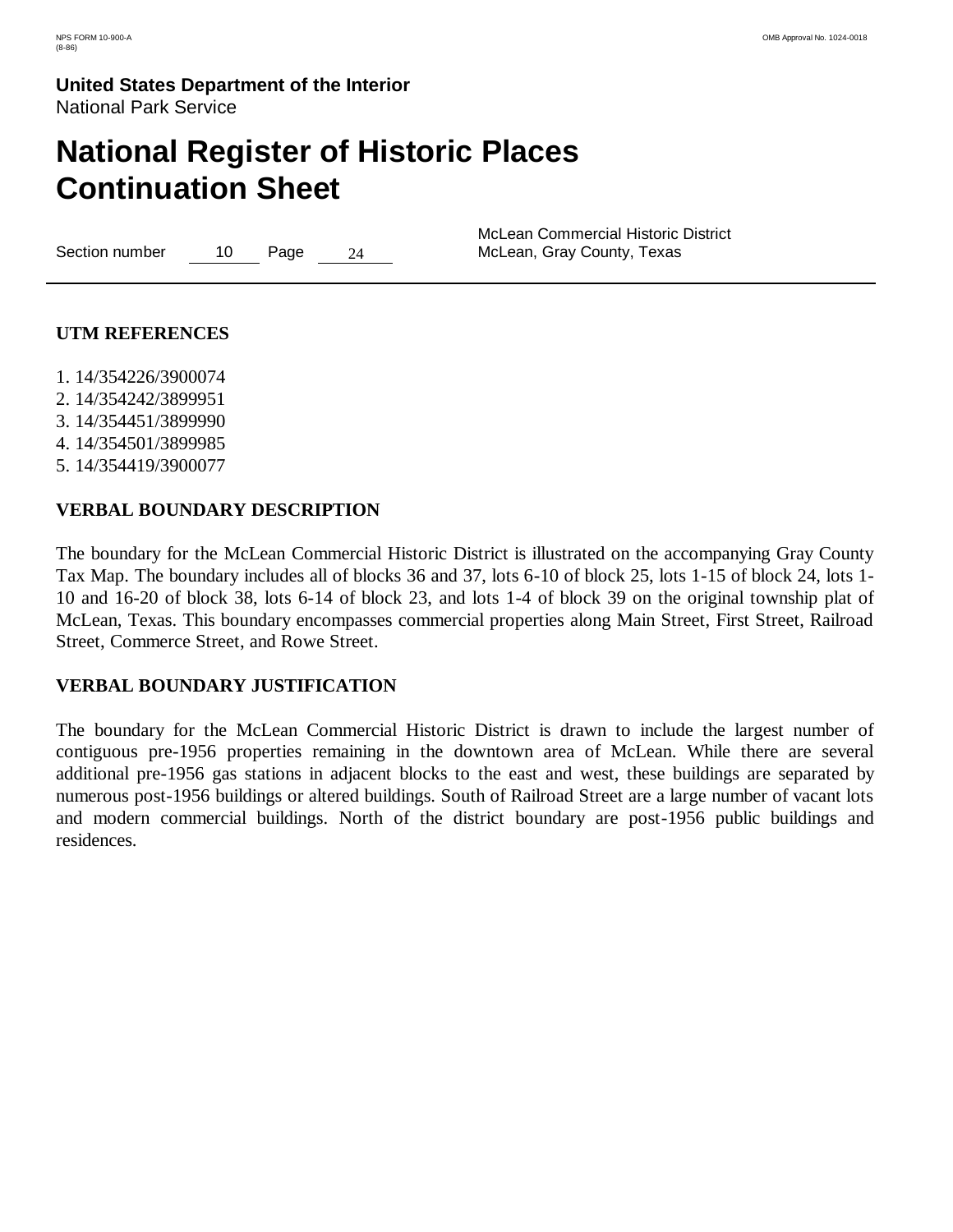# **National Register of Historic Places Continuation Sheet**

Section number Photos Page 25

McLean Commercial Historic District McLean, Gray County, Texas

### **PHOTOGRAPHS**

Photo by: Thomason and Associates Date: February 1, 2006 Location of Negatives: National Park Service, Santa Fe, New Mexico

| Photo 1 of 21:       | Streetscape of the west side of the 100 block of N. Main Street, view to the northwest. |
|----------------------|-----------------------------------------------------------------------------------------|
| Photo $2$ of $21$ :  | Streetscape of the east side of the 100 block of N. Main Street, view to the northeast. |
| Photo 3 of 21:       | Streetscape of the west side of the 200 block of N. Main Street, view to the            |
| southwest.           |                                                                                         |
| Photo 4 of 21:       | Streetscape of the north side of the 100 block of E. First Street, view to the          |
| northwest.           |                                                                                         |
| Photo 5 of 21:       | Streetscape of the south side of the 100 block of N. Main Street showing the            |
|                      | westbound lanes of historic U.S. Route 66, view to the southeast.                       |
| Photo 6 of 21:       | Streetscape of the north side of the 100 block of W. First Street, view to the          |
| northwest.           |                                                                                         |
| Photo 7 of 21:       | Streetscape of south side of the 200 block of W. First Street, view to the              |
| southeast.           |                                                                                         |
| Photo 8 of 21:       | Streetscape of the north side of the 100 and 200 blocks of W. Railroad Street           |
| showing              | the eastbound lanes of historic U.S. Route 66, view to the east.                        |
| Photo 9 of 21:       | Hindman Hotel at 101-103 N. Main Street, view to the northwest.                         |
| Photo 10 of 21:      | 112-118 N. Main Street, view to the northeast.                                          |
| Photo $11$ of $21$ : | 117-119 N. Main Street, view to the northwest.                                          |
| Photo 12 of 21:      | Avalon Theater at 107 N. Main Street, view to the northwest.                            |
| Photo 13 of 21:      | 120 E. First Street, view to the west.                                                  |
| Photo 14 of 21:      | Phillips 66 Service Station at 218 W. First Street, view to the south.                  |
| Photo 15 of 21:      | 119 W. First Street, view to the northeast.                                             |
| Photo 16 of 21:      | 119 E. First Street, view to the northwest.                                             |
| Photo 17 of 21:      | 207 W. First Street, view to the northwest.                                             |
| Photo 18 of 21:      | 215 W. First Street, view to the north.                                                 |
| Photo 19 of 21:      | 101 W. Railroad Street, view to the northwest.                                          |
| Photo 20 of 21:      | 201 W. Railroad Street, view to the northwest.                                          |
| Photo 21 of $21$ :   | 119 E. Railroad Street, view to the northwest.                                          |
|                      |                                                                                         |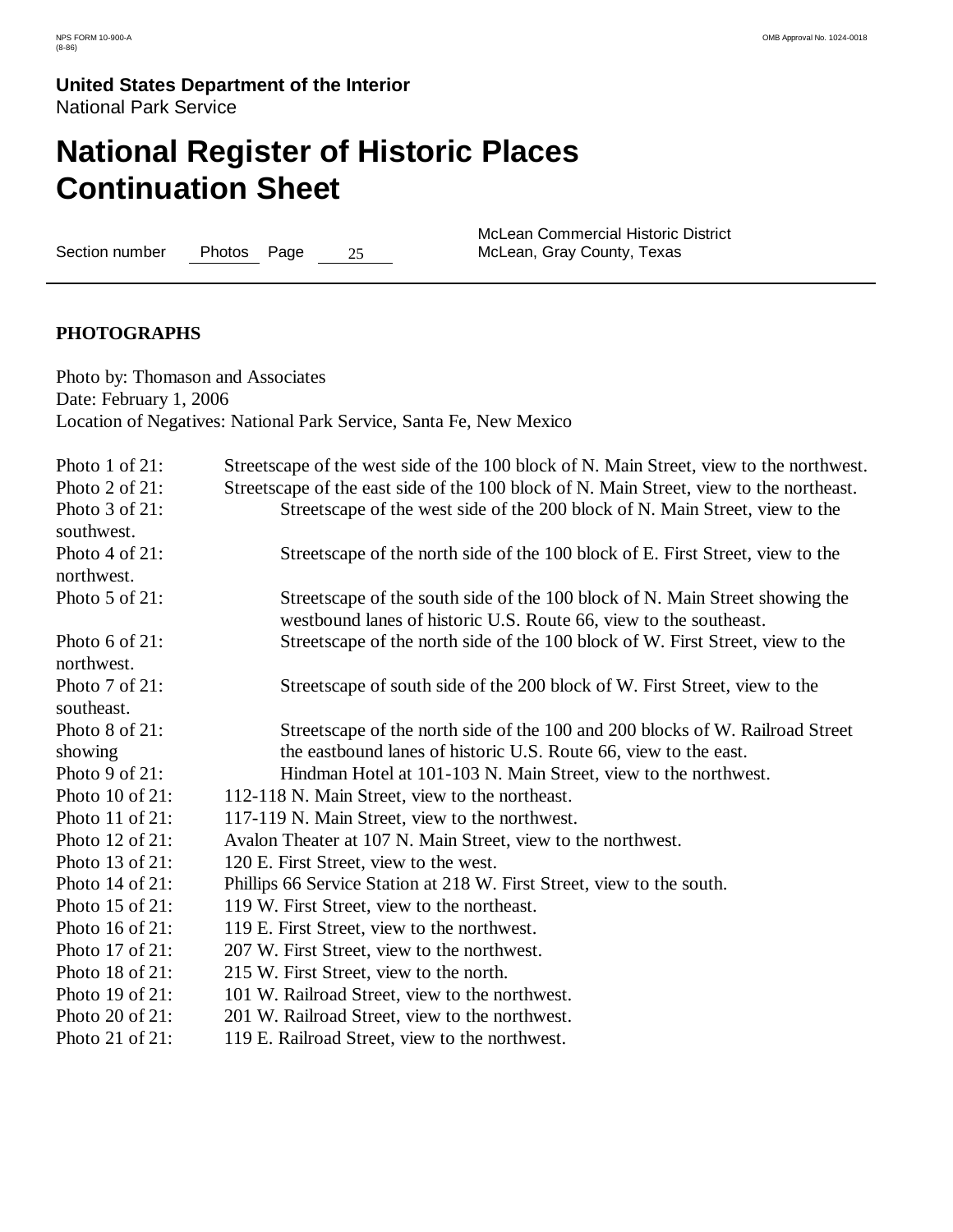# **National Register of Historic Places Continuation Sheet**

Section number Photos Page 26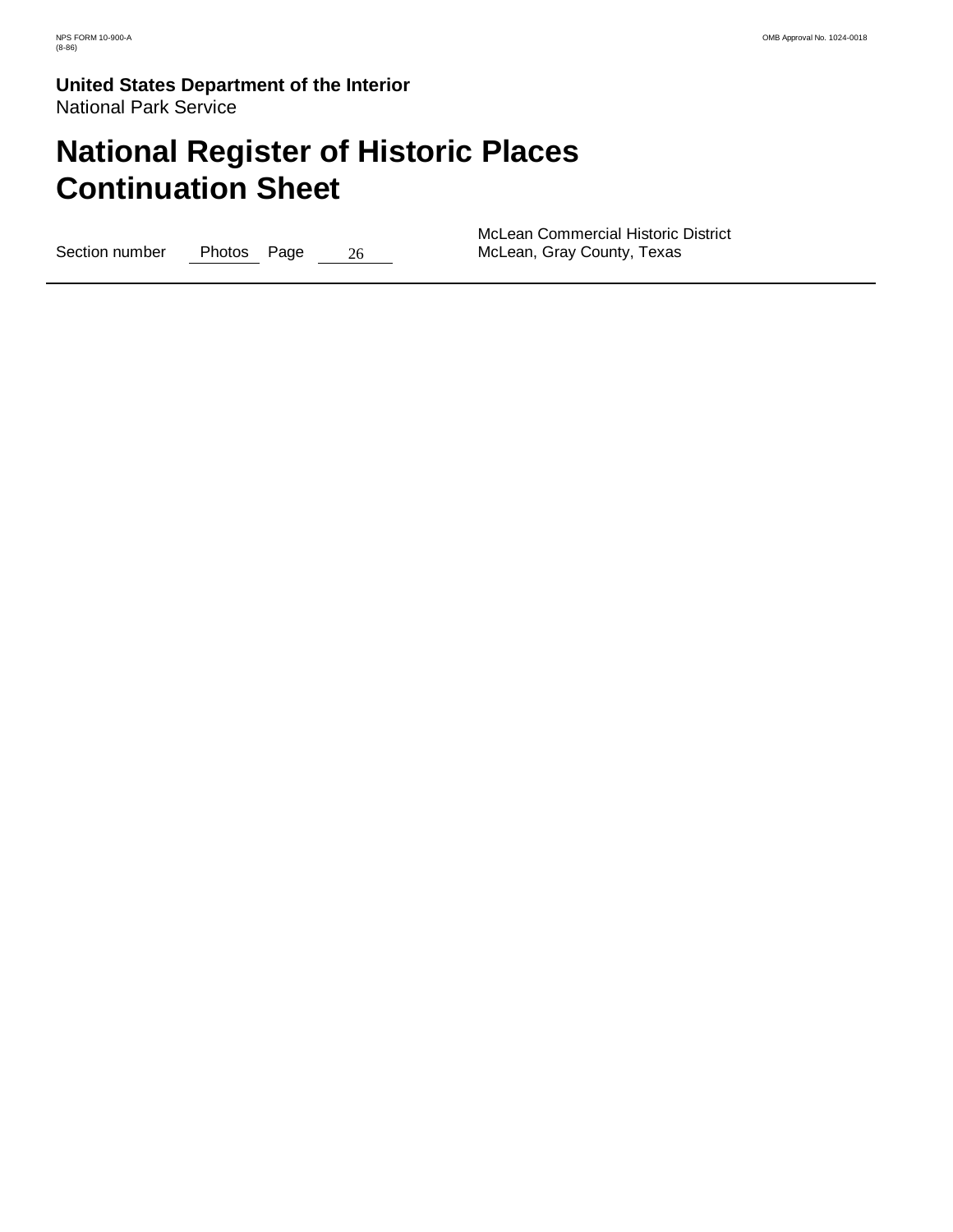### **United States Department of the Interior**

### National Park Service

# **National Register of Historic Places Continuation Sheet**

Section number Owners Property Page 27

McLean Commercial Historic District McLean, Gray County, Texas

#### **Property Owners**

| 113 E. First Street:     | Ora Wayne Barker<br>Box 633<br>McLean, TX 79057              |
|--------------------------|--------------------------------------------------------------|
| 114 E. First Street:     | <b>Odis Calcote</b><br>Rt. 1, Box 36<br>McLean, TX 79057     |
| 115-117 E. First Street: | Rickie Jasper<br><b>Box 268</b><br>McLean, TX 79057          |
| 116 E. First Street:     | Gerald Reynolds<br><b>Box 371</b><br>McLean, TX 79057        |
| 118 E. First Street:     | Shawn Crawford<br><b>Box 745</b><br>Texhoma, OK 73949        |
| 119 E. First Street:     | <b>Eugene Smart</b><br><b>Box 327</b><br>McLean, TX 79057    |
| 120 E. First Street:     | Jerrel Gardner<br>210 Woodrow Rd.<br>Lubbock, TX 79423       |
| 110-114 W. First Street: | Eugene Jackson<br><b>Box 1094</b><br>Pampa, TX 79066         |
| 111 W. First Street:     | <b>Charlotte Hefley</b><br><b>Box 42</b><br>McLean, TX 79057 |
| 113-115 W. First Street: | Roy Richardson<br><b>Box 22</b><br>McLean, TX 79057          |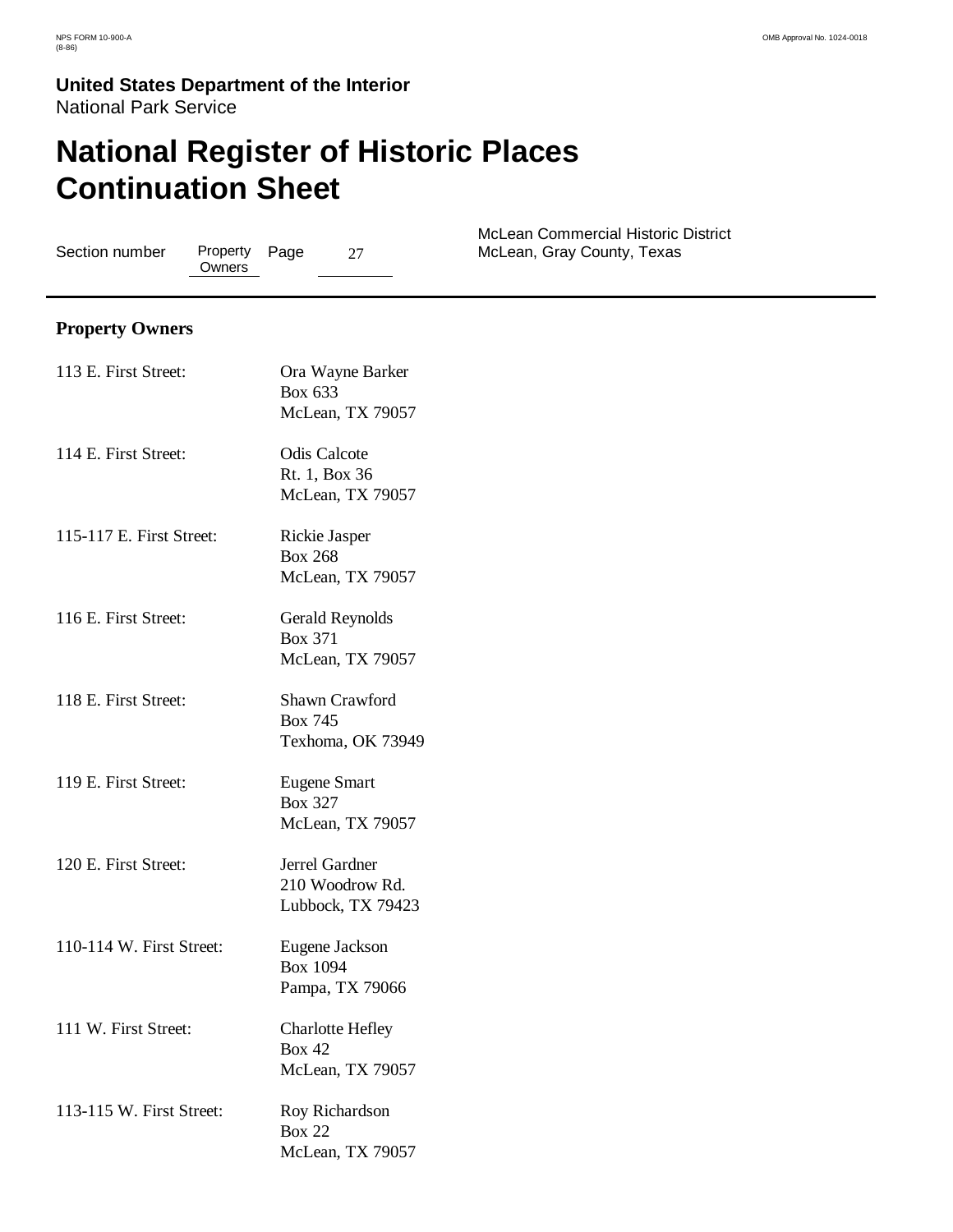# **National Register of Historic Places Continuation Sheet**

| Section number       | Property<br>Owners | Page           | 28                        | <b>McLean Commercial Historic District</b><br>McLean, Gray County, Texas |
|----------------------|--------------------|----------------|---------------------------|--------------------------------------------------------------------------|
|                      |                    |                |                           |                                                                          |
|                      |                    |                |                           |                                                                          |
| 116 W. First Street: |                    |                | Loyd Bybee                |                                                                          |
|                      |                    | <b>Box 284</b> |                           |                                                                          |
|                      |                    |                | McLean, TX 79057          |                                                                          |
| 119 W. First Street: |                    |                | Roy Richardson            |                                                                          |
|                      |                    | <b>Box 22</b>  |                           |                                                                          |
|                      |                    |                | McLean, TX 79057          |                                                                          |
| 120 W. First Street: |                    |                | Frank and Rhonda Sparling |                                                                          |
|                      |                    | <b>Box 214</b> |                           |                                                                          |
|                      |                    |                | McLean, TX 79057          |                                                                          |
| 207 W. First Street: |                    |                | Frank Warner              |                                                                          |
|                      |                    | <b>Box 114</b> |                           |                                                                          |
|                      |                    |                | McLean, TX 79057          |                                                                          |
|                      |                    |                |                           |                                                                          |
| 212 W. First Street: |                    |                | Fred Smith Estate         |                                                                          |
|                      |                    | <b>Box 374</b> |                           |                                                                          |
|                      |                    |                | McLean, TX 79057          |                                                                          |
| 213 W. First Street: |                    |                | Harrell Conners, Jr.      |                                                                          |
|                      |                    | <b>Box 245</b> |                           |                                                                          |
|                      |                    |                | McLean, TX 79057          |                                                                          |
| 215 W. First Street: |                    |                | E.J. Windom, Jr.          |                                                                          |
|                      |                    |                | 217 W. First St.          |                                                                          |
|                      |                    | <b>Box 217</b> |                           |                                                                          |
|                      |                    |                | McLean, TX 79057          |                                                                          |
|                      |                    |                |                           |                                                                          |
| 218 W. First Street: |                    |                |                           | McLean Old Route 66 Association                                          |
|                      |                    | <b>Box 66</b>  | McLean, TX 79057          |                                                                          |
|                      |                    |                |                           |                                                                          |
| 302 W. First Street: |                    |                | <b>Bernard Marzano</b>    |                                                                          |
|                      |                    |                | 136 Stone Ridge Dr.       |                                                                          |
|                      |                    |                | Branson, MO 65616         |                                                                          |
| 115 Commerce Street: |                    |                | <b>Frank Sparling</b>     |                                                                          |
|                      |                    | <b>Box 214</b> |                           |                                                                          |
|                      |                    |                | McLean, TX 79057          |                                                                          |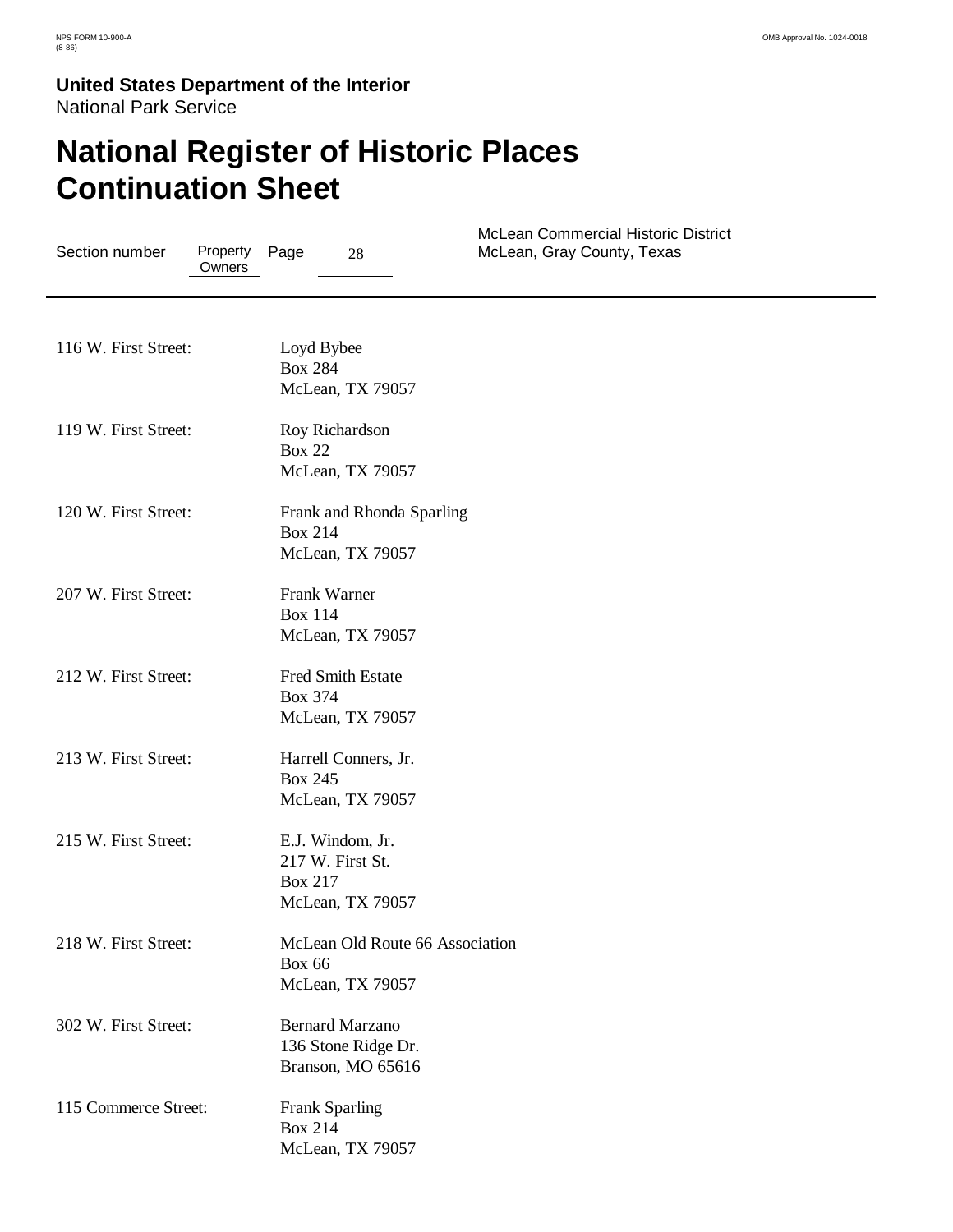# **National Register of Historic Places Continuation Sheet**

| Section number<br>Property<br>Owners | Page<br>29                      | <b>McLean Commercial Historic District</b><br>McLean, Gray County, Texas |
|--------------------------------------|---------------------------------|--------------------------------------------------------------------------|
| 100-104 N. Main Street: Wade Kirk    | <b>Box 36</b>                   |                                                                          |
|                                      | McLean, TX 79057                |                                                                          |
| 101-103 N. Main Street: Frank Warner |                                 |                                                                          |
|                                      | <b>Box 114</b>                  |                                                                          |
|                                      | McLean, TX 79057                |                                                                          |
|                                      |                                 |                                                                          |
| 105 N. Main Street:                  | Martin Graham                   |                                                                          |
|                                      | <b>Box 21</b>                   |                                                                          |
|                                      | McLean, TX 79057                |                                                                          |
| 106 N. Main Street:                  | Simpson Agency                  |                                                                          |
|                                      | <b>Box 515</b>                  |                                                                          |
|                                      | McLean, TX 79057                |                                                                          |
| 107 N. Main Street:                  | <b>Charlotte Hefley</b>         |                                                                          |
|                                      | <b>Box 42</b>                   |                                                                          |
|                                      | McLean, TX 79057                |                                                                          |
|                                      |                                 |                                                                          |
| 108 N. Main Street:                  | David and Ginger Haynes         |                                                                          |
|                                      | <b>Box 67</b>                   |                                                                          |
|                                      | McLean, TX 79057                |                                                                          |
| 109 N. Main Street:                  | <b>Charles and Mark Cole</b>    |                                                                          |
|                                      | Box 3039                        |                                                                          |
|                                      | Farmington, NM 87499            |                                                                          |
|                                      |                                 |                                                                          |
| 110 N. Main Street:                  | <b>Bob and Elizabeth Martin</b> |                                                                          |
|                                      | <b>Box 621</b>                  |                                                                          |
|                                      | McLean, TX 79057                |                                                                          |
| 112 N. Main Street:                  | Young at Heart                  |                                                                          |
|                                      | 112 N. Main Street              |                                                                          |
|                                      | McLean, TX 79057                |                                                                          |
|                                      |                                 |                                                                          |
| 113 N. Main Street:                  | <b>Hugh Gately</b>              |                                                                          |
|                                      | <b>Box 249</b>                  |                                                                          |
|                                      | McLean, TX 79057                |                                                                          |
| 114 N. Main Street:                  | Colleen Mertel                  |                                                                          |
|                                      | <b>Box 417</b>                  |                                                                          |
|                                      | McLean, TX 79057                |                                                                          |
|                                      |                                 |                                                                          |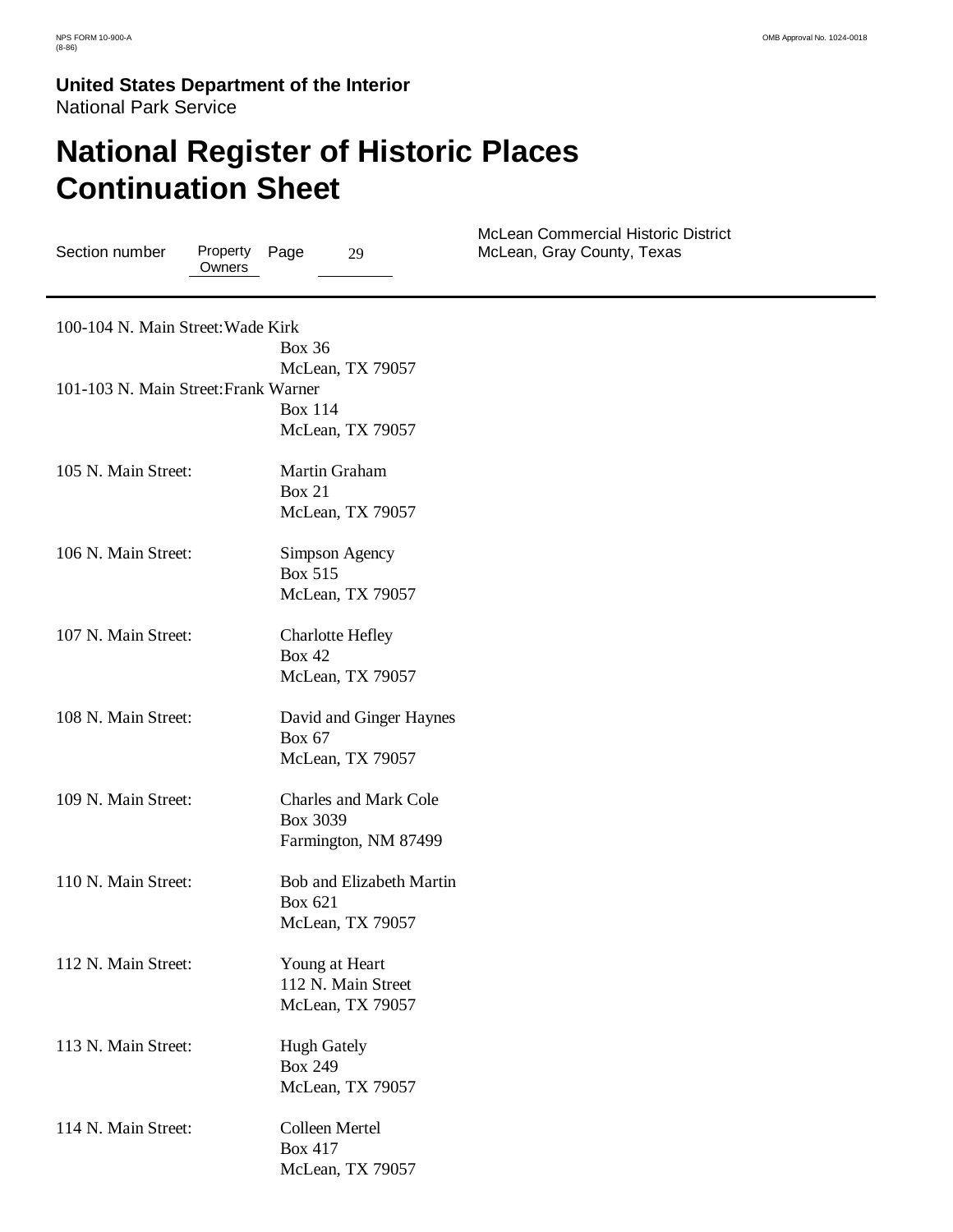### **United States Department of the Interior**

National Park Service

# **National Register of Historic Places Continuation Sheet**

Section number Owners Property Page 30

| 115-117 N. Main Street: Loyd Bybee       |                                                         |
|------------------------------------------|---------------------------------------------------------|
|                                          | <b>Box 284</b>                                          |
|                                          | McLean, TX 79057                                        |
|                                          | 116-118 N. Main Street: Alanreed and McLean Area Museum |
|                                          | 116 N. Main Street                                      |
|                                          | McLean, TX 79057                                        |
| 119 N. Main Street:                      | Jackie Hembree                                          |
|                                          | <b>Box 88</b>                                           |
|                                          | McLean, TX 79057                                        |
| 120 N. Main Street:                      | Dick Bode                                               |
|                                          | <b>Box 130</b>                                          |
|                                          | McLean, TX 79057                                        |
| 201-205 N. Main Street: Bank of Commerce |                                                         |
|                                          | <b>Box 29</b>                                           |
|                                          | McLean, TX 79057                                        |
| 207 N. Main Street:                      | John McMordie                                           |
|                                          | <b>Box 392</b>                                          |
|                                          | McLean, TX 79057                                        |
| 209 N. Main Street:                      | <b>Hugh Gately</b>                                      |
|                                          | <b>Box 249</b>                                          |
|                                          | McLean, TX 79057                                        |
| 211 N. Main Street:                      | <b>Northfork Antiques</b>                               |
|                                          | <b>Box 149</b>                                          |
|                                          | McLean, TX 79057                                        |
| 213 N. Main Street:                      | Kenneth Hambright                                       |
|                                          | <b>Box 68</b>                                           |
|                                          | McLean, TX 79057                                        |
| 215 N. Main Street:                      | James Ferguson                                          |
|                                          | 215 N. Main Street                                      |
|                                          | McLean, TX 79057                                        |
| 217 N. Main Street:                      | <b>McLean Lions Club</b>                                |
|                                          | c/o Carl Dwyer                                          |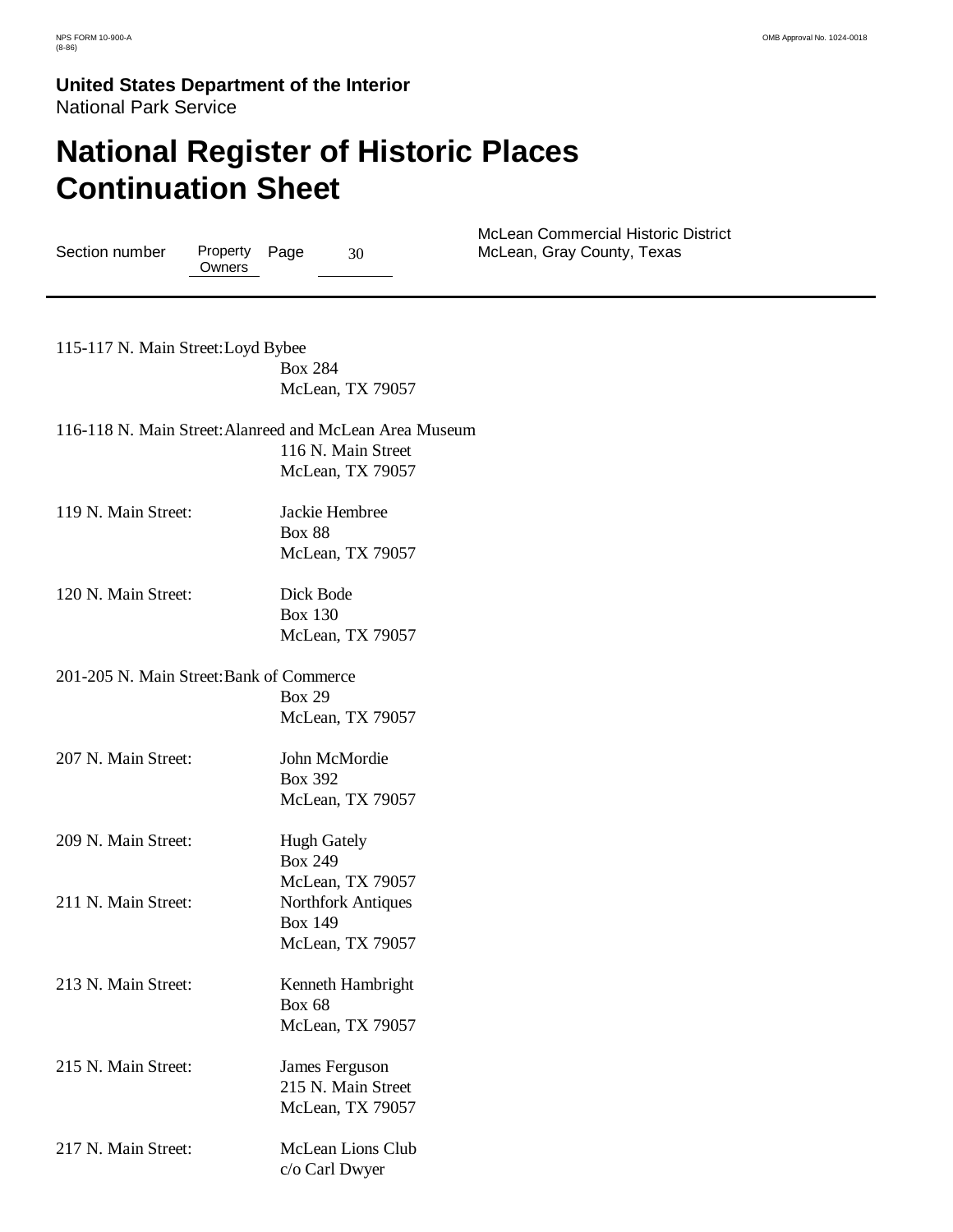### **United States Department of the Interior**

### National Park Service

# **National Register of Historic Places Continuation Sheet**

| Section number<br>Property<br>Owners   | Page<br>31                                                          | McLean Commercial Historic District<br>McLean, Gray County, Texas |
|----------------------------------------|---------------------------------------------------------------------|-------------------------------------------------------------------|
|                                        | <b>Box 306</b><br>McLean, TX 79057                                  |                                                                   |
| 219 N. Main Street:                    | Jerry Hembree<br>Rt. 1, Box 14<br>McLean, TX 79057                  |                                                                   |
| 115 E. Railroad Street:                | Wade Kirk<br><b>Box 36</b><br>McLean, TX 79057                      |                                                                   |
| 119 E. Railroad Street:                | Cris Edwards<br>405 N. Wall Street<br>Shamrock, TX 79079            |                                                                   |
| 101 W. Railroad Street:                | Ford Smith Sr. Estate<br>101 W. Railroad Street<br>McLean, TX 79057 |                                                                   |
| 201 W. Railroad Street:                | Kenneth Rigsby<br>Box 671<br>McLean, TX 79057                       |                                                                   |
| 203 W. Railroad Street: Kenneth Rigsby |                                                                     |                                                                   |
|                                        | Box 671                                                             |                                                                   |
|                                        | McLean, TX 79057                                                    |                                                                   |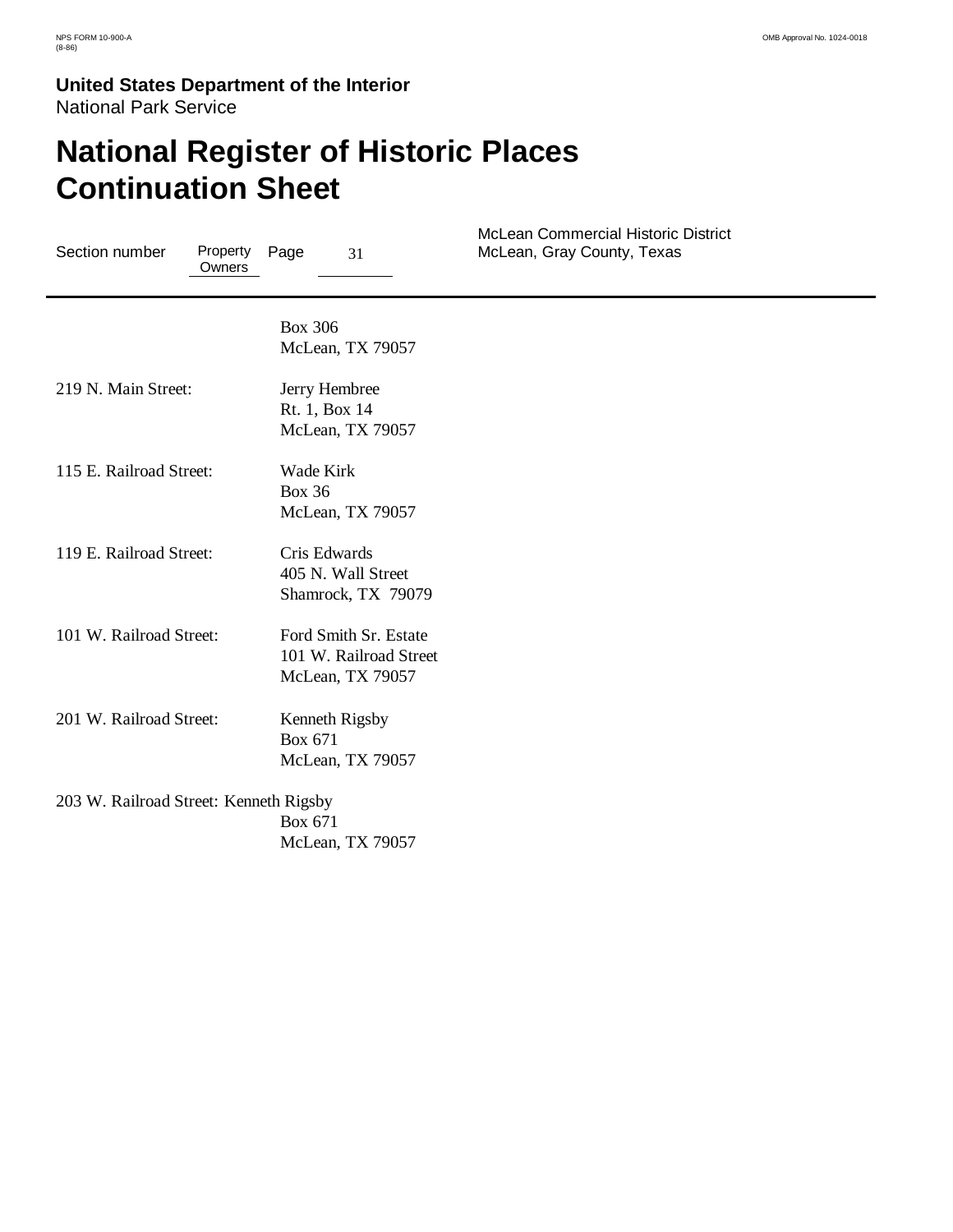# **National Register of Historic Places Continuation Sheet**

Section number Figures Page 32

McLean Commercial Historic District McLean, Gray County, Texas



Figure 1: The McLean Sanborn Insurance Map of 1932 shows a solid row of brick buildings along Main Street between First and Railroad Streets. The gas station and garages at 119 W. First Street and 120 E. First Street are already in operation. The gas station at the northwest corner of Main and Rowe Streets was replaced ca. 1940 by Mantooth's Chevron Station. The gas station at the northeast corner of Main and Railroad Streets is no longer extant. (Courtesy Texas Historical Commission).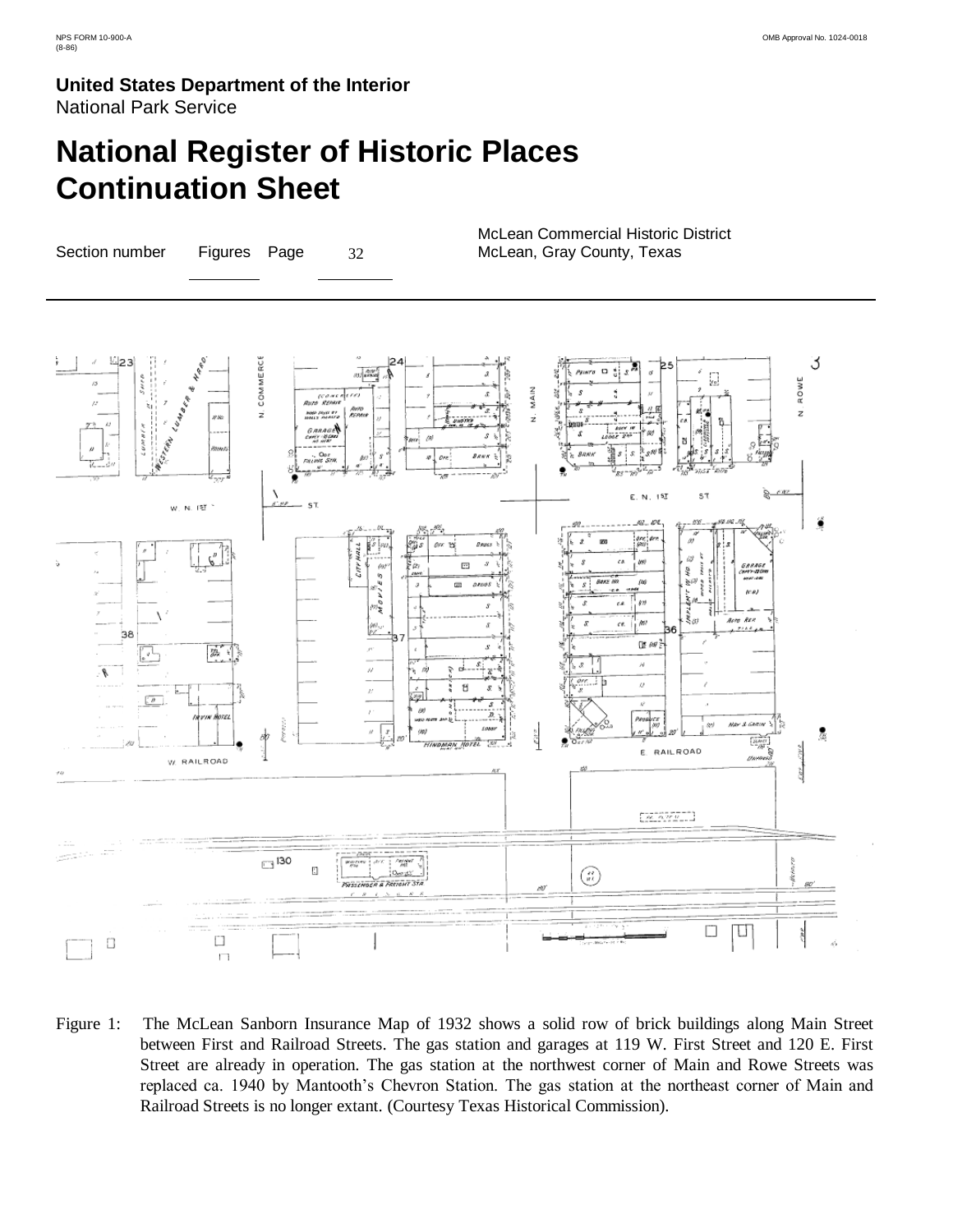# **National Register of Historic Places Continuation Sheet**

Section number Figures Page 33



Figure 2: A near solid row of brick buildings is shown on N. Main Street between First and Second Streets on the 1932 Sanborn Insurance Map. (Courtesy Texas Historical Commission).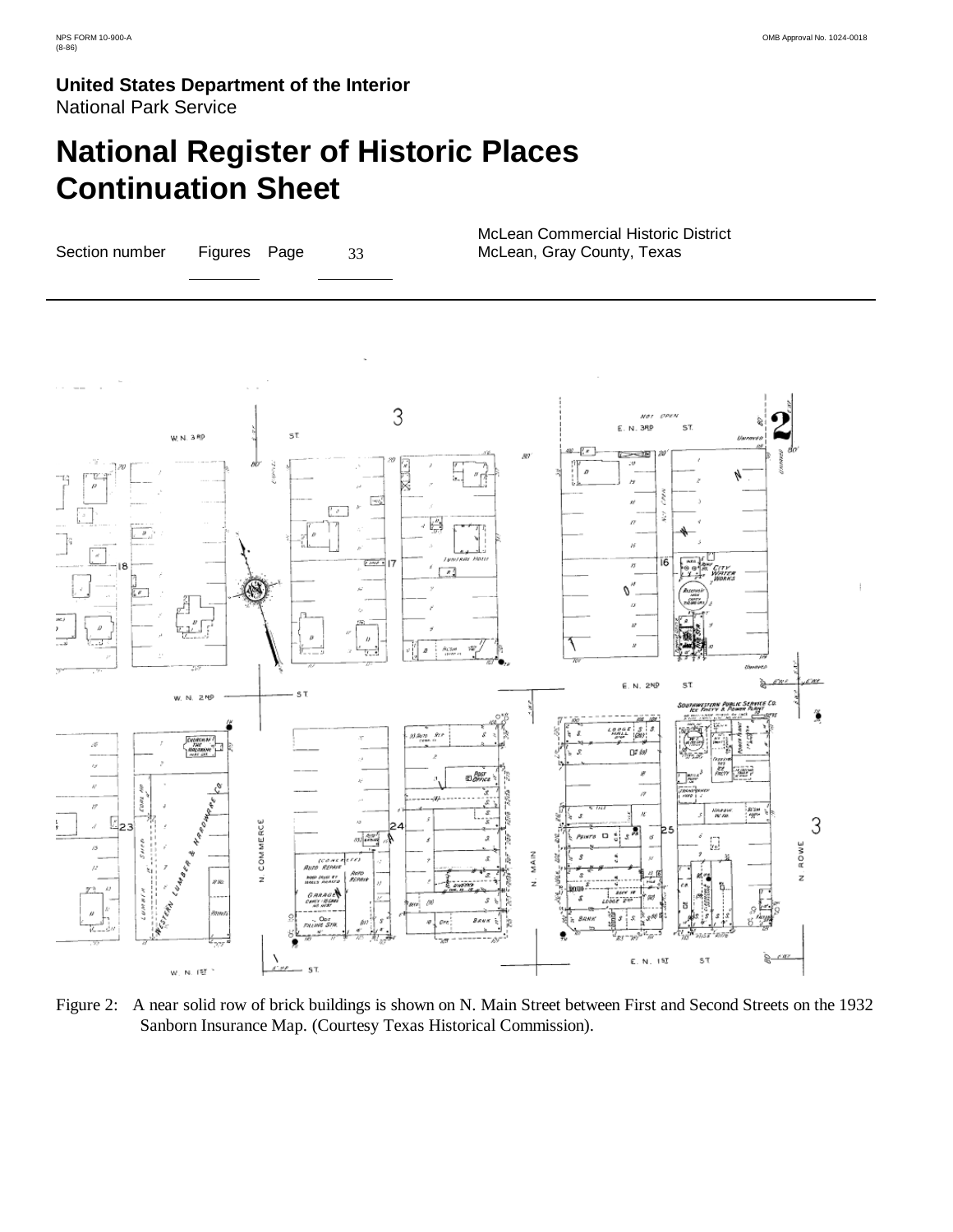# **National Register of Historic Places Continuation Sheet**

Section number Figures Page 34



Figure 3: East of Rowe Street on E. First Street (U.S. Route 66) are two tourist courts and several gas stations which are no longer extant. (Courtesy Texas Historical Commission).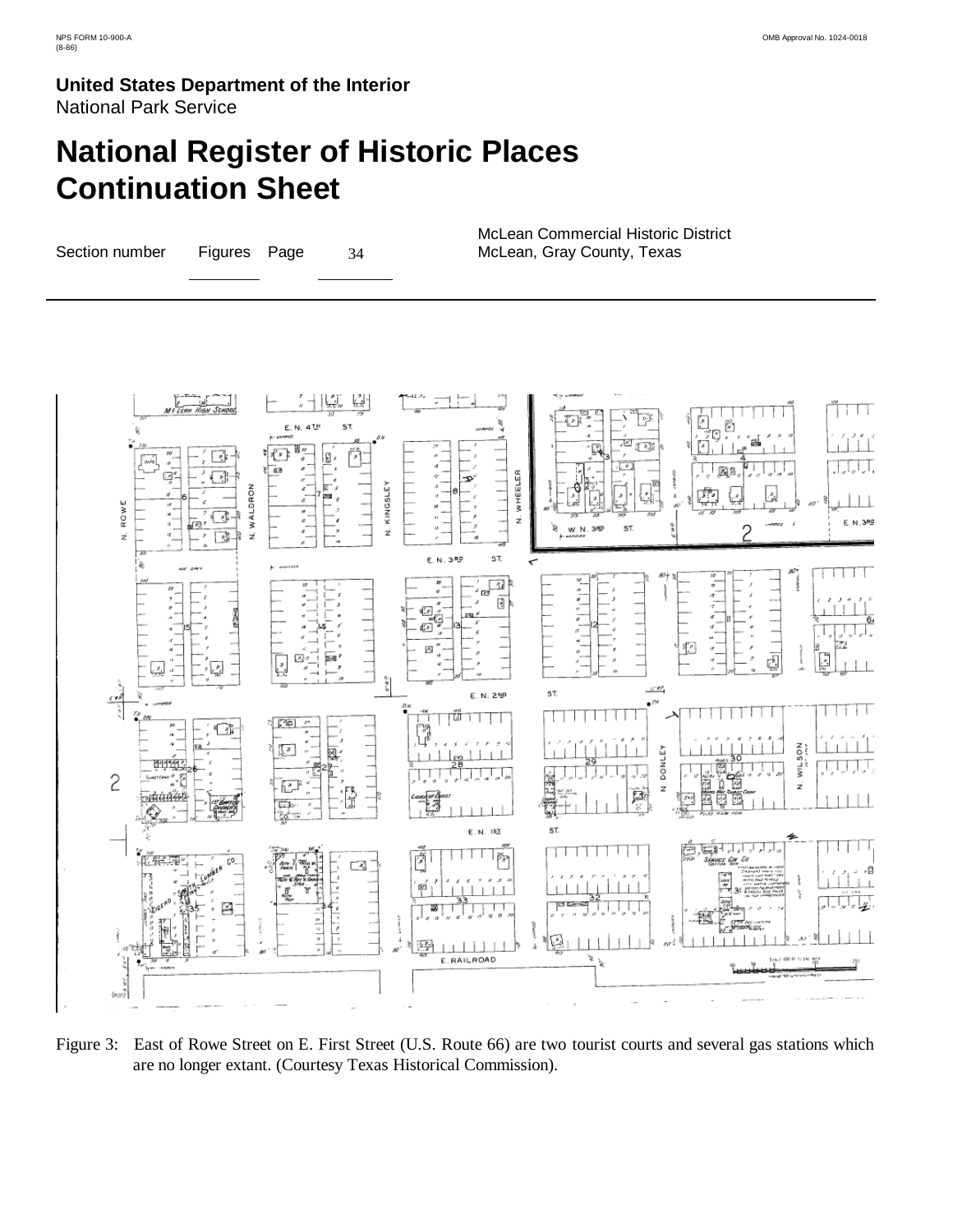# **National Register of Historic Places Continuation Sheet**

Section number Figures Page 35

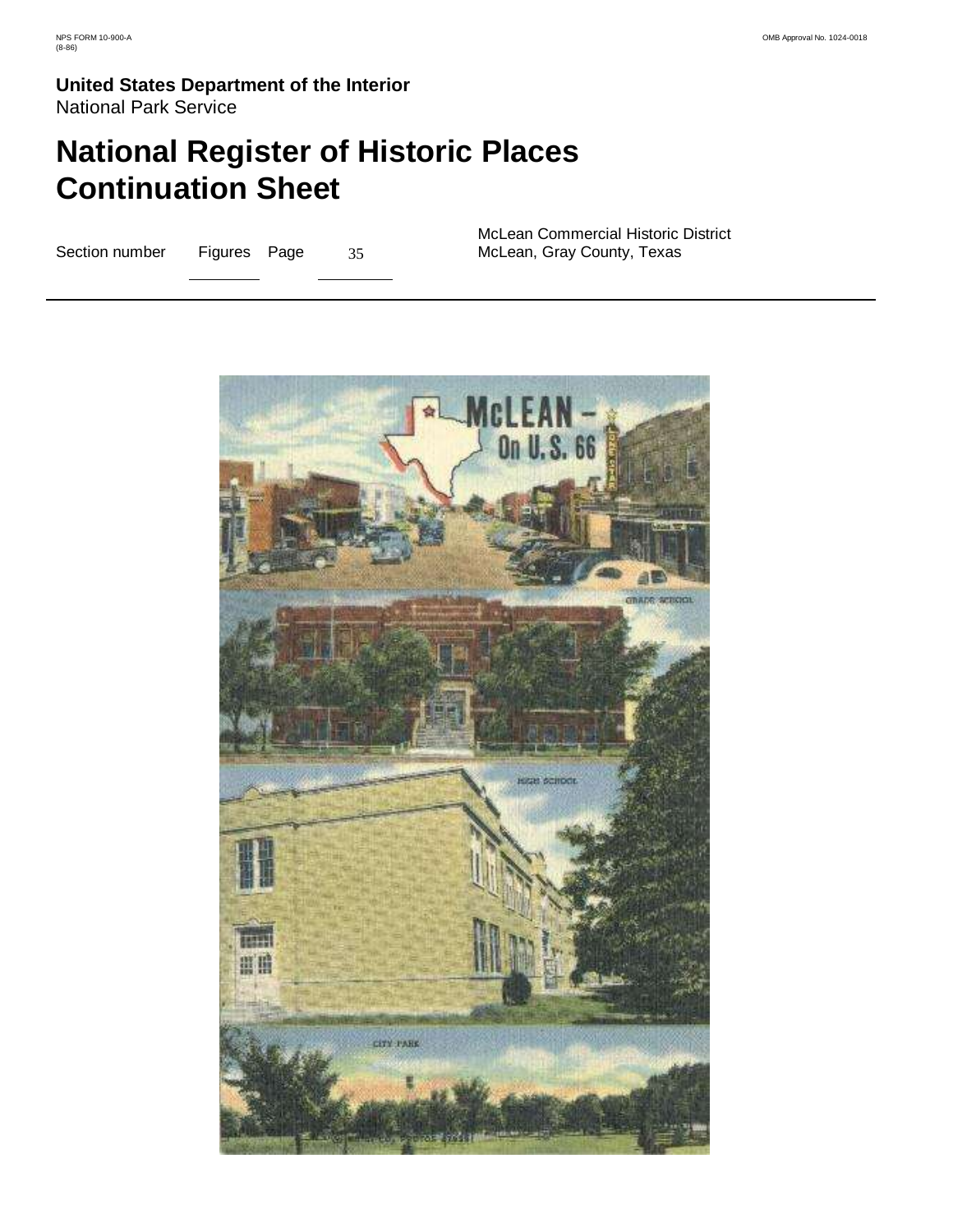# **National Register of Historic Places Continuation Sheet**

Section number Figures Page 36

McLean Commercial Historic District McLean, Gray County, Texas

Figure 4: Ca. 1950 postcard of McLean. The top image shows U.S. Route 66 along W. First Street with the Lone Star Theater at the right. (Courtesy Joe Sonderman Collection)



Figure 5: Ca. 1955 postcard of McLean showing the westbound lanes of U.S. Route 66 along W. First Street. View is to the east towards Main Street. (Courtesy Joe Sonderman Collection)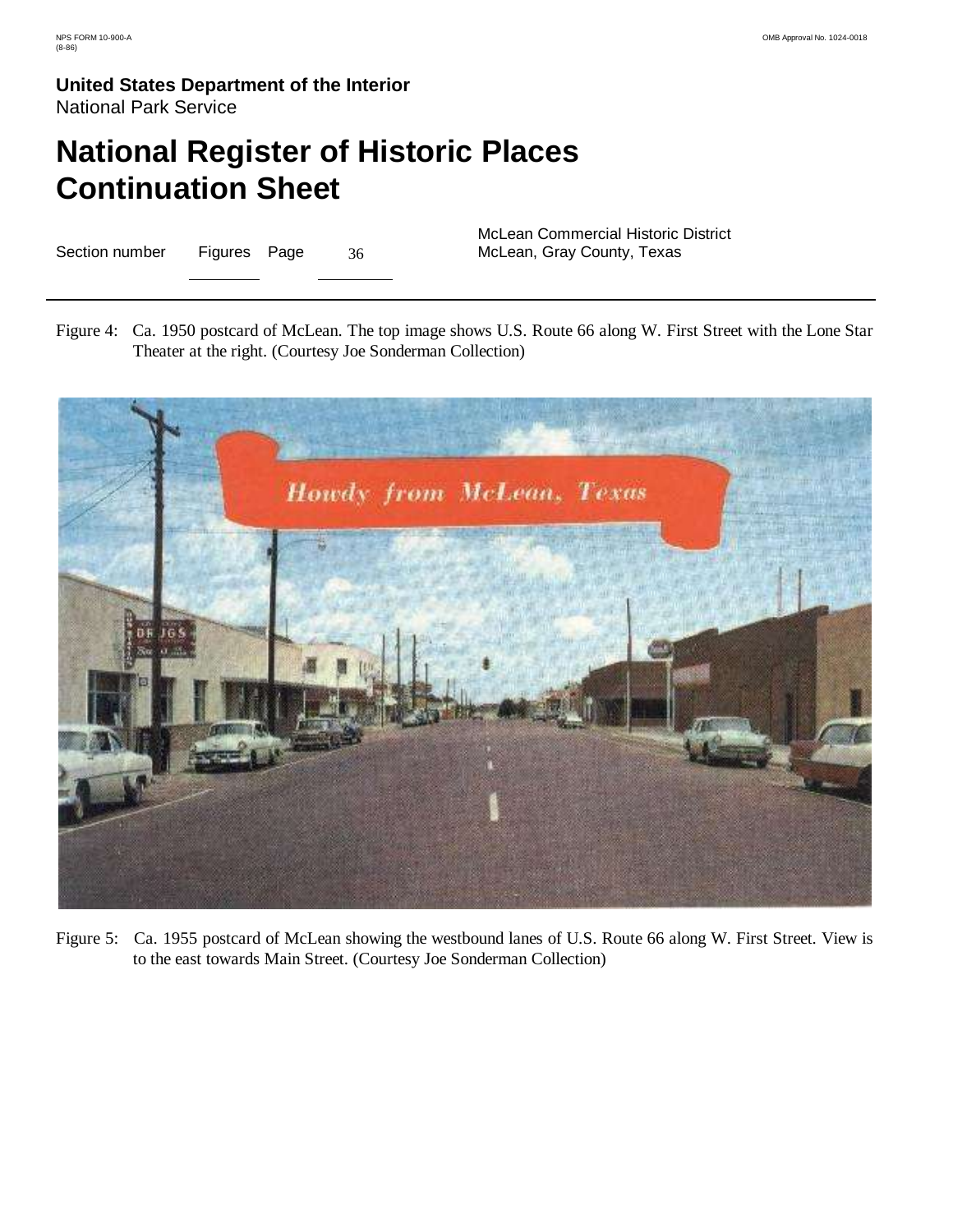# **National Register of Historic Places Continuation Sheet**

Section number Figures Page 37 McLean Commercial Historic District McLean, Gray County, Texas



Figure 6: Proposed National Register District Boundary for the McClean Commercial Historic District.